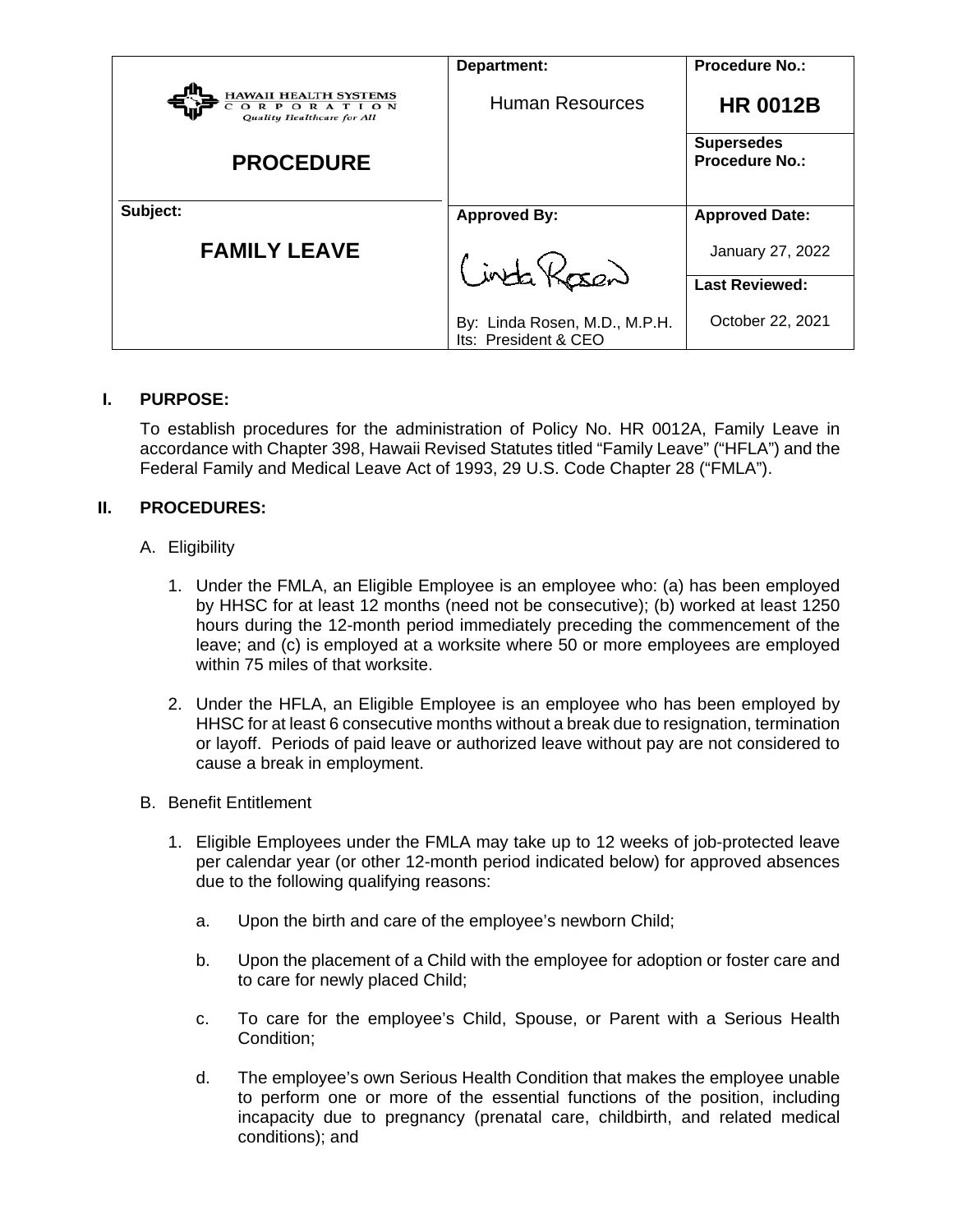- e. Any qualifying exigency arising out of the fact that the employee's Spouse, Child, or Parent is on active duty or call to (or notified of an order to) active duty as a member of the National Guard, Reserves, or Regular Armed Forces in support of a contingency operation. Qualifying exigencies may include attending certain military events, arranging for alternative childcare, addressing certain financial and legal arrangements, attending certain counseling sessions, and attending post-deployment reintegration briefings.
- 2. Also under the FMLA, Eligible Employees who are the Spouse, Parent, Child, or "next of kin" (i.e. nearest blood relative) of a covered service member injured in the line of active duty may take up to 26 weeks of leave in a single 12-month period beginning on the first day the employee takes leave for this reason (as reduced by any other FMLA leave taken) to care for the service member ("military caregiver leave"). A covered service member is a current member of the Armed Forces, including a member of the National Guard or Reserves, who has a serious injury or illness incurred in the line of duty on active duty that may render the service member medically unfit to perform his or her duties, for which the service member is: (a) undergoing medical treatment, recuperation, or therapy; or (b) is in outpatient status; or (c) is on the temporary disability retired list. A covered service member also includes a veteran who is undergoing medical treatment, recuperation or therapy for a serious injury or illness incurred or aggravated in the line of duty while on active duty within the five years prior to undergoing the treatment, recuperation or therapy.
- 3. Eligible Employees under the HFLA may take up to 4 weeks of job-protected leave per calendar year for approved absences due to the following:
	- a. Upon the birth or adoption of a Child; or
	- b. To care for the employee's Child, Spouse, reciprocal beneficiary, sibling, grandchild or Parent with a Serious Health Condition.
- 4. FMLA-eligible Spouses who both work for HHSC are limited to a combined total of 12 weeks of leave during the applicable period if the leave is taken for the birth of a Child and bonding with the newborn Child, placement of a Child for adoption or foster care and bonding with a newly-placed Child, and to care for a Parent with a Serious Health Condition, provided that each Spouse is entitled to a minimum of four weeks of family leave for any purpose that qualifies as both HFLA and FMLA leave. Eligible Spouses are also limited to a combined total of 26 weeks of military caregiver leave.
- 5. An Eligible Employee's entitlement to take FMLA or HFLA leave to care for a newborn Child or an adopted or foster Child (other than in a case where the Child has a Serious Health Condition) expires twelve (12) months after the birth of the Child or the placement of the Child with the employee.
- 6. Leaves that are allowed under both the FMLA and the HFLA will be counted as both FMLA and HFLA leave to the extent permitted by applicable law, and employees' FMLA and HFLA leave balances will be adjusted accordingly.
- C. Procedural requirements for the application, documentation, and reporting of family leave
	- 1. When A Family Leave Request Has Not Been Made by an Employee
		- a. If an employee requests paid leave and HR has information to believe that the leave is an FMLA and/or HFLA qualifying event, HR must first determine whether the employee is eligible for FMLA and/or HFLA leave and provide the "Eligibility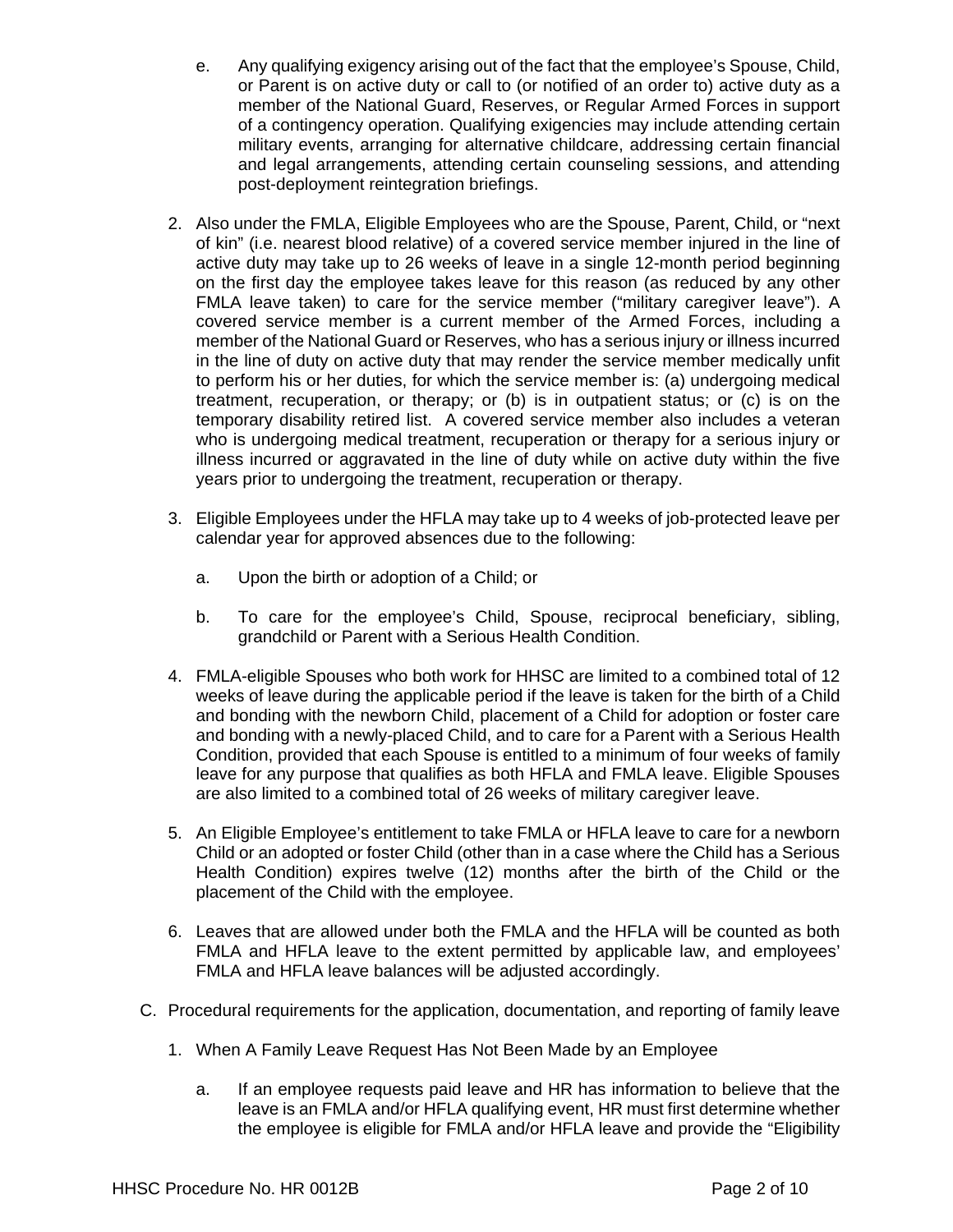Notification to Employees and Rights and Responsibilities Regarding Family Leave" form (Attachment 5).

- b. If an employee has been out on sick leave for four or more consecutive days, FMLA-Eligible Employees will be sent the "Notification to Employees Who Are Eligible for Federal Family and Medical Leave" (FMLA) form (Attachment 6) informing the employee that FMLA will be asserted.
- c. If an Eligible Employee calls and informs their supervisor/HR of a situation that is potentially FMLA/HFLA qualifying, the "Eligibility Notification to Employees and Rights and Responsibilities Regarding Family Leave" form (Attachment 5) must be sent to an Eligible Employee within five (5) business days following the notice, with the date of the call inserted as the notification date.
- d. If additional information is needed from the employee in order to designate the leave as FMLA and/or HFLA qualifying leave (*e.g*., medical certification), the Family Leave Request Form (Attachment 3) must be completed by the employee and required certifications submitted. The employee will be provided with at least 15 days to submit the additional information.
- 2. Requests for FMLA/HFLA Leave
	- a. If an employee provides notice of a need for FMLA/HFLA leave, HR will first determine whether the employee meets the eligibility requirements and provide the employee with the "Eligibility Notification to Employees and Rights and Responsibilities Regarding Family Leave" form (Attachment 5) within five (5) business days informing the employee of their eligibility status. If the employee is eligible and HR needs additional information to determine whether the leave is FMLA or HFLA qualifying, the Family Leave Request Form (Attachment 3) must be completed by the employee and required certifications submitted so HR can determine whether the requested leave is FMLA and/or HFLA qualifying.
	- b. If leave is foreseeable, an employee must provide at least 30 days advanced notice of their need for FMLA/HFLA leave before such leave is to begin. If 30 days' notice is not practicable (such as because of a lack of knowledge of approximately when leave will be required to begin, a change in circumstances, or a medical emergency) notice must be given as soon as practicable.

Note: "As soon as practicable" means as soon as both possible and practicable taking into account all of the facts and circumstances in the individual case.

- 1) If an employee fails to give 30 days' notice for foreseeable leave with no reasonable excuse for the delay, the employer may delay the taking of the family leave until at least 30 days after the date the employee provides notice to the employer of the need for the leave.
- 2) For foreseeable leave where it is not possible to give as much as 30 days' notice, "as soon as practicable" would mean at least verbal notification to the employer within one or two business days of when the need for leave becomes known to the employee.
- c. If the need for the family leave is not foreseeable, an employee should give notice of the need for FMLA/HFLA leave as soon as practicable (typically within no more than one or two working days of learning of the need for leave, except in extraordinary circumstances).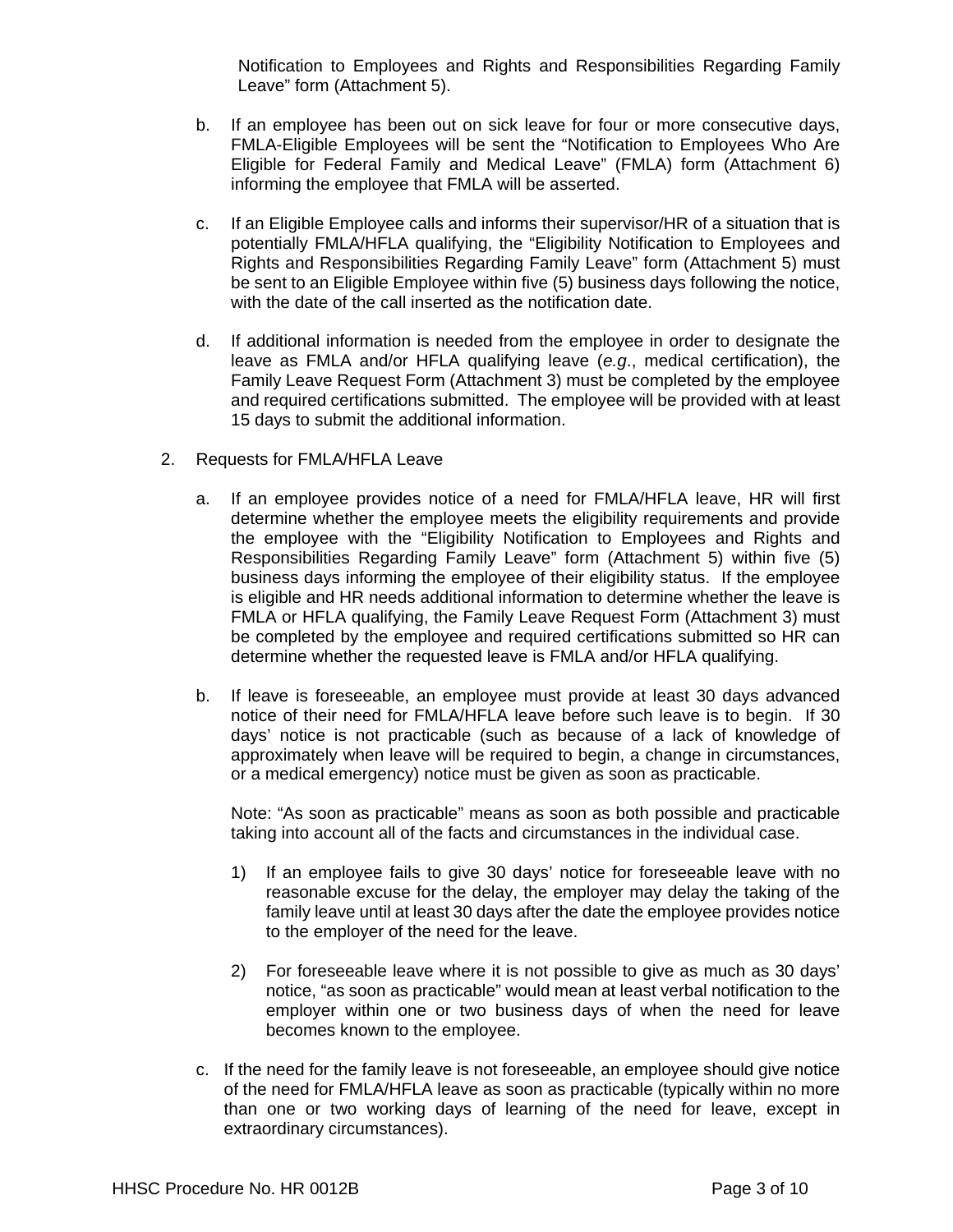- 3. Notification to Employees Regarding Family Leave
	- a. Once HHSC has enough information to determine that the leave being taken by an Eligible Employee is for an FMLA/HFLA qualifying reason, HR must send the employee a "Designation Notice" (Form WH-382) within five (5) business days, notifying the employee whether or not the leave is FMLA and/or HFLA protected. If the leave is protected, the Designation Notice will inform the employee of the amount of leave that will be counted against the employee's annual FMLA/HFLA leave entitlement and that, for FMLA, paid leave will be used if available. If the leave is for the employee's own Serious Health Condition, the employee will be notified that they will be required to submit a fitness-for-duty certification prior to returning to work.

Form WH-382 Designation Notice under the FMLA can be found on the Department of Labor website: https://www.dol.gov/whd/fmla.

- b. An employee can be verbally informed that the leave has been designated as FMLA/HFLA Leave, but the Designation Notice must be sent within five (5) business days of the determination.
- c. If upon receipt of the Family Leave Request Form (Attachment 3) and any additional information and certifications received from the employee HR does not have enough information to determine whether a leave request should be designated as FMLA and/or HFLA protected leave, HR may use the Designation Notice to inform the employee that the information is incomplete or insufficient, and identify what additional information is needed.
- d. If HHSC has knowledge that paid leave is for an FMLA/HFLA reason at the time the employee either gives notice of the need for leave or commences leave and fails to designate the leave as FMLA/HFLA leave, HR reserves the right to make a retroactive designation in the future, but only under appropriate circumstances and where such a retroactive designation does not cause prejudice to the employee.
- e. If HHSC determines that an Eligible Employee is on leave for an FMLA/HFLA leave purpose after leave has begun, all or a portion of the paid leave period may be retroactively counted as FMLA/HFLA leave.
- f. HR may also designate leave as FMLA/HFLA leave after the employee has returned to work under the following circumstances:
	- 1) If HHSC did not learn of the FMLA/HFLA leave reason until the employee's return, a retroactive designation can be made, if it is made within five (5) business days of the employee's return to work and with appropriate notice to the employee.
	- 2) If HHSC knows the reason for the leave but has not been able to confirm that the leave qualifies under FMLA/HFLA leave, or if there is an outstanding medical certification, second medical opinion has not been obtained, etc.
- 4. Completion of a G-1 and Appropriate Paperwork
	- a. Once an employee is informed that he/she is eligible for the requested family leave (either verbally or via the Eligibility Notification to Employees and Rights and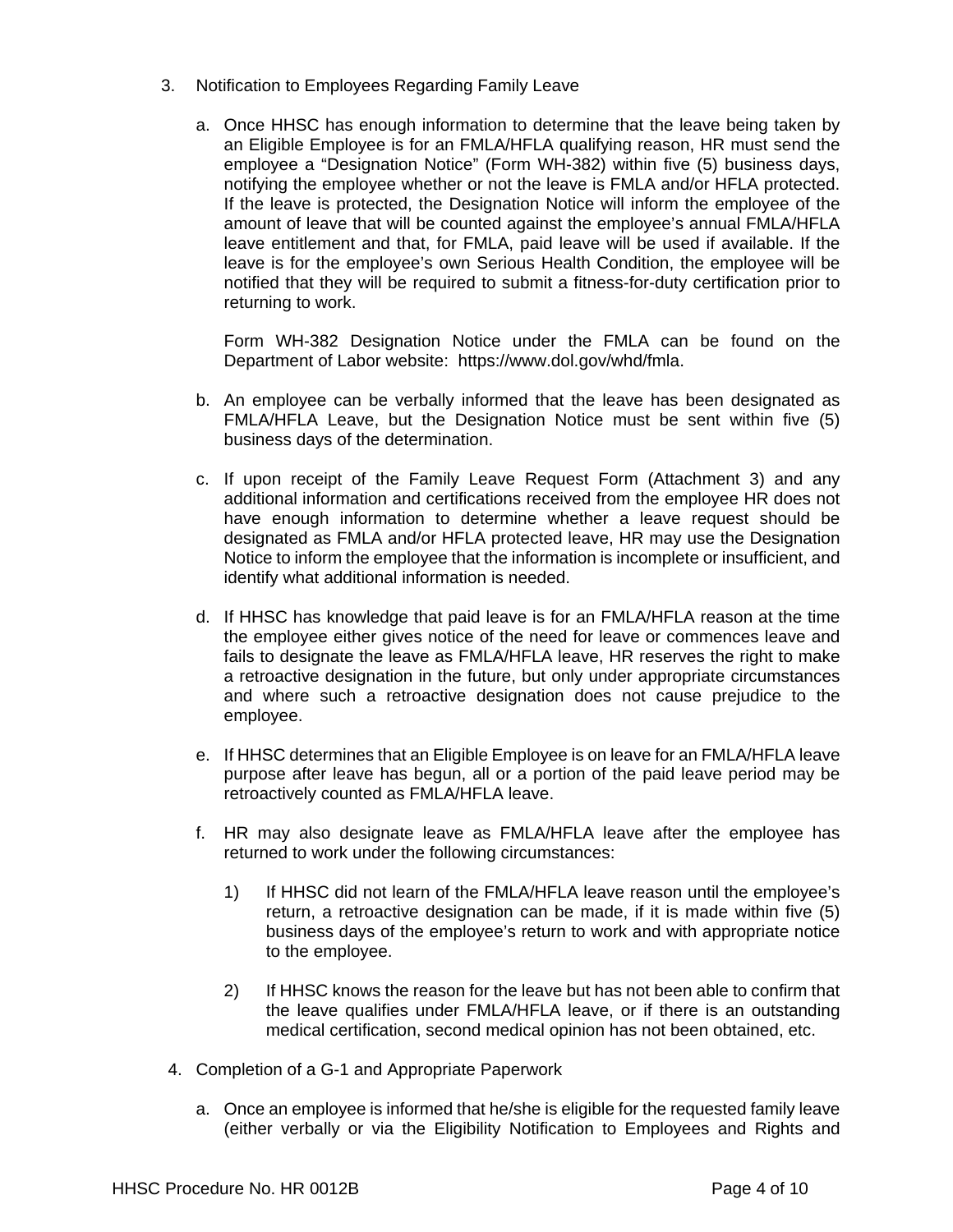Responsibilities Regarding Family Leave form, Attachment 5), the employee must complete a G-1 for supervisor's approval.

- b. If an employee is not at work and it is determined that the leave is FMLA/HFLAqualifying, a G-1 and appropriate paperwork should be sent to the employee for completion.
- c. The forms below should be sent with instructions that they are to be returned within 15 days.
	- G-1, Application for Leave of Absence
	- Family Leave Request Form (Attachment 3) OR
	- Notification to Employees Who Are Eligible for Federal Family and Medical Leave (FMLA) (Attachment 6),
	- Applicable Certifications (see Section III.C.5 below),
	- Addendum to the Certification of Health Care Provider (Attachment 4) (if applicable)

When necessary, a request for an extension to return the forms can be made; however the total time (including the initial request that the forms be returned within 15 days) should generally not exceed 30 days.

- 5. Certifications
	- a. Generally, FMLA/HFLA leaves due to the Serious Health Condition of an employee or family member must be supported by a medical certification or a medical slip issued by the employee's health care provider. Military family leave for qualifying exigencies under the FMLA will also require certification.

Certifications with the exception of Attachment 4 listed below can be found on the Department of Labor website: https://www.dol.gov/whd/fmla/

- WH-380-E Certification of Health Care Provider for Employee's Serious Health Condition
- WH-380-F Certification of Health Care Provider for Family Member's Serious Health Condition
- WH-384 Certification of Qualifying Exigency for Military Family Leave
- WH-385 Certification for Serious Injury or Illness of Covered Service member – for Military Family Leave
- WH-385-V Certification for Serious Injury or Illness of a Veteran for Military Care giver Leave
- Addendum to the Certification of Health Care Provider must also be completed for the employee's Serious Health Condition and family member's Serious Health Condition.
- c. HR shall notify employees each time a certification is required and provide the employee with at least fifteen calendar days to provide the certification. The employee must provide the requested certification within 15 calendar days after the request unless it is not practicable to do so under the circumstances despite the employee's diligent good faith efforts. When the employee makes diligent good faith efforts but is unable to meet the 15-calendar day deadline, the employee shall be entitled to additional time to provide the certification.
- d. If a certification is incomplete, the employee will be provided a reasonable period of time to provide a complete certification (at least seven calendar days).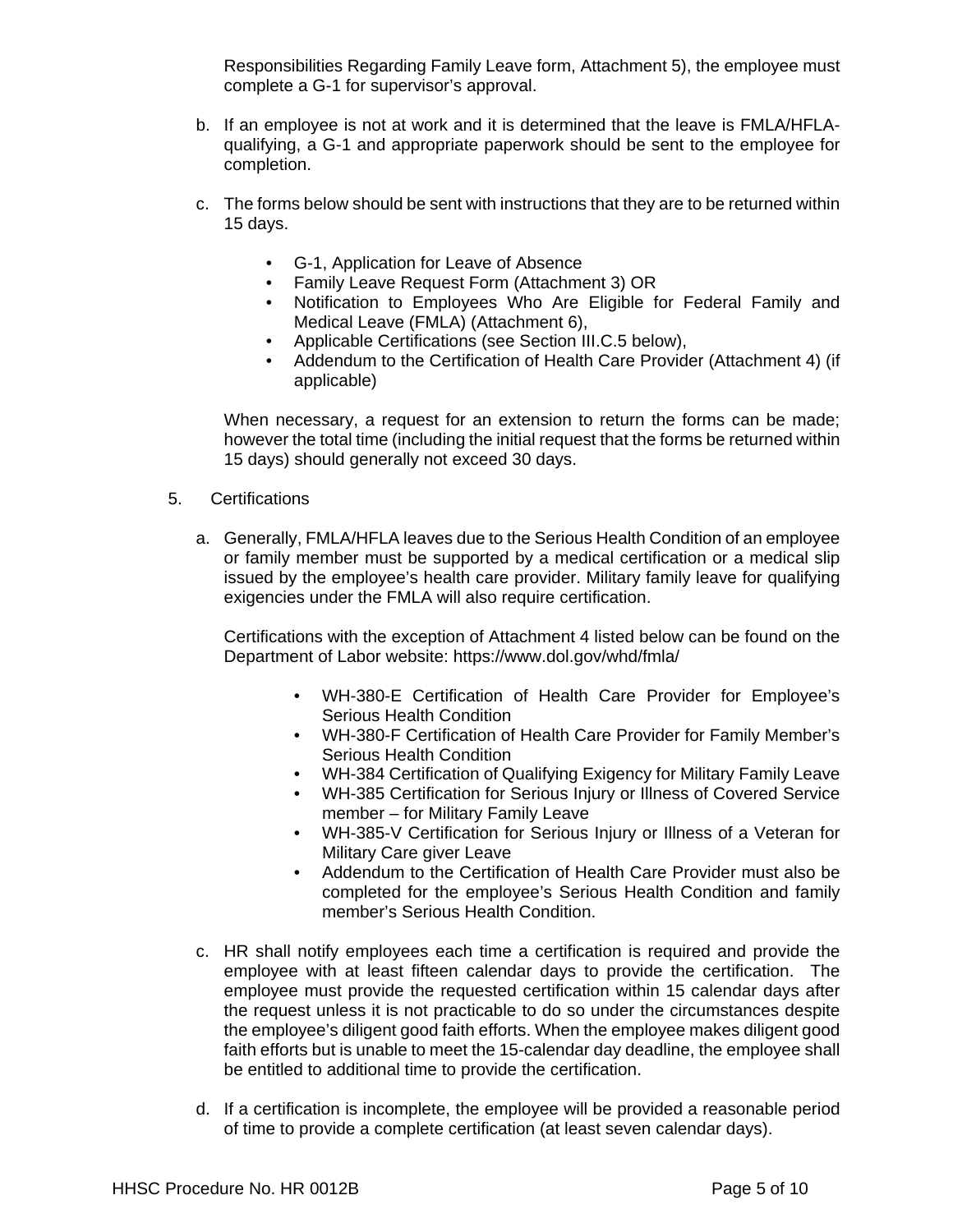- e. Failure to provide a required certification will result in an unauthorized leave.
- f. Periodic certifications
	- 1) For pregnancy, chronic, or permanent/long-term conditions under continuing supervision of a health care provider, HR may request re-certification no more often than every 30 days and only in connection with an absence by the employee, unless 1) the employee requests an extension of leave, or 2) circumstances described by the previous certification have changed significantly, or 3) HR receives information that casts doubt upon the employee's stated reason for the absence.
	- 2) If the minimum duration of the period of incapacity specified on a certification is more than 30 days, generally HR may not request recertification until that minimum duration has passed.
	- 3) For intermittent or reduced schedule leave, HR may not request certification in less than the minimum period specified on the certification as necessary for such leave unless 1) the employee requests an extension of leave, 2) the circumstances described by the previous certification have changed significantly, or 3) HR receives information that casts doubt upon the continuing validity of the certification. If the initial certification indicates that the employee will need intermittent or reduced schedule leave for longer than six months, including cases where the Serious Health Condition has no anticipated end, the employer may request a recertification every six months, but only in connection with an absence by the employee.
	- 4) Recertification must be provided within the time frame requested by HR (which must allow at least 15 calendar days after HR's request), unless it is not practicable under the particular circumstances despite the employee's diligent, good faith effort.
	- 5) If the employee is on an FMLA leave, any recertification must be at the employee's expense unless HR provides otherwise. If the employee is on an HFLA or FMLA/HFLA leave, any recertification must be at the employer's expense.
- 6. Effect of Bargaining Unit Contracts on Documentation
	- a. If the employee uses available sick leave at the time of FMLA and/or HFLA leave, the Bargaining Unit (BU) contract governs certification. This means that the employee does not need to submit any documentation to cover the first four days. However, from the fifth day of a consecutive absence until the sick leave is no longer used, the employee must submit a medical certificate or the Certification of Health Care Provider for Employee's Serious Health Condition Form, WH-380 E.
	- b. If the employee uses available vacation leave for the FMLA and/or HFLA leave, the BU contract governs its application. This means that the employee needs to submit a G-1 requesting vacation.
- D. Use of Available Credits
	- 1. FMLA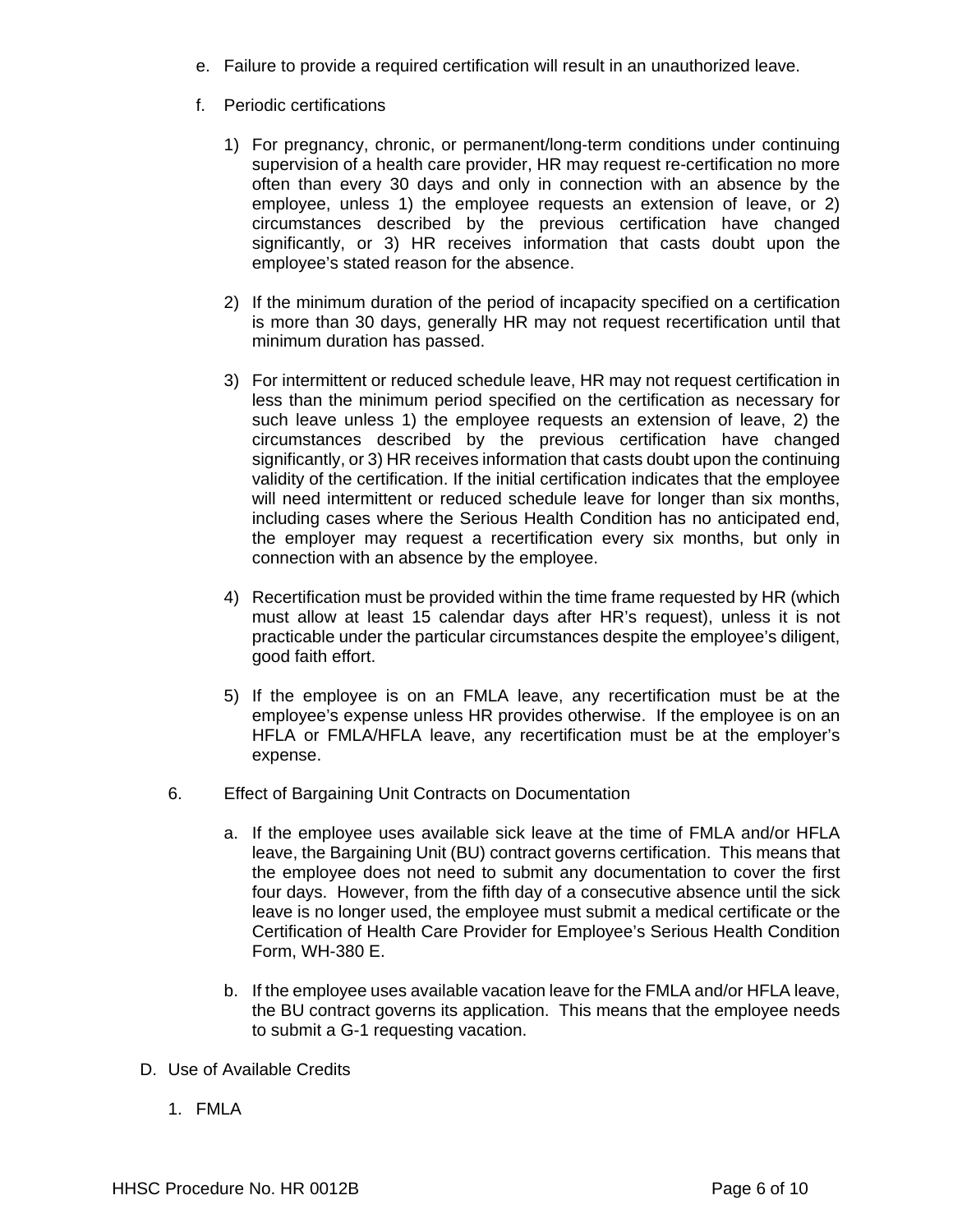- a. If leave is due to the employee's own Serious Health Condition, the employee must use available sick leave credits. After the available sick leave credits are used, vacation credits and/or compensatory time shall be used. Once all credits are exhausted, the employee will be placed on a leave of absence without pay for the duration of the leave.
- b. For other qualifying absences, the employee must use available vacation credits and/or compensatory time. Once all credits are exhausted, the employee will be placed on a leave of absence without pay for the duration of the leave.

Note: The employer will not apply FMLA during an employee's WC leave of absence; however, if the employee requests FMLA during his/her WC leave and the FMLA eligibility and qualifying requirements are met, the FMLA leave cannot be denied.

- 2. HFLA
	- a. For all qualifying absences, the employee may elect paid (use of sick, vacation or compensatory credits) or unpaid leave for any part of the four weeks of family leave. The employer may not require the use of paid leave.
	- b. If sick leave credits are elected, the employee may use available sick leave credits provided the employee's sick leave balance does not go below 120 hours.
- 3. The employee's use of paid leave credits (sick, vacation or compensatory credits) in lieu of unpaid FMLA or HFLA qualifying leave does not extend the maximum allowable leave period beyond the four (4) weeks of HFLA leave or the twelve (12) weeks (or twenty-six (26) weeks for service member family leave) of FMLA leave.
- E. Updating Record
	- 1. The employee's record must then be updated showing the codes as follows, FL for Family Leave, the next alpha to designate type of leave, F for Federal, S for State.
		- LWOP:  $FLL F$ ,  $FLL S$ ,
		- $\bullet$  Sick: FLS F, FLS S,
		- Vacation:  $FLV F$ ,  $FLV S$ ,
		- Compensatory Time: FLT -F, FLT S
	- 2. Family leave shall be monitored and administered on a calendar year basis.
- F. Intermittent Leaves
	- 1. Under the FMLA, intermittent or reduced schedule leave may be taken when medically necessary for planned and/or unanticipated medical treatment of a related Serious Health Condition. An employee who takes intermittent or reduced schedule FMLA leave must make reasonable efforts to schedule his or her leave for planned medical treatment so as not to unduly disrupt HHSC's operations. FMLA leave may also be taken intermittently or on a reduced leave schedule for qualifying military exigencies. Under the HFLA, intermittent leave may be taken for any HFLA-qualifying reason.
	- 2. Under the FMLA, intermittent leave may be taken after the birth or placement of a Child for adoption or foster care only if the supervisor/HR agrees, unless the Child has a Serious Health Condition for which intermittent leave or reduced schedule leave is medically necessary. Under the HFLA, leave may be taken intermittently even without the agreement of the supervisor/HR.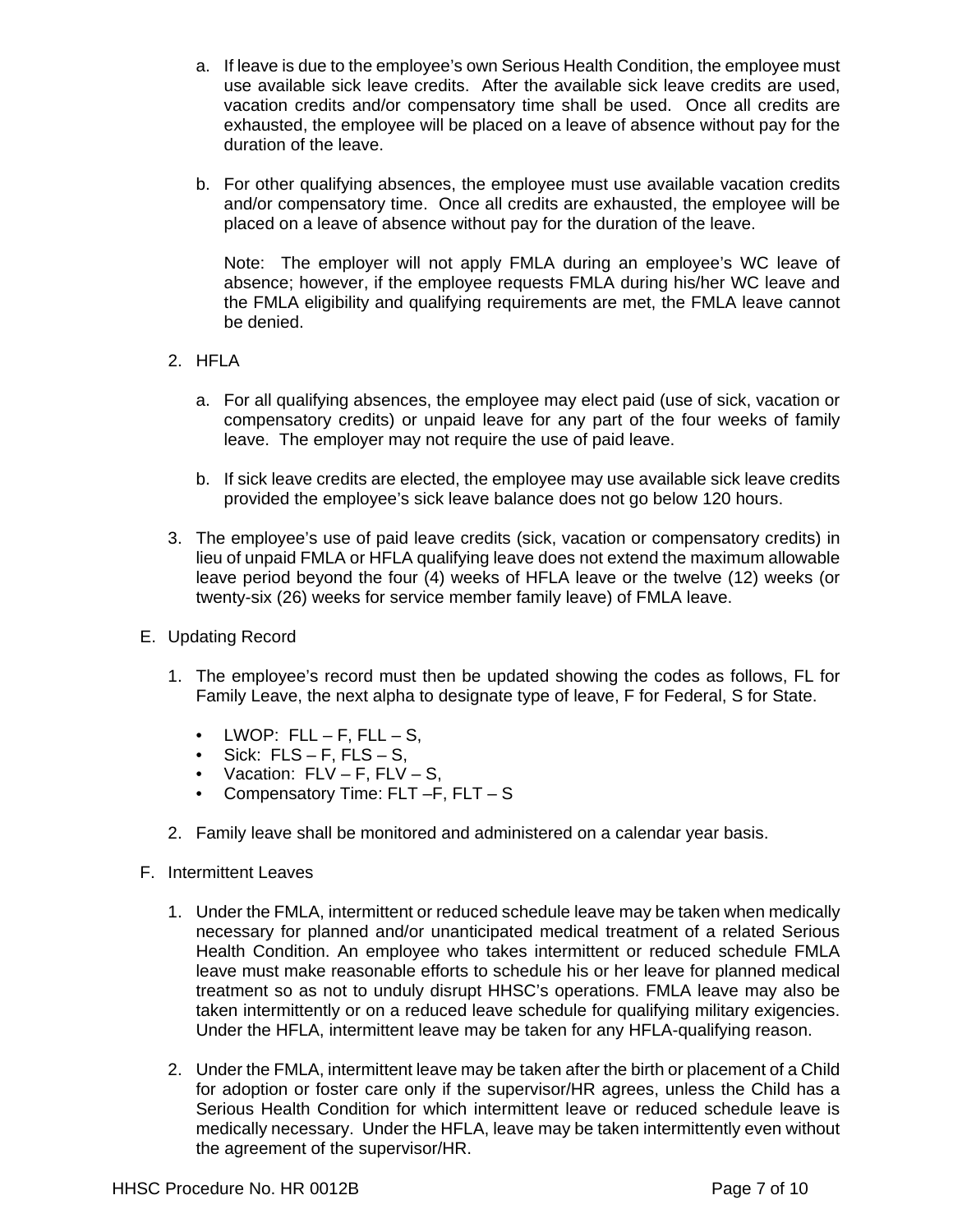- 3. In order for an employee to take intermittent leave or be allowed to have a reduced leave schedule, the doctor's certification (Certification of Health Care Provider Form) must provide the appropriate information to support and explain the need for such leave. Once the doctor's certification is obtained, a completed G-1 should be submitted so the employee's record/file can be coded accurately.
- 4. Under the FMLA, the supervisor/HR can require the employee to transfer temporarily or can modify the employee's existing duties during a period of intermittent or reduced schedule leave to better accommodate recurring periods of leave.

Under the HFLA, the transfer or modification of the position will be permitted if the employee agrees and it is in compliance with the applicable bargaining agreement and federal and state laws.

Under both the FMLA and HFLA, an employee who is temporarily transferred to an alternative or modified position will maintain an equivalent rate of pay and benefits.

- 5. Only the amount of leave actually taken will be counted toward the 12 or 4 weeks of leave to which an employee is entitled. The shortest incremental period allowed is one hour.
- G. Group Health Benefits
	- 1. Group health benefits will be maintained on the same basis as coverage would have been provided if the employee had been continuously employed during the FMLA leave period.
	- 2. If the employee is on a paid leave, the employee's share of the premiums will continue to be deducted from the employee's wages as if the employee were still at work.
	- 3. If the employee is on an unpaid leave, the employee will be informed that the employee's share of the premium payments must be made directly to Hawaii Employer-Union Health Benefits Trust Fund (EUTF) for continued coverage.
	- 4. The EUTF will provide information directly to the employee regarding continued medical coverage and will inform the employee that health insurance coverage will cease if premiums are not received in a timely manner.

Note: Since HHSC is ultimately responsible to ensure that the employee is notified appropriately that benefits will cease if premiums are not received in a timely manner, it is recommended that the facility follow up with EUTF to confirm that this has occurred.

- 5. If coverage lapses because the employee has not made the required premium payments, upon payment of the required premiums, the employee will be restored to coverage/benefits equivalent to those the employee would have had if the leave had not been taken and the premium payments had not been missed.
- 6. If an employee fails to return after the employee's FMLA leave entitlement has exhausted or expires, the HHSC facility may recover its share of the health plan premiums paid during the period of unpaid FMLA leave, unless the reason the employee cannot return to work is due to the continuance, recurrence, or onset of a Serious Health Condition or other circumstances beyond the employee's control.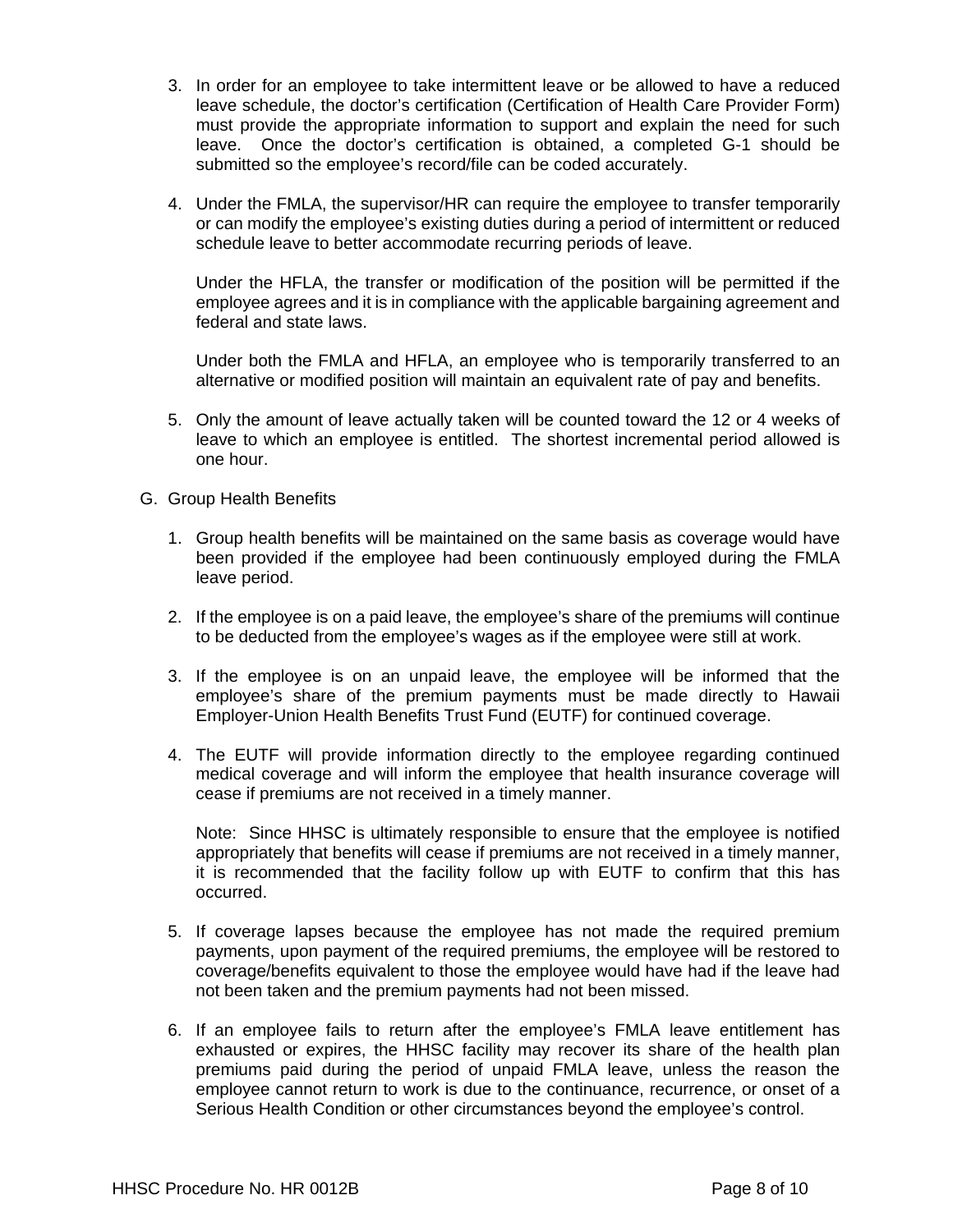## H. Other Benefits

If the employee has optional benefits for which premiums are being paid, the employee must make arrangements to pay premiums if the employee is on an unpaid leave of absence, so that these benefits can continue.

- I. Returning Employees
	- 1. Returning employees, who were on leave due to their own Serious Health Condition, will be required to provide a doctor's release certifying that the employee is able to perform the essential functions of the position held prior to returning to work.
	- 2. The fitness for duty certification must only be for the particular health condition that caused the employee's need for FMLA leave.
	- 3. Employees failing to return to work after an approved leave and in the absence of any additional approved leave shall be subject to appropriate action.
	- 4. Except in limited circumstances, upon returning from leave, the employee is entitled to be returned to the same or equivalent position with equivalent benefits, pay and other terms and conditions of employment.
	- 5. Restoration may be denied to a "key employee" where such denial is necessary to prevent substantial and grievous economic injury to the operations. Refer to applicable laws, rules and regulations for details.
- J. Other Requirements
	- 1. "Your Rights under the Family and Medical Leave Act (FMLA) of 1993" must be posted in a conspicuous place where employees are employed and where applicants can see it.
	- 2. Employee Handout for Leaves Under the Family and Medical Leave Act of 1993 and the Hawaii Family Leave Law (Attachment 1) must be provided at the time of hire and when an employee requests or is eligible for an FMLA and/or HFLA leave.
- K. For additional information and/or guidance, refer to the applicable laws, rules and regulations.
	- 1. FMLA
		- a. FMLA The Family and Medical Leave Act of 1993, 29 U.S. Code Chapter 28
		- b. U.S. Department of Labor, 29 Code of Federal Regulations (CFR) Part 825
	- 2. HFLA
		- a. Hawaii Revised Statutes (HRS), Chapter 398, Family Leave
		- b. State of Hawaii, Department of Labor and Industrial Relations, Administrative Rules, Title 12, Chapter 27, The Administration and Enforcement of the Family Leave Law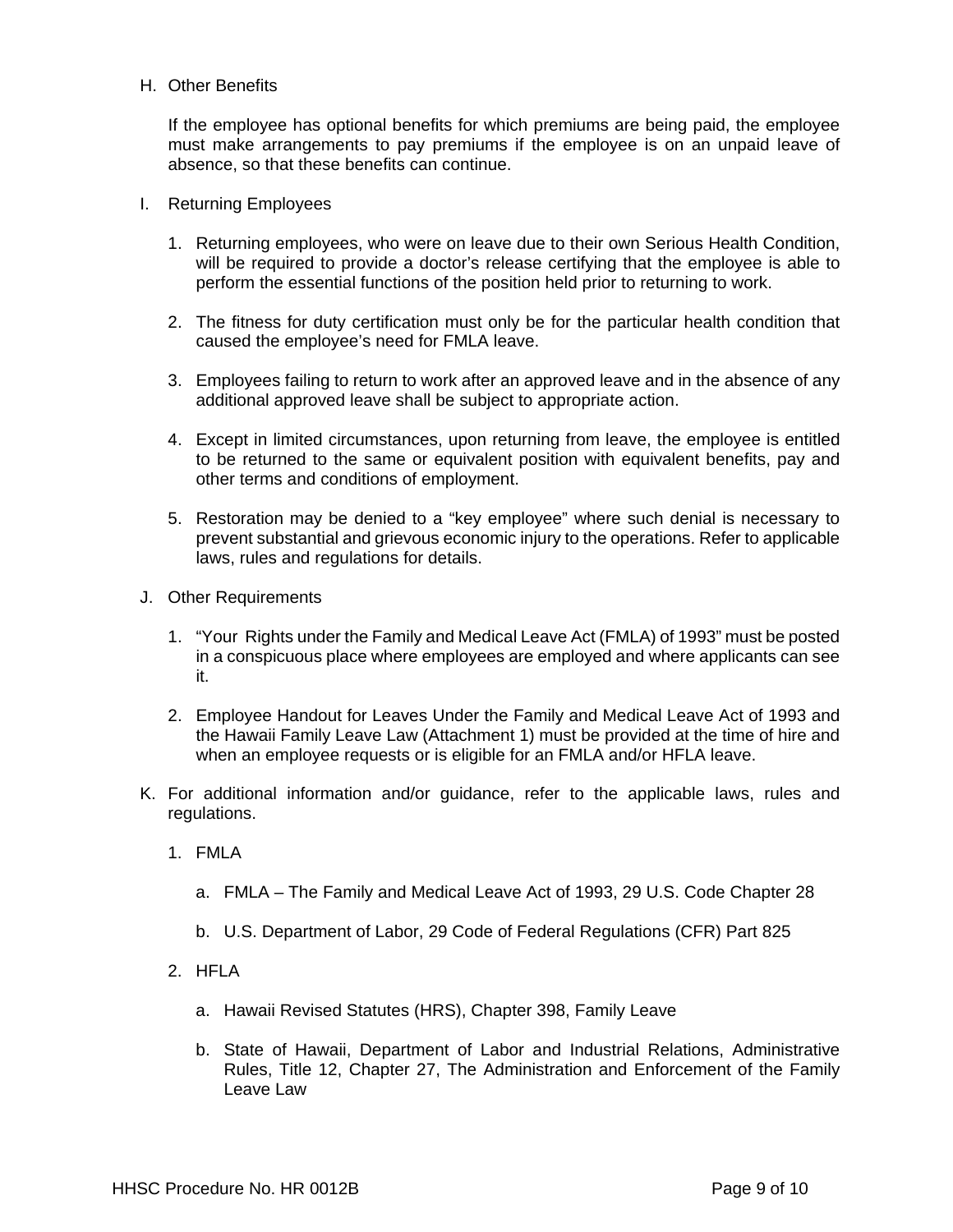# **III. ATTACHMENT(S):**

| Attachment 1: | Employee Handout for Leaves Under the Family and Medical Leave Act of<br>1993 and the Hawaii Family Leave Act |
|---------------|---------------------------------------------------------------------------------------------------------------|
| Attachment 2: | Summary of Federal and State Family Leaves and How BU Contracts May<br><b>Affect Family Leaves</b>            |
| Attachment 3: | <b>Family Leave Request Form</b>                                                                              |
| Attachment 4: | Addendum for Certification of Health Care Provider                                                            |
| Attachment 5: | Eligibility Notification to Employees and Rights and Responsibilities<br><b>Regarding Family Leave</b>        |
| Attachment 6: | Notification to Employees Who Are Eligible for Federal Family and Medical<br>Leave (FMLA)                     |
| Attachment 7: | Questions and Answers for Family Leave                                                                        |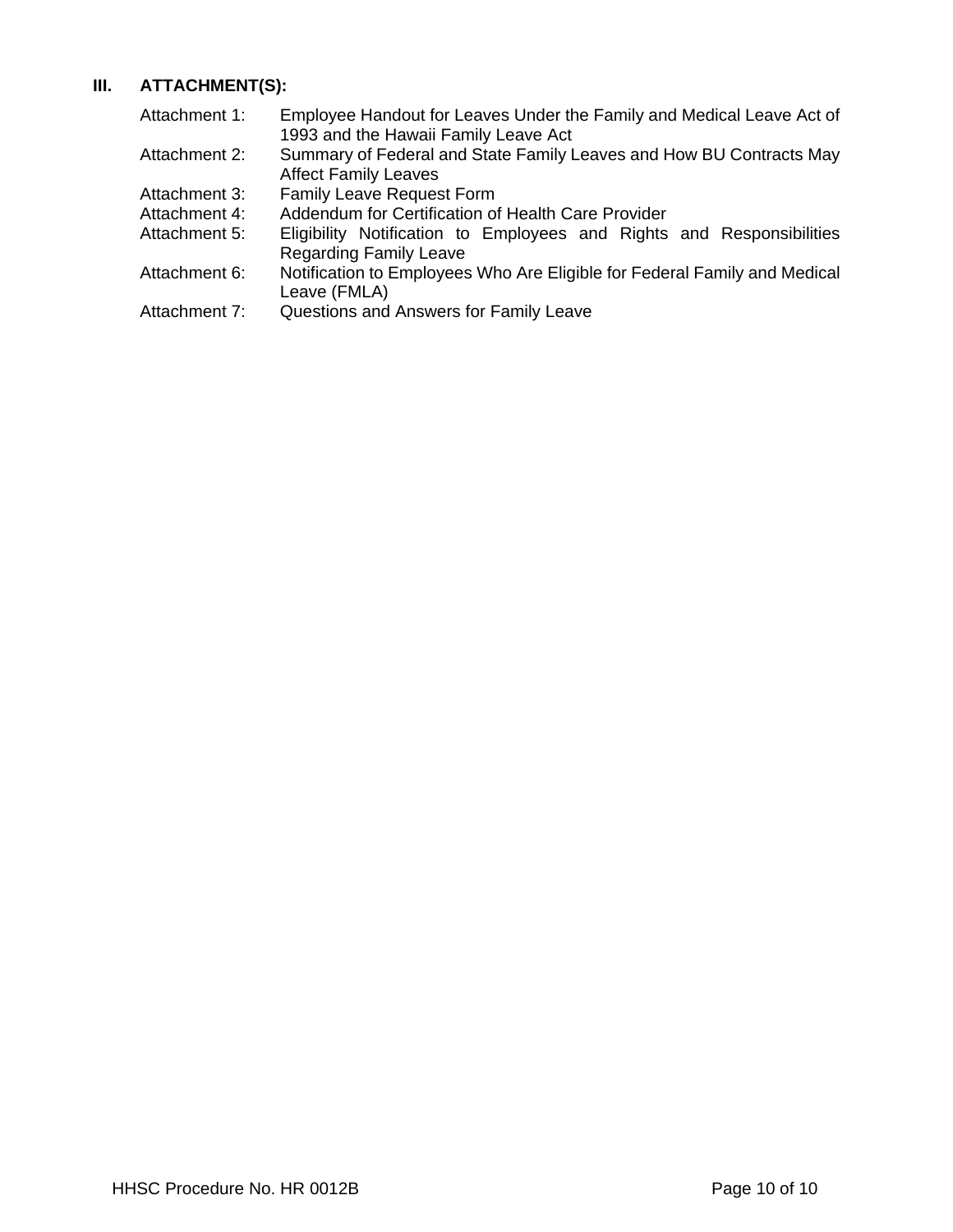# **EMPLOYEE HANDOUT FOR LEAVES UNDER THE FAMILY AND MEDICAL LEAVE ACT OF 1993 and THE HAWAII FAMILY LEAVE LAW**

| <b>DETAILS OF LEAVE</b>        | HAWAII STATE FAMILY LEAVE ("HFLA")                                                                                                                                                                                                                                                                                                                                                                                                                                                                                                                                                                                                                                                                 | FEDERAL FAMILY AND MEDICAL LEAVE                                                                                                                                                                                                                                                                                                                                                                                                                                                                                                                                                                                                                                                                                                                                                                                                                                                                                                                                                                                                                                                                            |
|--------------------------------|----------------------------------------------------------------------------------------------------------------------------------------------------------------------------------------------------------------------------------------------------------------------------------------------------------------------------------------------------------------------------------------------------------------------------------------------------------------------------------------------------------------------------------------------------------------------------------------------------------------------------------------------------------------------------------------------------|-------------------------------------------------------------------------------------------------------------------------------------------------------------------------------------------------------------------------------------------------------------------------------------------------------------------------------------------------------------------------------------------------------------------------------------------------------------------------------------------------------------------------------------------------------------------------------------------------------------------------------------------------------------------------------------------------------------------------------------------------------------------------------------------------------------------------------------------------------------------------------------------------------------------------------------------------------------------------------------------------------------------------------------------------------------------------------------------------------------|
|                                |                                                                                                                                                                                                                                                                                                                                                                                                                                                                                                                                                                                                                                                                                                    | (''FMLA")                                                                                                                                                                                                                                                                                                                                                                                                                                                                                                                                                                                                                                                                                                                                                                                                                                                                                                                                                                                                                                                                                                   |
| Eligibility                    | An employee must have performed actual work for at<br>least six consecutive months without a break due to<br>resignation, termination or layoff.                                                                                                                                                                                                                                                                                                                                                                                                                                                                                                                                                   | An employee must be employed for at least 12<br>months (does not have to be consecutive) and<br>have at least 1,250 hours of service during the 12-<br>month period immediately preceding the<br>commencement of the leave.                                                                                                                                                                                                                                                                                                                                                                                                                                                                                                                                                                                                                                                                                                                                                                                                                                                                                 |
| <b>Total Leave Entitlement</b> | An eligible employee is entitled to a total of four<br>weeks of job-protected leave during a calendar year.                                                                                                                                                                                                                                                                                                                                                                                                                                                                                                                                                                                        | An eligible employee is entitled to a total of 12<br>weeks of job-protected leave during a calendar<br>year, except as set forth below when leave is to<br>care for a covered service member with a serious<br>injury or illness.                                                                                                                                                                                                                                                                                                                                                                                                                                                                                                                                                                                                                                                                                                                                                                                                                                                                           |
| <b>Qualifying Absences</b>     | 1. Upon the birth of the employee's child or<br>placement for adoption of a child with the<br>employee.<br>2. To care for the employee's child, spouse,<br>reciprocal beneficiary, sibling, grandchild or parent<br>with a serious health condition.<br>Parent means a biological, foster or adoptive parent,<br>a parent-in-law, a stepparent, a legal guardian, a<br>grandparent, a grandparent-in-law.<br>Child means an individual who is a biological,<br>adopted, or foster son or daughter; a stepchild; or a<br>legal ward of an employee.<br>Note: An employee's entitlement to four weeks of<br>family leave upon the birth of a child expires twelve<br>months after the child's birth. | 1. The birth and care of the employee's child (must<br>be taken within one year of birth);<br>2. The placement of a child for adoption or foster<br>care (must be taken within one year placement);<br>3. To care for the employee's spouse, child or<br>parent with a serious health condition;<br>4. The employee's own serious health condition<br>that makes the employee unable to perform one<br>or more of the essential functions of the<br>employee's job; or<br>5. "Any qualifying exigency" arising out of the fact<br>that the spouse, son, daughter, or parent of the<br>employee is on active duty, or has been notified<br>of an impending call to active duty status as a<br>member of the National Guard or Reserves in<br>support of a contingency operation<br>Eligible employees may also take up to twenty-six<br>(26) workweeks of leave during a single 12-month<br>period to care for a covered service member with a<br>serious injury or illness if the eligible employee is<br>the service member's spouse, son, daughter,<br>parent, or next of kin (military caregiver leave). |
| <b>Intermittent Leave</b>      | Family leave may be taken intermittently.                                                                                                                                                                                                                                                                                                                                                                                                                                                                                                                                                                                                                                                          | FMLA leave may be taken "intermittently or on a<br>reduced leave schedule" under certain<br>circumstances and may require that the employer<br>agree.                                                                                                                                                                                                                                                                                                                                                                                                                                                                                                                                                                                                                                                                                                                                                                                                                                                                                                                                                       |

# **FMLA LEAVE DESIGNATION**

In all circumstances, it is the employer's responsibility to designate leave, paid or unpaid as FMLAqualifying and to give notice of the designation to the employee. Therefore, any period of incapacity of more than three consecutive calendar days that falls under the definition of a serious health condition will be designated as FMLA leave for employees meeting FMLA eligibility requirements.

Definition of serious health condition: An illness, injury, impairment, or physical or mental condition that involves

- 1. Inpatient care in a hospital, hospice, or residential medical care facility; or
- 2. Continuing treatment (two or more times) for a period of incapacity of more than three consecutive calendar days or treatment on at least one occasion that results in a regimen of continuing treatment.

**3675 KILAUEA AVENUE** • **HONOLULU, HAWAII 96816** • **PHONE: (808) 733-4020** • **FAX: (808) 733-4028**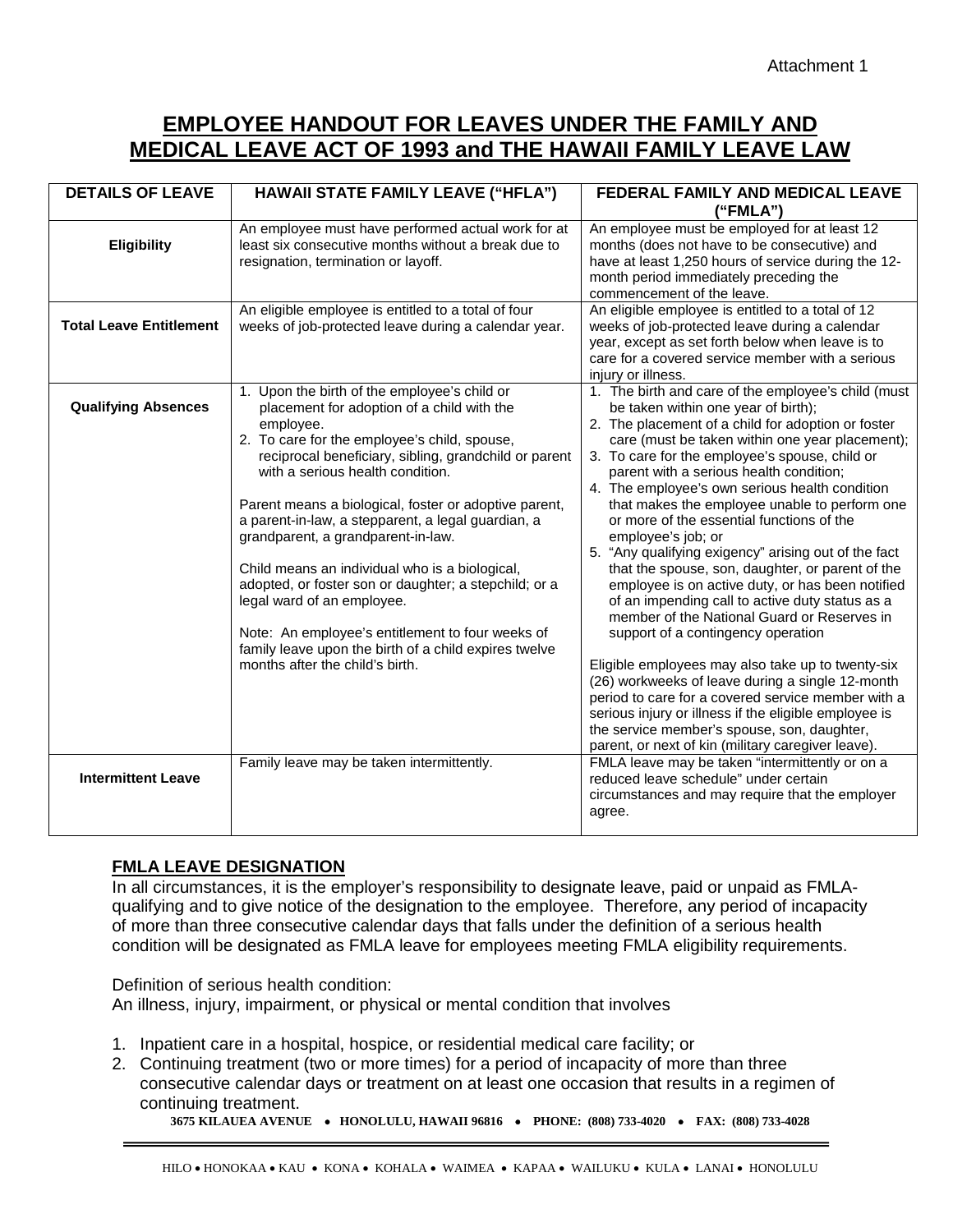- 3. Any period of incapacity due to pregnancy or pre-natal care.
- 4. Any period of incapacity due to a chronic serious health condition.
- 5. A period of incapacity, which is permanent or long-term due to a condition for which treatment may not be effective.
- 6. Any period of absence to receive multiple treatments for restorative surgery or for a condition that would likely result in a period of incapacity of more than three consecutive calendar days in the absence of medical intervention or treatment.

In addition to leaves because of a serious health condition, employees are eligible for leaves under the HFLA and the FMLA as stated in the above chart, under "Qualifying Absences."

When appropriate, FMLA and HFLA leaves will apply concurrently.

Employees requesting a FMLA leave must provide requested information related to the leave to allow the respective HHSC facility ("Facility" or "employer") to determine if the leave qualifies under the law. If not, the Facility will use available information to determine if the leave is covered under FMLA or HFLA.

A written notice will be provided to the employee informing the employee whether he or she is eligible for FMLA and/or HFLA leave, and, if eligible, their rights and responsibilities under the FMLA. If the employee is eligible and the leave has been designated as FMLA and/or HFLA leave, the employee will be notified as to how much leave will be counted against the employee's annual FMLA and HFLA leave entitlements, as applicable.

## **NOTICE REQUIREMENT**

An employee must provide the employer at least 30 days advanced notice before leave is to begin if the need for a leave is foreseeable. Examples of leave that is foreseeable are an expected birth, placement for adoption or foster care or planned medical treatment for a serious health condition of the employee or a family member.

If 30 days' notice is not possible or practicable or if the need for leave is not foreseeable, a verbal notification on the same day or within two business days of when the need for leave becomes known to the employee must be made.

An employee must provide sufficient information for the employer to determine if the leave may qualify for FMLA or HFLA protection and the anticipated timing and duration of the leave. Sufficient information may include that the employee is unable to perform job functions, the family member is unable to perform daily activities, the need for hospitalization or continuing treatment by a health care provider, or circumstances supporting the need for military family leave. An employee also must inform the employer if the requested leave is for a reason for which FMLA or HFLA leave was previously taken or certified. An employee also may be required to provide a certification and periodic recertification supporting the need for leave.

# **MEDICAL CERTIFICATION**

For leaves due to the serious health condition of the employee or the employee's family member, when leave is foreseeable and at least 30 days' notice has been provided, the employee should provide medical certification supporting the need for leave before the leave begins. When this is not possible, the employee must provide the requested certification within 15 calendar days after the Employer's request, unless it is not practicable under the particular circumstances to do so despite the employee's diligent, good faith efforts.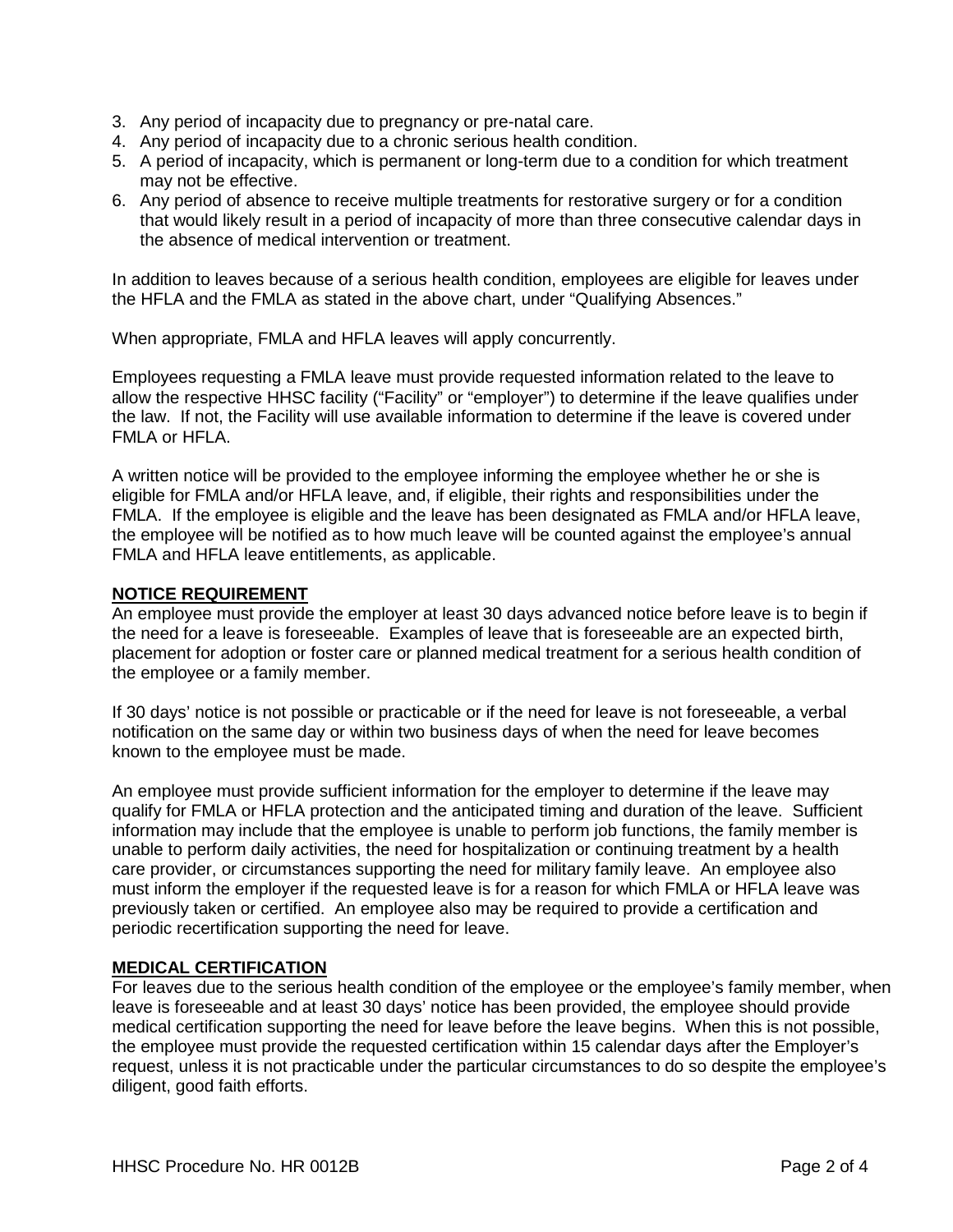In the case of unforeseen leave, the employee must furnish certification within 2 business days after the leave commences. Failure to provide medical certification and other required paperwork (including a G-1, Application For Leave of Absence) will result in an unauthorized leave, unless it is not practicable under the particular circumstances to provide the medical certification within the applicable time frame despite the employee's diligent, good faith efforts.

**NOTE:** If employee substitutes sick or vacation credits during this absence, procedural requirements contained in the collective bargaining agreement for the respective leave will apply. E.g., Medical certification will only be required for illnesses of five (5) or more consecutive working days.

However, since it is the employer's responsibility to designate leave as FMLA-qualifying, in any circumstance where the employer does not have sufficient information about the reason for the employee's use of paid leave, the employer should inquire further of the employee or the spokesperson to ascertain whether the paid leave is potentially FMLA-qualifying.

# **SUBSTITUTION OF PAID LEAVE**

For approved FMLA leave periods, the Employer may require the employee to use appropriate accumulated leave credits for qualifying leave periods after which the remaining period will be considered a leave of absence without pay. For approved HFLA leave periods, an employee may elect to substitute any of the employee's accrued paid leaves, including but not limited to vacation, personal, or family leave for any part of the four-week period. However if sick leave credits are used, its usage must be followed as detailed in HAR § 12-27-9 and the employee's applicable collective bargaining agreement. Employees can also elect to use compensatory time off. The employee's use of paid leave credits (sick, vacation, or compensatory credits) in lieu of unpaid FMLA or HFLA leave does not extend the maximum allowable leave period beyond the four (4) weeks of HFLA leave or the twelve (12) weeks (or twenty-six [26] weeks for service member family leave) of FMLA Leave.

# **INTERMITTENT LEAVE AND REDUCED SCHEDULE LEAVE**

An employee does not need to use leave in one block. When it is medically necessary or otherwise permitted, employees may take FMLA leave intermittently or on a reduced leave schedule. Employees may take HFLA leave intermittently for any HFLA-qualifying reason.

# **GROUP HEALTH BENEFIT PREMIUMS**

Health plan benefits will continue during the FMLA leave, however, the employee will be required to pay their portion of the premiums. If the leave is paid, the premiums will be deducted through payroll deduction. If the leave is unpaid, the employee will be informed that premium payments must be made directly to the Hawaii Employer-Union Health Benefits Trust Fund (EUTF) for continued coverage. Failure to pay premiums in a timely manner may result in a discontinuation of the employee's health benefits coverage.

# **FITNESS FOR DUTY CERTIFICATE**

For leaves due to the employee's own serious health condition, prior to returning to work from the serious health condition for which the leave was granted, the employee must obtain and present a certification from the employee's health care provider that the employee is able to perform the essential functions of the position held prior to returning to work.

# **EMPLOYEE'S RIGHTS ON RETURNING FROM FMLA LEAVE**

On return from FMLA or HFLA leave , an employee is entitled to be returned to the same position the employee held when leave commenced or to an equivalent position with equivalent benefits,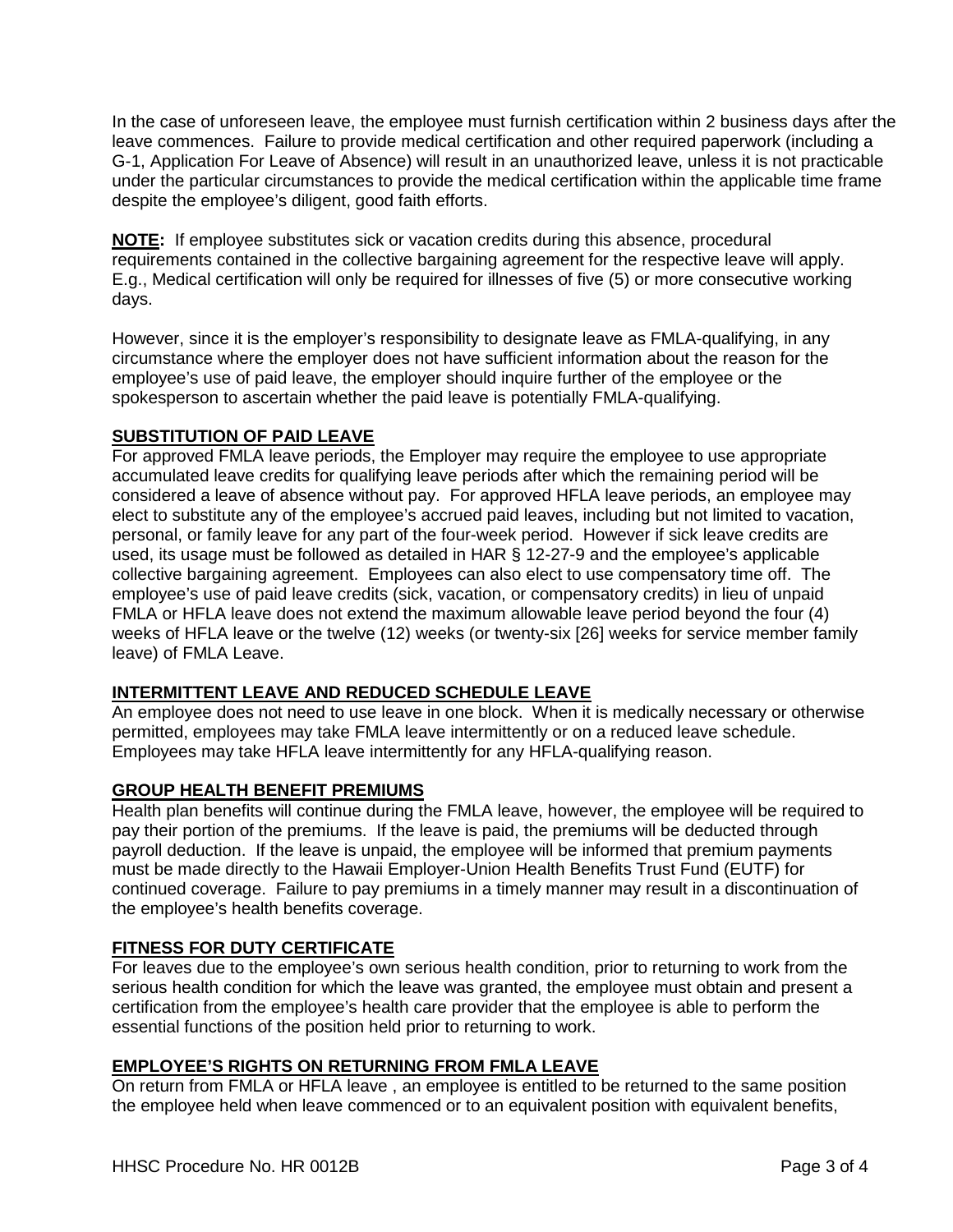pay and other terms and conditions of employment, except in very limited circumstances (for example, the employee's failure to provide a fitness-for-duty certificate, a mass layoff, designation of the employee as a "key employee", the employee's fraudulent use of FMLA or HFLA leave, etc.).

## **RECOVERING COSTS IF EMPLOYEE FAILS TO RETURN TO WORK AFTER TAKING FMLA LEAVE**

If an employee fails to return to work after the employee's FMLA leave entitlement has been exhausted or expires, the Facility may recover its share of the health plan premiums during the period of unpaid FMLA leave, unless the reason the employee cannot return to work is due to the continuance, recurrence, or onset of a serious health condition or other circumstances beyond the employee's control.

# **PROTECTIONS**

The FMLA and HFLA make it unlawful for any employer to:

- Interfere with, restrain, or deny the exercise of any right provided under the FMLA or HFLA;
- Discharge or discriminate against any person for opposing any practice made unlawful by the FMLA or HFLA or for involvement in any proceeding under or relating to the FMLA or HFLA.

The FMLA and HFLA do not affect any Federal or State law prohibiting discrimination, or supersede any State or local law or collective bargaining agreement which provides greater family or medical leave rights.

## **BARGAINING UNIT CONTRACTS ADMINISTRATION AND ENFORCEMENT**

Administration and enforcement of the FMLA and HFLA shall be in accordance with applicable laws and regulations. Complaints with regard to FMLA and HFLA shall be filed with the U.S. Department of Labor (in the case of FMLA), or the Hawaii Department of Labor and Industrial Relations (in the case of HFLA). Employees may also bring a private lawsuit against an employer.

Complaints shall not be filed through the grievance procedure found in the collective bargaining agreement, unless a representative of the applicable State of Federal agency first determines that the agency does not have jurisdiction over the administrative complaint.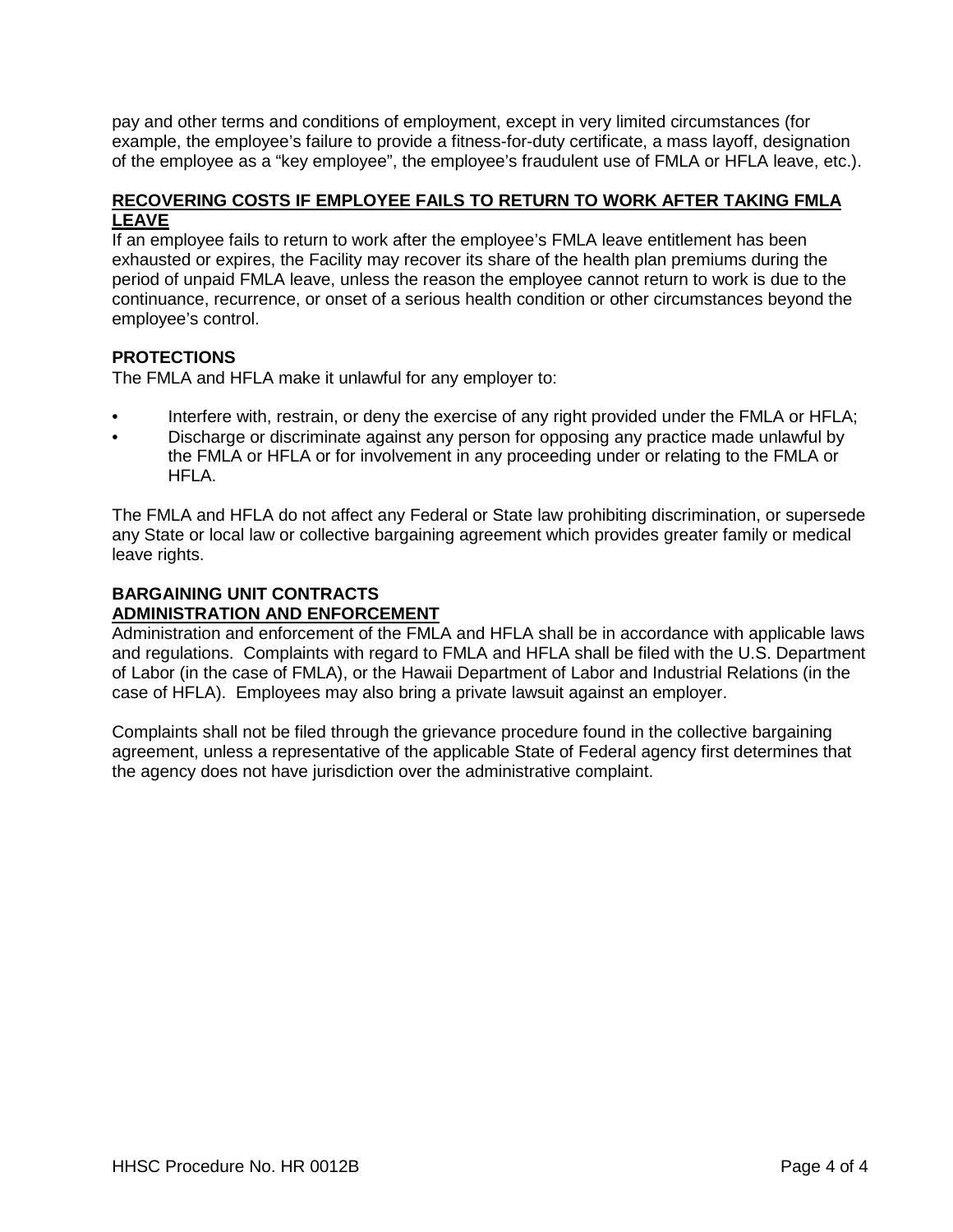## Attachment 2

11/09/2021

# **SUMMARY OF FEDERAL AND STATE FAMILY LEAVES AND HOW BU CONTRACTS MAY AFFECT FAMILY LEAVES**

| <b>DETAILS</b><br><b>OF</b><br><b>LEAVE</b> | <b>APPPLICABLE BARGAINING UNIT</b><br><b>CONTRACT PROVISIONS</b><br>Note: Where quoted, provisions related to UPW<br>agreements are from BU 01 contract; provisions<br>related to HGEA are from the BU 02 contract.                                                                                                                                                                                                                                                                                                                                                                                                                                                     | <b>HAWAII STATE FAMILY LEAVE</b><br>(''HFLA")                                                                                                                                                                                                                                                                                                                                                                                                                                                                                  | <b>FEDERAL FAMILY AND MEDICAL</b><br>LEAVE ("FMLA")                                                                                                                                                                                                                                                                                                                                                                                                                                                                                                                                                                                                                                                                                                                                                                                           |
|---------------------------------------------|-------------------------------------------------------------------------------------------------------------------------------------------------------------------------------------------------------------------------------------------------------------------------------------------------------------------------------------------------------------------------------------------------------------------------------------------------------------------------------------------------------------------------------------------------------------------------------------------------------------------------------------------------------------------------|--------------------------------------------------------------------------------------------------------------------------------------------------------------------------------------------------------------------------------------------------------------------------------------------------------------------------------------------------------------------------------------------------------------------------------------------------------------------------------------------------------------------------------|-----------------------------------------------------------------------------------------------------------------------------------------------------------------------------------------------------------------------------------------------------------------------------------------------------------------------------------------------------------------------------------------------------------------------------------------------------------------------------------------------------------------------------------------------------------------------------------------------------------------------------------------------------------------------------------------------------------------------------------------------------------------------------------------------------------------------------------------------|
| Eligibility                                 | Covers anyone in the following collective<br>bargaining agreements:<br>UPW, AFSCME, Local 646, AFL-CIO Unit 1<br>HGEA, AFSCME, Local 152, AFL-CIO Unit 2<br>HGEA, AFSCME, Local 152, AFL-CIO Unit 3<br>HGEA, AFSCME, Local 152, AFL-CIO Unit 4<br>HGEA, AFSCME, Local 152, AFL-CIO Unit 9<br>UPW, AFSCME, Local 646, AFL-CIO Unit 10<br>HGEA, AFSCME, Local 152, AFL-CIO Unit 13                                                                                                                                                                                                                                                                                        | To be eligible, an employee must have performed actual<br>work for at least six consecutive months without a break<br>due to resignation, termination or layoff. Periods of paid<br>leave or authorized leave without pay are not considered<br>to cause a break in employment.<br>Note: There is no requirement that an employee work a<br>minimum number of hours within the six-month period.                                                                                                                               | To be eligible, an employee must be employed at least<br>12 months, which need not be consecutive; worked at<br>least 1250 hours during the previous 12 month period<br>immediately preceding the commencement of the<br>leave; and employed at a worksite where 50 or more<br>employees are employed within 75 miles of that<br>worksite.                                                                                                                                                                                                                                                                                                                                                                                                                                                                                                    |
| <b>Total Leave</b><br><b>Entitlement</b>    | <b>UPW</b><br>BU 1 Section 38A, BU 10 Section 38B. Family<br>Leave<br>Defers to state family leave as set forth in Chapter<br>398, HRS. Accrued vacation leave and/or sick<br>leave may be substituted for any part of all of the<br>allowable state family leave up to a maximum of<br>four (4) weeks per designated twelve (12) month<br>period.<br>Employee entitlement to federal family leave is set<br>forth in the Family and Medical Leave Act of 1993.<br><b>HGEA</b><br>BU 2, 3, 4 Article 36A, BU 9 Article 42A, BU 13<br>Article 37A - Family Leave<br>Defers to state family leave as set forth in Chapter<br>398. HRS. Accrued vacation leave and/or sick | Entitled to up to four (4) weeks of job-protected leave<br>during a twelve (12) month period.<br>Eligible spouses who both work for HHSC are each<br>entitled to four weeks of family leave.<br>An eligible employee's entitlement to take HFLA leave<br>due to the birth of a child or the placement of an adopted<br>or foster child (other than in a case where the child has a<br>serious health condition) expires twelve (12) months<br>after the birth of the child or the placement of the child<br>with the employee. | Eligible employees are entitled to up to 12 work weeks<br>of job-protected leave during a 12-month period,<br>except in the case of military caregiver leave (see<br>below), in which case eligible employees are entitled<br>to up to 26 work weeks of leave in a single 12-month<br>period.<br>Eligible spouses who both work for HHSC are limited<br>to a combined total of 12 weeks of leave during the<br>applicable period if the leave is taken for the birth a<br>child and bonding with the newborn child, placement of<br>a child for adoption or foster care and bonding with a<br>newly-placed child, and to care for a parent with a<br>serious health condition Eligible spouses are also<br>limited to a combined total of 26 weeks of military<br>caregiver leave.<br>An eligible employee's entitlement to take leave due to |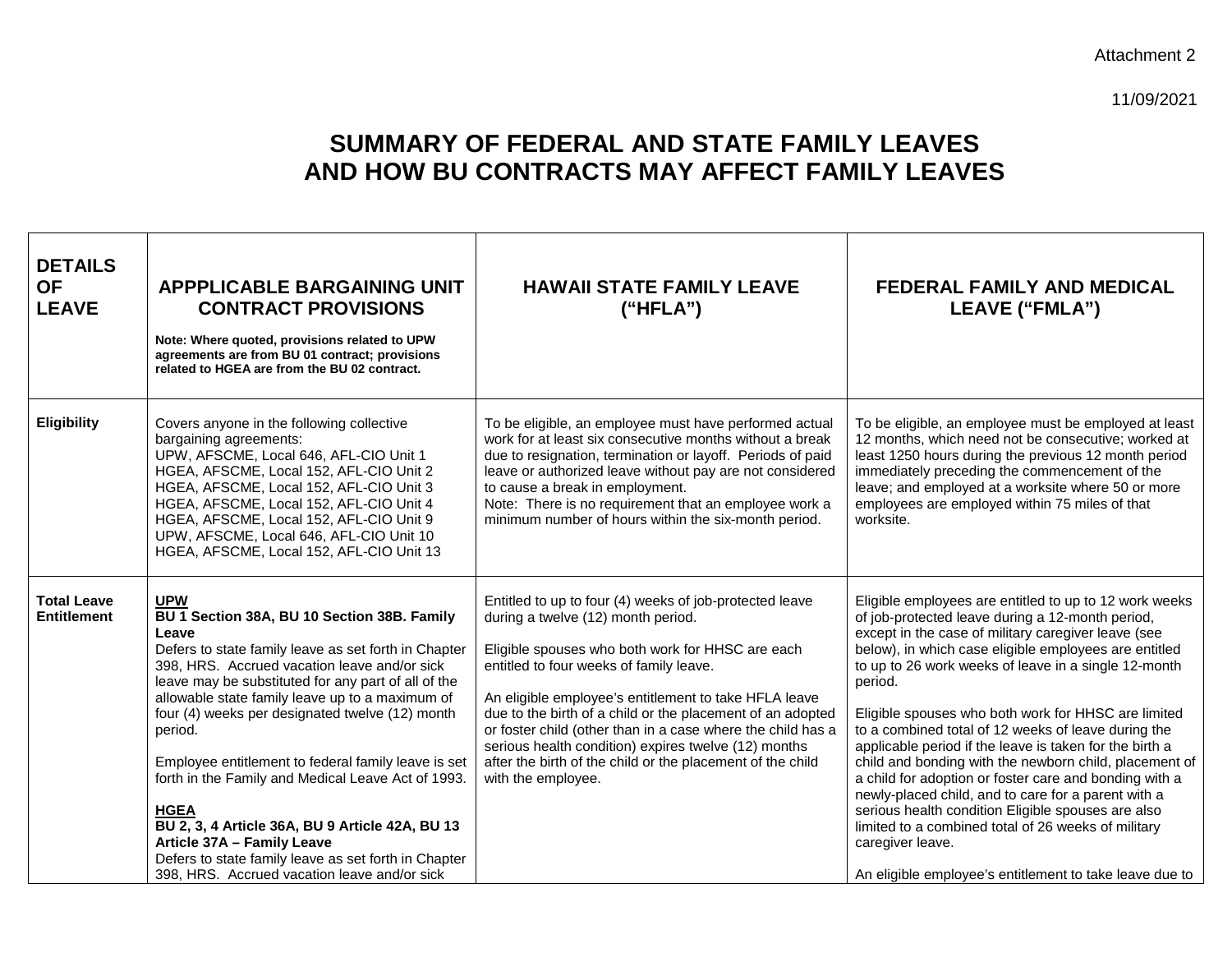|                                           | leave may be substituted for any part or all of the<br>allowable state family leave up to a maximum of<br>four (4) weeks per designated twelve (12) month<br>period.<br>Employee entitlement to federal family leave is set<br>forth in the Family and Medical Leave Act of 1993. |                                                                                                                                                                                                                                                                                                                                                                                                                             | the birth of a child or the placement of an adopted or<br>foster child (other than in a case where the child has a<br>serious health condition) expires twelve (12) months<br>after the birth of the child or the placement of the child<br>with the employee                                                                                                                                                                                                                                                                                                                                                                                                                                                                                                                                                                                                                                                                                                                                                                                                                                                                                                                                                                                      |
|-------------------------------------------|-----------------------------------------------------------------------------------------------------------------------------------------------------------------------------------------------------------------------------------------------------------------------------------|-----------------------------------------------------------------------------------------------------------------------------------------------------------------------------------------------------------------------------------------------------------------------------------------------------------------------------------------------------------------------------------------------------------------------------|----------------------------------------------------------------------------------------------------------------------------------------------------------------------------------------------------------------------------------------------------------------------------------------------------------------------------------------------------------------------------------------------------------------------------------------------------------------------------------------------------------------------------------------------------------------------------------------------------------------------------------------------------------------------------------------------------------------------------------------------------------------------------------------------------------------------------------------------------------------------------------------------------------------------------------------------------------------------------------------------------------------------------------------------------------------------------------------------------------------------------------------------------------------------------------------------------------------------------------------------------|
| Qualifying<br><b>Absences</b>             |                                                                                                                                                                                                                                                                                   | Family leave is for:<br>1. The birth of the employee's child or placement for<br>adoption of a child with the employee.<br>2. The care for the employee's child, spouse, reciprocal<br>beneficiary, sibling, grandchild, or parent with a serious<br>health condition.<br>HFLA does not apply to Employee's own health<br>condition.                                                                                        | Family leave is for:<br>1. The birth and care of the employee's newborn child<br>and to bond with a newborn child within one year of<br>the child's birth.<br>2. The placement and care of a child for adoption or<br>foster care with the employee and to bond with the<br>child within one year of placement.<br>3. The care for employee's spouse, child or parent<br>with serious health condition.<br>4. A serious health condition that makes the<br>employee unable to perform one or more of the<br>essential functions of his or her job.<br>5. "Any qualifying exigency" arising out of the fact that<br>the spouse, son, daughter, or parent of the<br>employee is on active duty, or has been notified of<br>an impending call to active duty status as a<br>member of the Armed Forces, National Guard or<br>Reserves in support of a contingency operation.<br>6. To care for a qualifying relative who is a member of<br>the Armed Forces and is injured in the line of active<br>duty. For this purpose, an employee may take up<br>to 26 weeks, as reduced by any other FMLA leave<br>taken, and shall be administered in a "12-month<br>period" (as opposed to calendar year)<br>commencing on the first date approved for FMLA. |
| <b>Serious Health</b><br><b>Condition</b> |                                                                                                                                                                                                                                                                                   | Serious health condition is defined as a physical or<br>mental condition that warrants the participation of the<br>employee to provide care during the period of treatment<br>or supervision by a health care provider and<br>1. involves inpatient care in a hospital, hospice, or<br>residential health care facility;<br>OR,<br>2. requires continuing treatment or continuing<br>supervision by a health care provider. | Serious health condition is defined as an illness, injury,<br>impairment, or physical or mental condition that<br>involves:<br>inpatient care (i.e. an overnight stay) in a hospital,<br>1.<br>hospice, or residential medical care facility,<br>including any period of incapacity (inability to work<br>due to the serious health condition, treatment for<br>and recovery from) or any subsequent treatment<br>in connection with this inpatient care,<br><u>OR,</u><br>2.<br>continuing treatment by a health care provider<br>that includes any one or more of the following:<br>a. A period of incapacity of more than 3                                                                                                                                                                                                                                                                                                                                                                                                                                                                                                                                                                                                                     |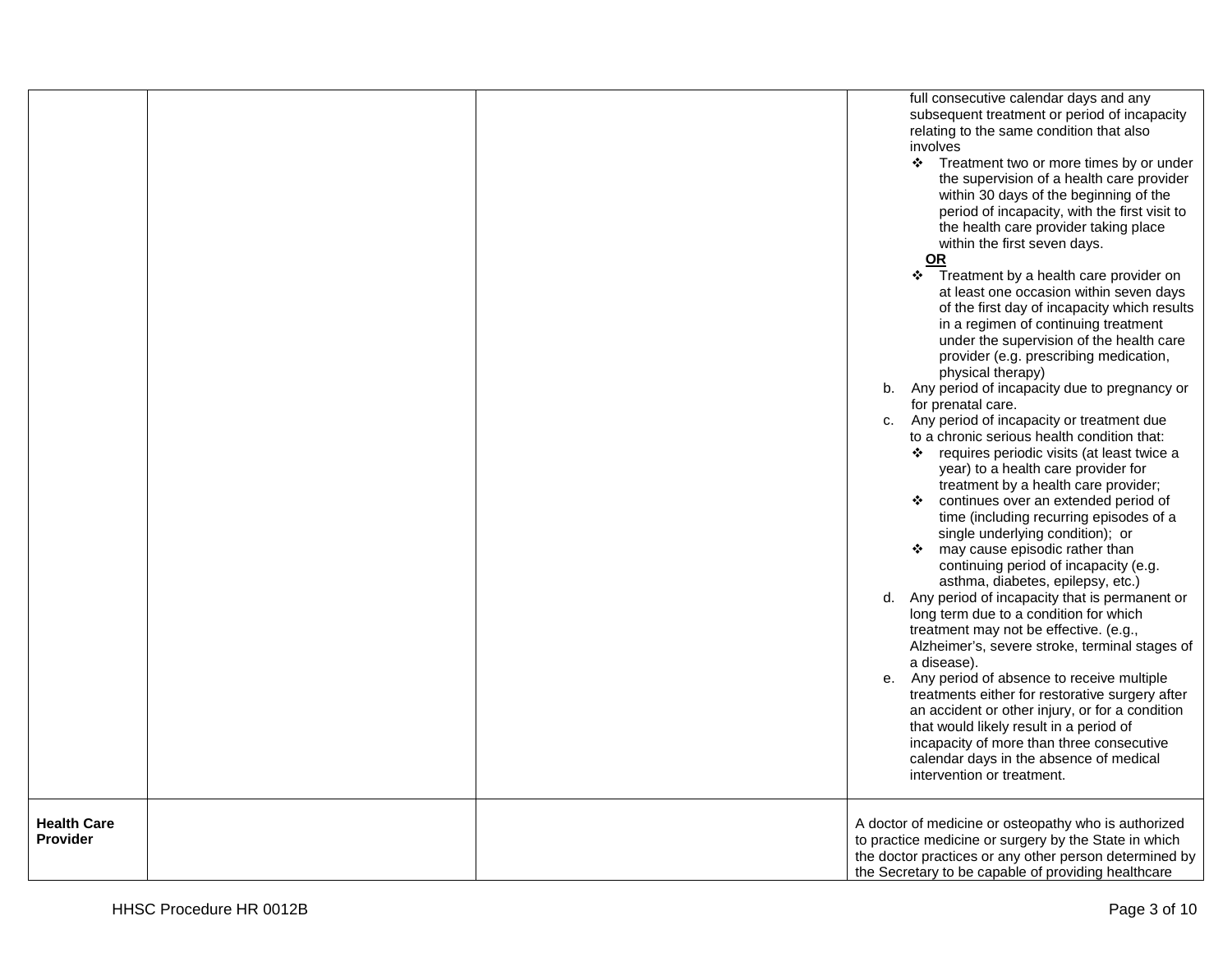|                       |                                                                                                                                                                                                                              |                                                                                                                                                                                                                                                                                                                                                                       | services.                                                                                                                                                                                                                                                                                                                                                                                                 |
|-----------------------|------------------------------------------------------------------------------------------------------------------------------------------------------------------------------------------------------------------------------|-----------------------------------------------------------------------------------------------------------------------------------------------------------------------------------------------------------------------------------------------------------------------------------------------------------------------------------------------------------------------|-----------------------------------------------------------------------------------------------------------------------------------------------------------------------------------------------------------------------------------------------------------------------------------------------------------------------------------------------------------------------------------------------------------|
|                       |                                                                                                                                                                                                                              |                                                                                                                                                                                                                                                                                                                                                                       |                                                                                                                                                                                                                                                                                                                                                                                                           |
|                       |                                                                                                                                                                                                                              |                                                                                                                                                                                                                                                                                                                                                                       | Others "capable of providing health care services"<br>include: podiatrists, dentists, clinical psychologists,<br>optometrists, chiropractors (limited treatment covered)<br>nurse practitioners, nurse-midwives, physician<br>assistants, and clinical social workers that are<br>authorized to practice in the State and performing<br>within the scope of their practice as defined under<br>State law. |
|                       |                                                                                                                                                                                                                              |                                                                                                                                                                                                                                                                                                                                                                       | Any health care provider from whom an employer or<br>the employer's group health plans benefits manager<br>will accept certification of the existence of a serious<br>health condition to substantiate a claim for benefits.                                                                                                                                                                              |
|                       |                                                                                                                                                                                                                              |                                                                                                                                                                                                                                                                                                                                                                       | A health care provider listed above who practices in a<br>country other than the United States and who is<br>authorized to practice in accordance with the law of<br>that country and who is performing within the scope of<br>his or her practice as defined under such law.                                                                                                                             |
| Intermittent<br>Leave | <b>UPW</b><br>Section 36.09a.<br>Vacation leave shall be administered on a<br>calendar year basis and recorded at the end of<br>each calendar year.<br>Section 36.14a.<br>Vacation leave of less than one (1) hour shall not | Family leave may be taken intermittently during each<br>calendar year and need not be taken immediately upon<br>the birth or adoption of a child or upon commencement<br>of a serious health condition. An employer is allowed to<br>convert the four-week entitlement to an equivalent<br>number of hours based on the current regular work week<br>of the employee. | Intermittent leave is permitted for serious health<br>conditions when medically necessary. It may also be<br>taken to provide care or psychological comfort to an<br>immediate family member with a serious health<br>condition. Leave may also be taken intermittently for<br>qualifying military exigencies.                                                                                            |
|                       | be granted<br>Section 37.01a.<br>SICKNESS: a physical or mental disability not<br>willfully or intentionally provoked by the Employee,<br>preventing the performance of regular or usual                                     | Employer may determine the size of intermittent family<br>leave increments provided that the shortest incremental<br>period is one hour or less.                                                                                                                                                                                                                      | If FMLA leave is for the birth and care of a newborn or<br>placement of a child for adoption or foster care, use of<br>intermittent leave is subject to the employer's<br>approval.                                                                                                                                                                                                                       |
|                       | work, including disabilities caused or contributed<br>to by pregnancy, miscarriage, abortion, childbirth<br>and recovery therefrom.<br>Section 37.07<br>No sick leave of less than one (1) hour may be                       | The employer may offer to modify existing duties and<br>conditions of the employee's regular job to better<br>accommodate the intermittent leave. The employer may<br>also offer the employee a temporary transfer for which<br>the employee is qualified, provided the employee agrees                                                                               | There is no limit on the size of an increment of leave<br>however an employer may limit leave increments to<br>the shortest period of time that the employer's payroll<br>system uses to account for absences.                                                                                                                                                                                            |
|                       | granted.<br>Section 37.09a.<br>Sick leave shall be administered on a calendar<br>year basis and recorded at the end of each<br>calendar year.<br><b>HGEA</b>                                                                 | to the alternative position or modification of the<br>employee's regular position, the transfer or modification<br>is in compliance with any collective bargaining<br>agreement and any federal and state law, and the<br>alternative transfer or modified position has equivalent<br>pay and benefits of the employee's regular job, even if                         | An employee who takes intermittent or reduced<br>schedule FMLA leave must make reasonable efforts to<br>schedule his or her leave for planned medical<br>treatment so as not to unduly disrupt HHSC's<br>operations.                                                                                                                                                                                      |
|                       | BU 2, 3, 4 Article 35, BU 9 Article 41, BU 13<br><b>Article 37 - Vacation Leave</b><br>Vacation leave shall be administered on a                                                                                             | the employer must increase the pay and benefits of the<br>alternative position in order to meet the equivalency.                                                                                                                                                                                                                                                      | Leave may also be taken on a reduced leave schedule<br>in which the employee's usual number of working<br>hours per week or hours per workday are reduced.                                                                                                                                                                                                                                                |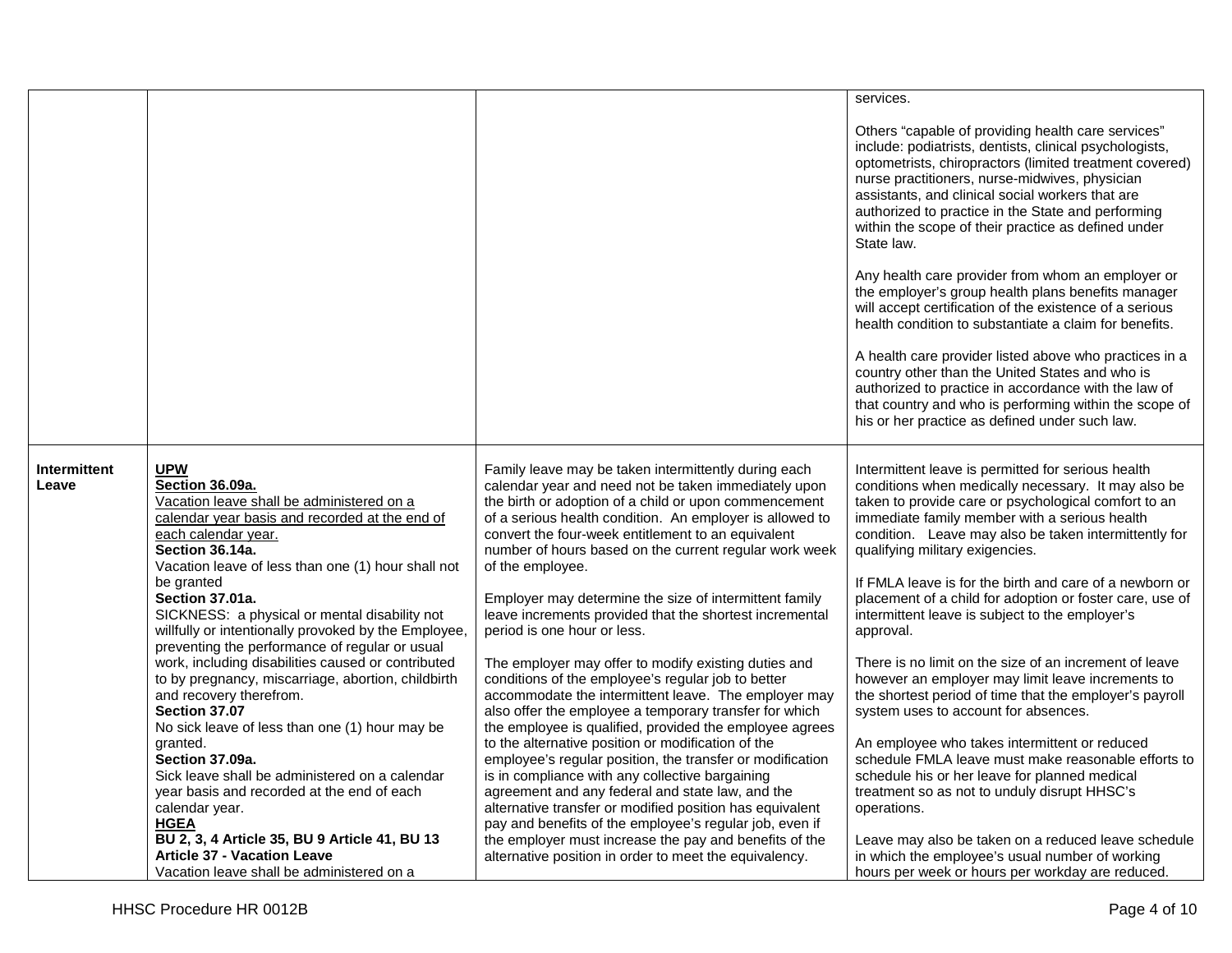|                                             | calendar year basis and recorded at the end of<br>each calendar year.<br>No vacation time of less than one (1) hour may be<br>granted.<br>BU 2, 3, 4 Article 36, BU 9 Article 42, BU 13<br>Article 37 - Sick Leave<br>Sick leave shall be administered on a calendar<br>year basis and recorded at the end of each<br>calendar year.<br>Absence due to sickness lasting less than one (1)<br>hour shall not be charged to sick leave when such<br>sickness occurs during the final hour of work and<br>the employee is released from work.<br>Sick leave shall be allowed for temporary<br>disabilities as defined under the Equal<br><b>Employment Opportunity Commission Guidelines.</b>                                                                                                                                                                                                              |                                                                                                                                                                                                                                                                                                                                                                                                                                                                                                                                                                                                                                                                 |                                                                                                                                                                                                                                                                                                                                                                                                                                                                                                                                                                                                                                                                                                                                                             |
|---------------------------------------------|---------------------------------------------------------------------------------------------------------------------------------------------------------------------------------------------------------------------------------------------------------------------------------------------------------------------------------------------------------------------------------------------------------------------------------------------------------------------------------------------------------------------------------------------------------------------------------------------------------------------------------------------------------------------------------------------------------------------------------------------------------------------------------------------------------------------------------------------------------------------------------------------------------|-----------------------------------------------------------------------------------------------------------------------------------------------------------------------------------------------------------------------------------------------------------------------------------------------------------------------------------------------------------------------------------------------------------------------------------------------------------------------------------------------------------------------------------------------------------------------------------------------------------------------------------------------------------------|-------------------------------------------------------------------------------------------------------------------------------------------------------------------------------------------------------------------------------------------------------------------------------------------------------------------------------------------------------------------------------------------------------------------------------------------------------------------------------------------------------------------------------------------------------------------------------------------------------------------------------------------------------------------------------------------------------------------------------------------------------------|
| <b>Substitution of</b><br><b>Paid Leave</b> | <b>UPW</b><br>BU 1 Section 38A, BU 10 Section 38B. - Family<br>Leave<br>Employee entitlement to state family leave is set<br>forth in Chapter 398, HRS. Accrued vacation<br>leave and/or sick leave may be substituted for any<br>part or all of the allowable state family leave up to<br>a maximum of four (4) weeks per designated<br>twelve (12) month period.<br>Employee entitlement to federal family leave is set<br>forth in the Family and Medical Leave Act of 1993.<br><b>HGEA</b><br>BU 2, 3, 4 Article 36A, BU 9 Article 42A, BU 13<br>Article 37A - Family Leave<br>Accrued vacation leave and/or sick leave may be<br>substituted for any part or all of the allowable state<br>family leave up to a maximum of four (4) weeks<br>per designated twelve (12) month period.<br>Employee entitlement to federal family leave is set<br>forth in the Family and Medical Leave Act of 1993. | HFLA leave may consist of unpaid or paid leave (use of<br>sick, vacation, or compensatory time off credits) or a<br>combination of paid and unpaid leave. The election to<br>use paid leave can only be made by the employee. The<br>employer cannot require the employee to use paid leave.<br>However, the employer is not required to diminish an<br>employee's accrued and available sick leave below the<br>amount required pursuant to section 392-41; provided<br>that any sick leave in excess of the minimum statutory<br>equivalent for temporary disability benefits as determined<br>by the department may be used in lieu of unpaid HFLA<br>leave. | FMLA leave is unpaid; however, the employer may<br>require the employee to substitute accrued paid leave<br>for FMLA leave. Substitution of paid sick leave may<br>be elected to the extent the circumstances meet the<br>employer's usual requirements for the use of sick<br>leave.<br>Note: Employee may not substitute sick leave credits<br>for other than their own illness.<br>Compensatory time off used for FMLA will be counted<br>against the employee's FMLA leave entitlement.<br>Shared leave donations are not a form of accrued paid<br>leave that an employer may require the employee to<br>substitute for unpaid family leave.<br>If shared leave donations are used, this time will not<br>be counted towards family leave entitlement. |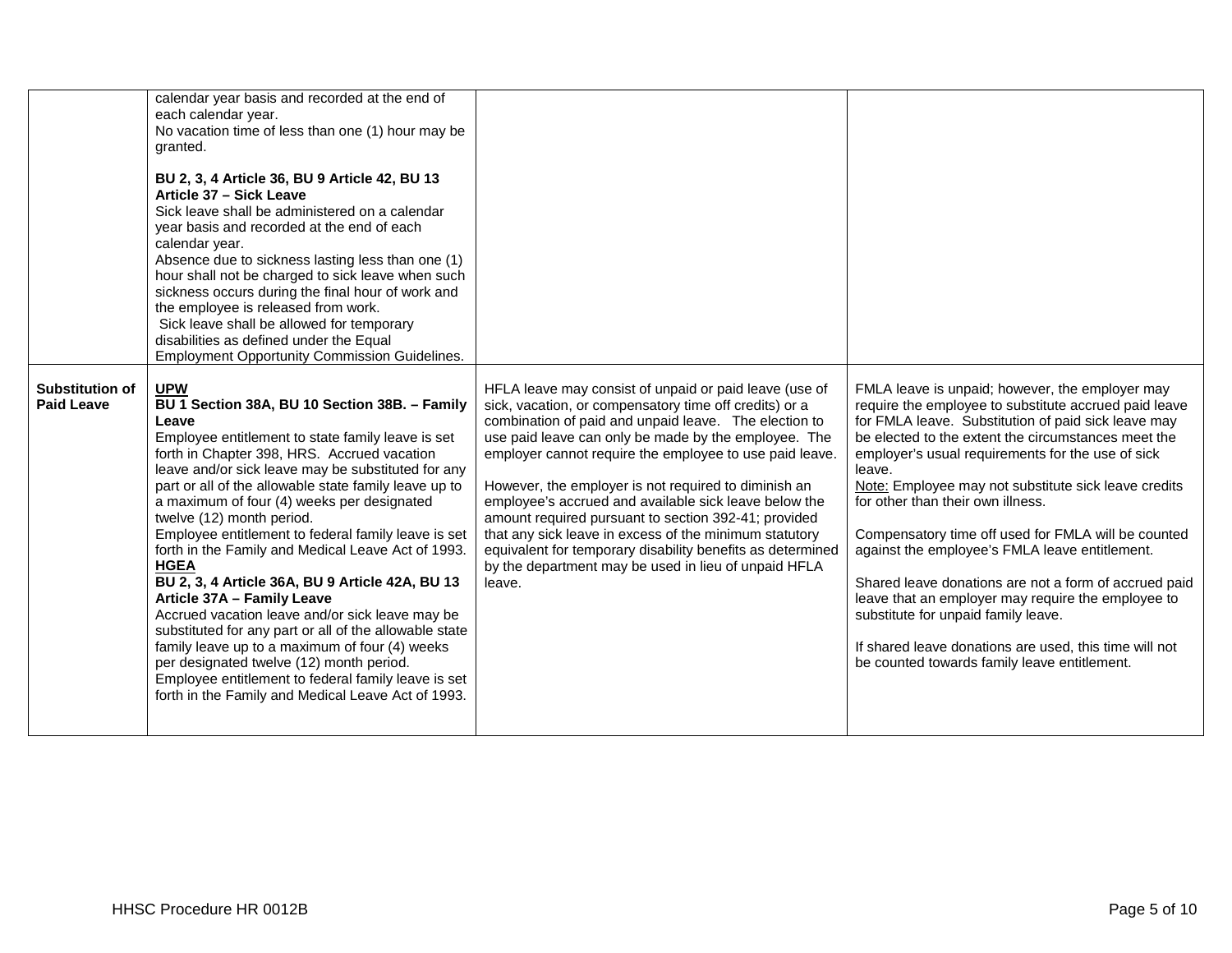| <b>Benefit Year</b>                  | <b>UPW</b><br>Section 36.09a. and 37.09a.<br>Vacation leave/Sick leave shall be administered<br>on a calendar year basis and recorded at the end<br>of each calendar year.<br><b>HGEA</b><br>BU 2, 3, 4 Article 35, BU 9 Article 41, BU 13<br>Article 37 - Vacation Leave<br>Vacation leave/Sick leave shall be administered<br>on a calendar year basis and recorded at the end<br>of each calendar year.                                                                                                                                                                                                                                                                                                                                                                                                                                                                                                                                                                                                                                                                                                                                                                                                                                  | Any 12-month period. HHSC uses calendar year.                                                                                                                                                                                                                                                                                                                                                                                                                                                                                                                                                                                                                                                                                                                                                                                                                                                                                                                                                                                                                                                                                                                                                                                                                                                                                                                                                                                                       | Any 12-month period. HHSC uses calendar year<br>except when 26 weeks of leave is being taken in<br>accordance with Military Caregiver Leave (also known<br>as Covered Service Member Leave). The 12-month<br>period for Military Caregiver Leave begins on the first<br>day an employee takes leave for this reason.<br>Example #1<br>26 weeks = Date leave commenced is Oct. 16, 2009<br>Date leave ends is April 15, 2010<br>Qualified employee is eligible for another 26 weeks of<br>Military Caregiver Leave beginning Oct. 16, 2010<br>Example #2<br>26 weeks = Date leave commenced is Dec. 16, 2009<br>Date leave ends is June 15, 2010<br>Qualified employee is eligible for another 26 weeks of<br>Military Caregiver Leave beginning Dec. 16, 2010                                                                                                                                                                                                                                                                                                                                                                                                                                                                                                                                                                                             |
|--------------------------------------|---------------------------------------------------------------------------------------------------------------------------------------------------------------------------------------------------------------------------------------------------------------------------------------------------------------------------------------------------------------------------------------------------------------------------------------------------------------------------------------------------------------------------------------------------------------------------------------------------------------------------------------------------------------------------------------------------------------------------------------------------------------------------------------------------------------------------------------------------------------------------------------------------------------------------------------------------------------------------------------------------------------------------------------------------------------------------------------------------------------------------------------------------------------------------------------------------------------------------------------------|-----------------------------------------------------------------------------------------------------------------------------------------------------------------------------------------------------------------------------------------------------------------------------------------------------------------------------------------------------------------------------------------------------------------------------------------------------------------------------------------------------------------------------------------------------------------------------------------------------------------------------------------------------------------------------------------------------------------------------------------------------------------------------------------------------------------------------------------------------------------------------------------------------------------------------------------------------------------------------------------------------------------------------------------------------------------------------------------------------------------------------------------------------------------------------------------------------------------------------------------------------------------------------------------------------------------------------------------------------------------------------------------------------------------------------------------------------|-----------------------------------------------------------------------------------------------------------------------------------------------------------------------------------------------------------------------------------------------------------------------------------------------------------------------------------------------------------------------------------------------------------------------------------------------------------------------------------------------------------------------------------------------------------------------------------------------------------------------------------------------------------------------------------------------------------------------------------------------------------------------------------------------------------------------------------------------------------------------------------------------------------------------------------------------------------------------------------------------------------------------------------------------------------------------------------------------------------------------------------------------------------------------------------------------------------------------------------------------------------------------------------------------------------------------------------------------------------|
| <b>Notice</b><br><b>Requirements</b> | <b>UPW</b><br>Section 37.04a<br>Notification of absence on account of sickness<br>shall be given as soon as possible on the first day<br>of absence or if impracticable, as soon thereafter<br>as circumstances permit. If notification has not<br>been given the absences shall be charged to<br>unauthorized leave of absence without pay and<br>subject to discipline.<br>For HHSC employees in BU 10 who are on shifts<br>and where employees normally relieve employees<br>on the previous shift, sick leave notification shall<br>be given not less than 2 hours prior to the<br>scheduled shift. (SA dated 7/1/07)<br><b>HGEA</b><br>BU 2, 3, 4 Article 36, BU 9 Article 42, BU 13<br>Article 37 - Sick Leave<br>Notification of absence on account of sickness<br>shall be given at least thirty (30) minutes prior to<br>the start of the employee's scheduled workday or<br>if impracticable as soon thereafter as<br>circumstances permit. However, in operations<br>where Employees on a shift normally relieve<br>Employees on the previous shift, notification of<br>absence shall be given at least two (2) hours prior<br>to the start of the Employee's scheduled shift,<br>except in extenuating circumstances whereby an | If the need for family leave is foreseeable, a written<br>1.<br>request for the leave should be submitted at least<br>thirty (30) days before the date family leave is<br>expected to commence.<br>For family leave that is foreseeable, but it is not<br>2.<br>possible or practicable to give as much as thirty (30)<br>days written notice before commencement of family<br>leave, the employee needs to give at least verbal<br>notification to the employer within two working days<br>before the commencement of family leave, with a<br>written notice to follow as soon as practicable.<br>3.<br>If need for family leave is not foreseeable, the<br>employee shall give at least a verbal notice to the<br>employer within two working days of learning of the<br>need for family leave or as soon as practicable. If<br>the verbal notice is provided as soon as practicable,<br>the employer shall not deny or delay family leave.<br>The employee shall submit written notice as soon as<br>practicable thereafter.<br>Notice can be in the form of a letter, facsimile or by other<br>electronic means except that notice in (3) is considered<br>sufficient if it is provided in person or by telephone. In<br>cases where the employee is unable to provide notice<br>personally, the employee's designated spokesperson<br>such as the spouse, adult family member, or other<br>responsible party is allowed to provide the notice. | The employee needing FMLA leave must follow the<br>employer's usual and customary call-in procedures for<br>reporting an absence absent unusual circumstances.<br>1. If the need for family leave is foreseeable, a<br>written notification should be given at least 30<br>days before the date the FMLA leave is expected<br>to commence. If proper notice is not given without<br>a reasonable excuse for the delay, the employer<br>may delay approval of FMLA leave until 30 days<br>after the date the employee provides notice to the<br>employer of the need for FMLA leave.<br>2.<br>For family leave that is foreseeable but it is not<br>possible to give as much as thirty days notice, the<br>employee needs to provide notification as soon as<br>possible and practical. For family leave where it<br>is not possible to give as much as 30 days<br>notification, as soon as practicable would mean at<br>least verbal notification to the employer within one<br>or two business days of when the need for the<br>leave becomes known to the employee.<br>3.<br>For unforeseeable leave, an employee should<br>give notice to the employer as soon as<br>practicable, which is expected to be within two<br>working days of learning of the need for leave,<br>except in extraordinary circumstances where such<br>notice is not feasible. |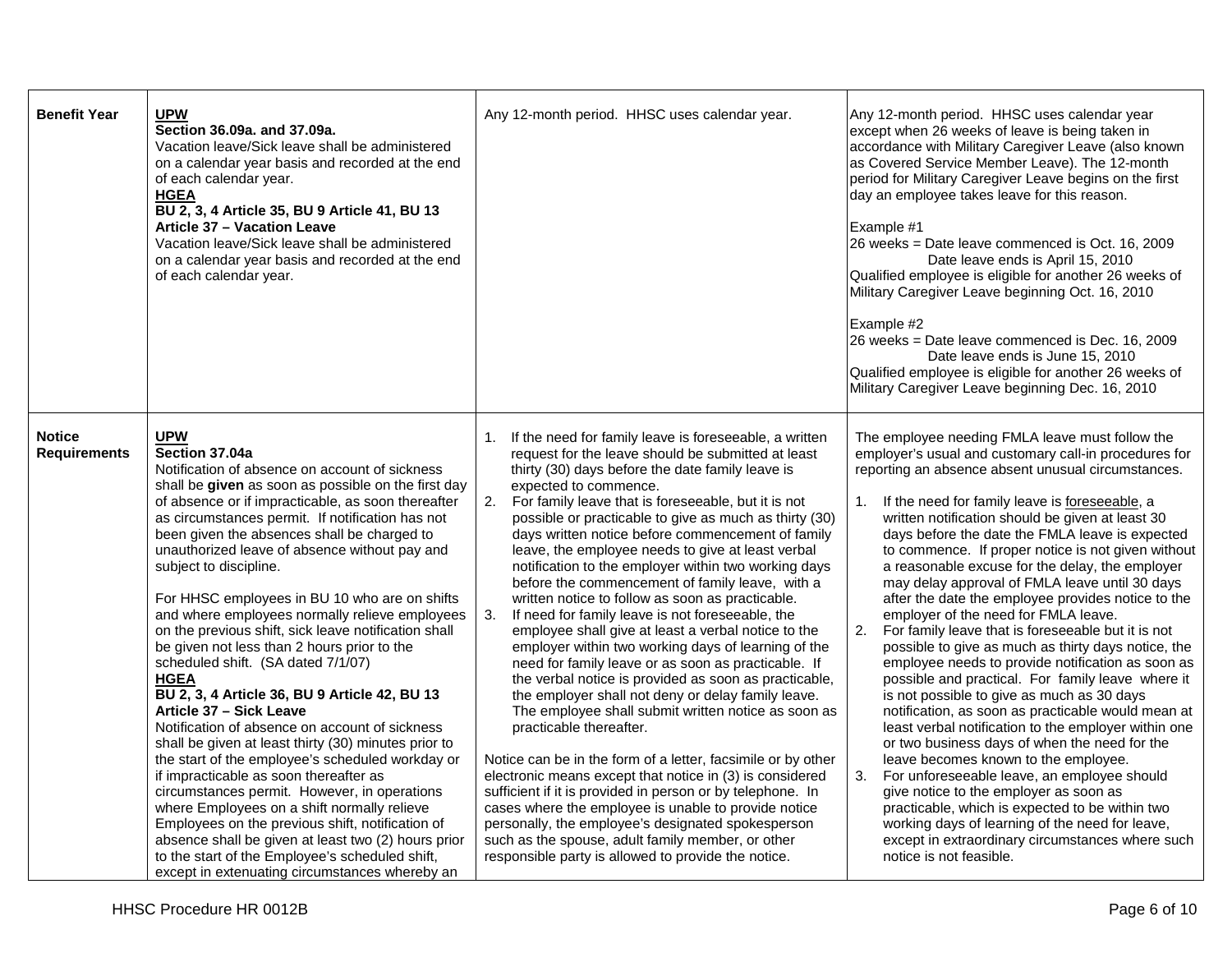|                                                              | Employee is unable to provide such notice.<br><b>UPW</b><br>Section 37.05a, 37.05c<br>Application for sick leave shall be filed on a form<br>prescribed by the Employer within five (5)<br>workdays after returning to work. The sick leave<br>shall be granted when the Employer is satisfied<br>that the absence from work was because of<br>sickness, even though a physician's certificate<br>may not be available.<br><b>HGEA</b><br>BU 2, 3, 4 Article 36, BU 9 Article 42, BU 13<br>Article 37 - Sick Leave<br>Application for sick leave shall be filed on a form<br>prescribed by the Employer or designee within<br>five (5) working days after return to work. Sick<br>leave shall not be granted unless it is provided to<br>the satisfaction of the department head that the<br>Employee's absence from work was necessary<br>because of sickness.<br><b>UPW</b><br>Section 36.10a, 36.10b.<br>An Employee desiring to use vacation leave shall<br>submit an application in advance of the beginning<br>date of the vacation to enable the Employer to<br>make necessary readjustment of work. The<br>requirement for advance notice may be waived for<br>emergency situations or when the Employee does<br>not have accumulated sick leave and elects to use<br>accumulated vacation leave in place of authorized<br>leave without pay for sick leave.<br><b>HGEA</b><br>BU 2, 3, 4 Article 35, BU 9 Article 41, BU 13<br><b>Article 37 - Vacation Leave</b><br>When a vacation is requested on a proper<br>application by an Employee, it shall be granted<br>and taken at such time or times as the department<br>head may designate; provided, that it shall be as<br>close to the requested period as conditions in the<br>department will permit, and so as to prevent any<br>forfeiture of vacation allowance. | If known, the employee should provide the reason for the<br>request, the anticipated start of the leave and the<br>anticipated duration of the leave. The employer may not<br>deny or delay family leave if the start or duration of the<br>family leave is not known if the employee has otherwise<br>provided timely verbal or other notice.<br>However, the employer can request further information in<br>order to make a determination as to whether certification<br>will be needed to support the approval of family leave.<br>If an employee fails without a reasonable excuse to<br>provide notice as required, the employer may delay the<br>taking of family leave until the employee is able to<br>provide proper notice, or until at least thirty days after the<br>employee first notified the employer of the need for<br>family leave. | The notice requirement should be in the form of at<br>least a verbal notice sufficient to provide the employer<br>with enough information to determine that the<br>employee needs FMLA-qualifying leave and the<br>anticipated timing and duration of the leave. If the<br>employee does not specifically request FMLA, the<br>employer should inquire further to determine if the<br>leave may be FMLA-qualifying.<br>In the case of a medical emergency, the notice should<br>be in person or by phone, or other electronic means<br>and may also be given by the employee's<br>spokesperson if the employee is not able to personally<br>submit it. |
|--------------------------------------------------------------|------------------------------------------------------------------------------------------------------------------------------------------------------------------------------------------------------------------------------------------------------------------------------------------------------------------------------------------------------------------------------------------------------------------------------------------------------------------------------------------------------------------------------------------------------------------------------------------------------------------------------------------------------------------------------------------------------------------------------------------------------------------------------------------------------------------------------------------------------------------------------------------------------------------------------------------------------------------------------------------------------------------------------------------------------------------------------------------------------------------------------------------------------------------------------------------------------------------------------------------------------------------------------------------------------------------------------------------------------------------------------------------------------------------------------------------------------------------------------------------------------------------------------------------------------------------------------------------------------------------------------------------------------------------------------------------------------------------------------------------------------------------------------------------------------------------------------------|--------------------------------------------------------------------------------------------------------------------------------------------------------------------------------------------------------------------------------------------------------------------------------------------------------------------------------------------------------------------------------------------------------------------------------------------------------------------------------------------------------------------------------------------------------------------------------------------------------------------------------------------------------------------------------------------------------------------------------------------------------------------------------------------------------------------------------------------------------|--------------------------------------------------------------------------------------------------------------------------------------------------------------------------------------------------------------------------------------------------------------------------------------------------------------------------------------------------------------------------------------------------------------------------------------------------------------------------------------------------------------------------------------------------------------------------------------------------------------------------------------------------------|
| <b>Employer</b><br><b>Designation</b><br>for Family<br>Leave |                                                                                                                                                                                                                                                                                                                                                                                                                                                                                                                                                                                                                                                                                                                                                                                                                                                                                                                                                                                                                                                                                                                                                                                                                                                                                                                                                                                                                                                                                                                                                                                                                                                                                                                                                                                                                                    | Can follow federal rules.                                                                                                                                                                                                                                                                                                                                                                                                                                                                                                                                                                                                                                                                                                                                                                                                                              | In all circumstances it is the employer's responsibility<br>to designate leave as FMLA-qualifying within five (5)<br>business days of receiving enough information in order<br>to determine that the leave qualifies as FMLA leave.                                                                                                                                                                                                                                                                                                                                                                                                                    |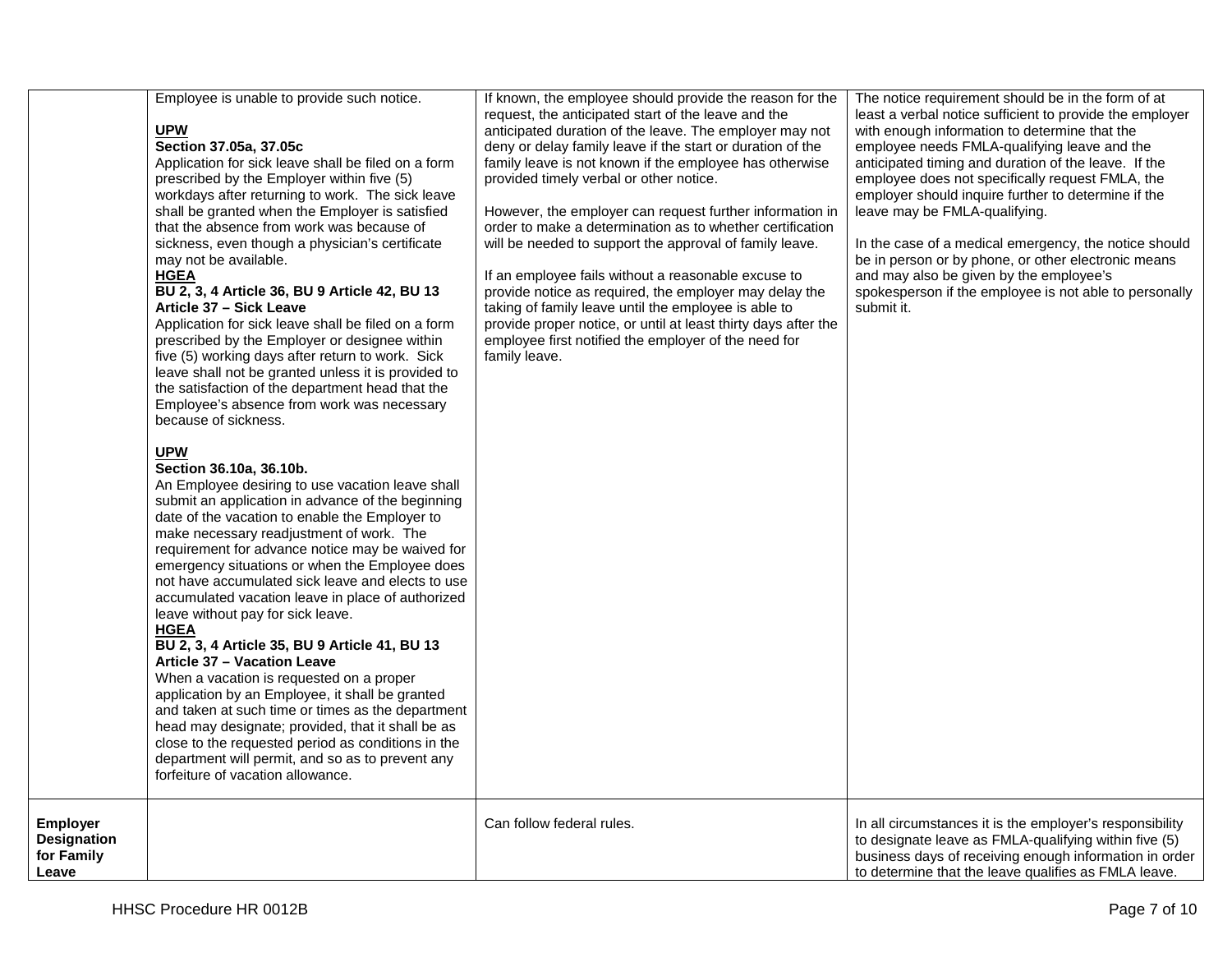|                                                                           |                                                                                                                                                                                                                                                                                                                                                                                                                                                                                                                                                                                                                                                                                                                                                                                                          |                                                                                                                                                                                                                                                                                                                                                                                                                                                                                                                                                                                                                                                                                                                                                                                                                                                                                                                                                                                                                                                                                                                                                                                                                                                                                                                                                                                                                                                                                                                                                                                                                                                                                                                                                                           | However, HR reserves the right to make a retroactive<br>designation in the future, but only under appropriate<br>circumstances and where such a retroactive<br>designation does not cause prejudice to the employee.                                                                                                                                                                                                                                                                                                                                                                                                                                                                                                                                                                                                                                                                                                                                                                                                                                                                                                                                                                                                                                                                                                                                                                                                                                                                                                                                                                                                                                                                                                                                                                                                                                                                       |
|---------------------------------------------------------------------------|----------------------------------------------------------------------------------------------------------------------------------------------------------------------------------------------------------------------------------------------------------------------------------------------------------------------------------------------------------------------------------------------------------------------------------------------------------------------------------------------------------------------------------------------------------------------------------------------------------------------------------------------------------------------------------------------------------------------------------------------------------------------------------------------------------|---------------------------------------------------------------------------------------------------------------------------------------------------------------------------------------------------------------------------------------------------------------------------------------------------------------------------------------------------------------------------------------------------------------------------------------------------------------------------------------------------------------------------------------------------------------------------------------------------------------------------------------------------------------------------------------------------------------------------------------------------------------------------------------------------------------------------------------------------------------------------------------------------------------------------------------------------------------------------------------------------------------------------------------------------------------------------------------------------------------------------------------------------------------------------------------------------------------------------------------------------------------------------------------------------------------------------------------------------------------------------------------------------------------------------------------------------------------------------------------------------------------------------------------------------------------------------------------------------------------------------------------------------------------------------------------------------------------------------------------------------------------------------|--------------------------------------------------------------------------------------------------------------------------------------------------------------------------------------------------------------------------------------------------------------------------------------------------------------------------------------------------------------------------------------------------------------------------------------------------------------------------------------------------------------------------------------------------------------------------------------------------------------------------------------------------------------------------------------------------------------------------------------------------------------------------------------------------------------------------------------------------------------------------------------------------------------------------------------------------------------------------------------------------------------------------------------------------------------------------------------------------------------------------------------------------------------------------------------------------------------------------------------------------------------------------------------------------------------------------------------------------------------------------------------------------------------------------------------------------------------------------------------------------------------------------------------------------------------------------------------------------------------------------------------------------------------------------------------------------------------------------------------------------------------------------------------------------------------------------------------------------------------------------------------------|
| <b>Medical</b><br><b>Certification</b><br>and Re-<br><b>Certification</b> | <b>UPW</b><br>Section 37.06<br>The Employee shall submit a licensed physician's<br>certificate for absences of five (5) or more<br>consecutive workdays to substantiate that the<br>absence was due entirely to sickness and that the<br>Employee is physically and/or mentally able to<br>resume the duties of the Employee's position.<br><b>HGEA</b><br>BU 2,3, 4 Article 36, BU 9 Article 42, BU 13<br>Article 37 - Sick Leave<br>The department head shall require the Employee<br>to submit a licensed physician's certificate for<br>absences of five (5) or more consecutive working<br>days to substantiate the fact that the period of<br>absence was due entirely to sickness and that the<br>Employee is physically and/or mentally able to<br>resume the duties of the Employee's position. | The employee must complete a HHSC "Certification of<br>Health Care Provider" form.<br>When the leave is foreseeable, the employee shall<br>furnish certification prior to the commencement of the<br>family leave.<br>If leave is unforeseeable, the employee shall furnish<br>certification no later than two working days after the<br>family leave commences.<br>Acceptable certification:<br>Birth of child - Written statement issued by health care<br>provider<br>Adoption - Petition filed by the employee with the court,<br>or a written statement from attorney handling the<br>adoption, an individual officially designated by the birth<br>parent to select and approve the adoptive family, or from<br>the adoption agency.<br>Serious health condition of eligible family member -<br>Certification of Health Care Provider<br>If the serious health condition is chronic and continuous<br>and the employee foresees the need for family leave in<br>another twelve-month period, the employer may require<br>the employee to provide certification by the health care<br>provider for the serious health condition for each twelve-<br>month period.<br>At the employer's expense (e.g. Employer pays for<br>physician visit), an employer may require re-certification<br>during the course of any twelve-month period, but not<br>more often than thirty days, if: (1) circumstances<br>described by the previous certification have changed<br>significantly (duration of the illness, nature,<br>complications, etc.), or (2) the employer receives<br>information that casts doubt upon the employee's stated<br>reason for the absence.<br>In cases where the employee's original family leave<br>request was under the four-week maximum and the | An employer may require that a FMLA absence be<br>supported by a certification issued by a health care<br>provider. An employer must give notice of the<br>requirement for medical certification each time a<br>certification is required. Oral request for any<br>subsequent medical certification is sufficient.<br>The requested certification must be provided within the<br>timeframe requested by the employer (at least 15<br>calendar days after the employer's request) unless it is<br>not practicable under the particular circumstances<br>despite the employee's good faith efforts.<br>At the time the employer requests certification, the<br>employer must also advise the employee of the<br>anticipated consequences of failure to provide<br>adequate certification.<br>If the medical certification is deemed to be incomplete<br>or insufficient, the employer must specify in writing<br>what information is lacking, and give the employee at<br>least seven (7) calendar days to cure the deficiency.<br>Should there be a need to contact the employee's<br>health care provider (e.g. to authenticate or clarify<br>certification), such contact may be made by a health<br>care provider, human resource professional, leave<br>administrator, or management official but in no case<br>may it be the employee's direct supervisor. The<br>employer may not ask the health care provider for<br>additional information beyond that required by the<br>certification form.<br><b>RECERTIFICATION</b><br>For pregnancy, chronic or permanent/long-term<br>conditions, an employer may request recertification no<br>more often than every 30 days and only in connection<br>with an absence by the employee, unless<br>The employee requests an extension of leave; or<br>Circumstances described by the previous<br>certification have changed significantly; or |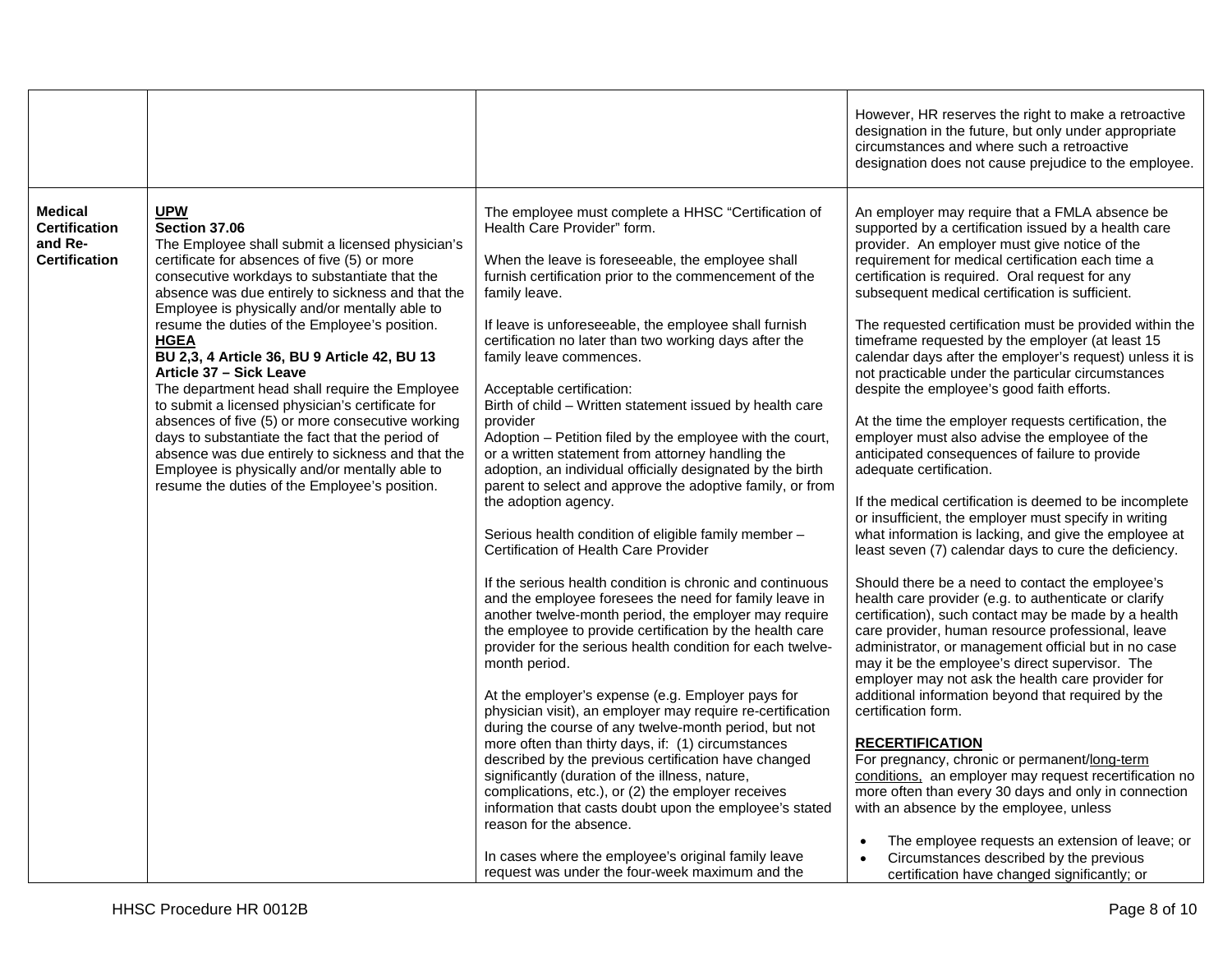|                             | employee requests an extension of the approved family<br>leave within the twelve-month period, the employer may<br>require another certification from the employee of the<br>need for the extension.                                                                  | The employer receives information that casts<br>doubt upon the employee's stated reason for<br>absence.                                                                                                                                                                                                                                                      |
|-----------------------------|-----------------------------------------------------------------------------------------------------------------------------------------------------------------------------------------------------------------------------------------------------------------------|--------------------------------------------------------------------------------------------------------------------------------------------------------------------------------------------------------------------------------------------------------------------------------------------------------------------------------------------------------------|
|                             | For purposes of confirming family relationships, the<br>employer may require the employee to provide<br>reasonable documentation or statement of the<br>relationship (e.g., court document, or a certificate of birth,<br>marriage or reciprocal beneficiary status). | If the minimum duration of the period of incapacity<br>specified on a certification furnished by the health care<br>provider is more than 30 days, the employer may not<br>request recertification until that minimum duration has<br>passed.                                                                                                                |
|                             | If certification is incomplete, the employer shall advise<br>the employee and provide the employee a reasonable<br>opportunity to remedy such deficiency.                                                                                                             | In all cases recertification may be requested for an<br>ongoing serious health condition every six months in<br>conjunction with an absence.                                                                                                                                                                                                                 |
|                             | For a birth or serious health condition occurring or<br>situated outside the State of Hawaii, certification is<br>sufficient if provided by a health care provider who is<br>1) authorized and performing within the scope of practice                                | Requested recertification must be provided within the<br>timeframe requested (must allow at least 15 days after<br>employer's request) unless it is not practicable despite<br>the employee's good faith efforts.                                                                                                                                            |
|                             | as defined under a state law; or<br>2) authorized to practice in accordance with the law of<br>another country and who is performing within the scope<br>of the practice as defined under that law.                                                                   | Any recertification requested by the employer shall be<br>at the employee's expense unless the employer<br>provides otherwise. No second or third opinion on<br>recertification may be required.                                                                                                                                                             |
|                             |                                                                                                                                                                                                                                                                       |                                                                                                                                                                                                                                                                                                                                                              |
| <b>Return from</b><br>Leave |                                                                                                                                                                                                                                                                       | <b>RETURN TO WORK</b><br>An employer may require an employee on FMLA leave<br>to report periodically on the employee's status and<br>intent to return to work; however such reporting policy<br>may not be discriminatory and must take into account<br>all of the relevant facts and circumstances related to<br>the individual employee's leave situation. |
|                             |                                                                                                                                                                                                                                                                       | If an employee gives unequivocal notice of intent not<br>to return to work, the employer's obligations under<br>FMLA to maintain health benefits (subject to COBRA<br>requirements) and to restore the employee to<br>employment shall cease.                                                                                                                |
|                             |                                                                                                                                                                                                                                                                       | If an employee needs more or less leave than<br>originally anticipated, the employer may require that<br>the employee provide the employer reasonable notice<br>(i.e. within two business days) of the changed<br>circumstances where foreseeable.                                                                                                           |
|                             |                                                                                                                                                                                                                                                                       | The employer may seek fitness-for-duty certification<br>only with regard to the particular health condition that<br>caused the employee's need for leave to address the<br>employee's ability to resume the essential functions of                                                                                                                           |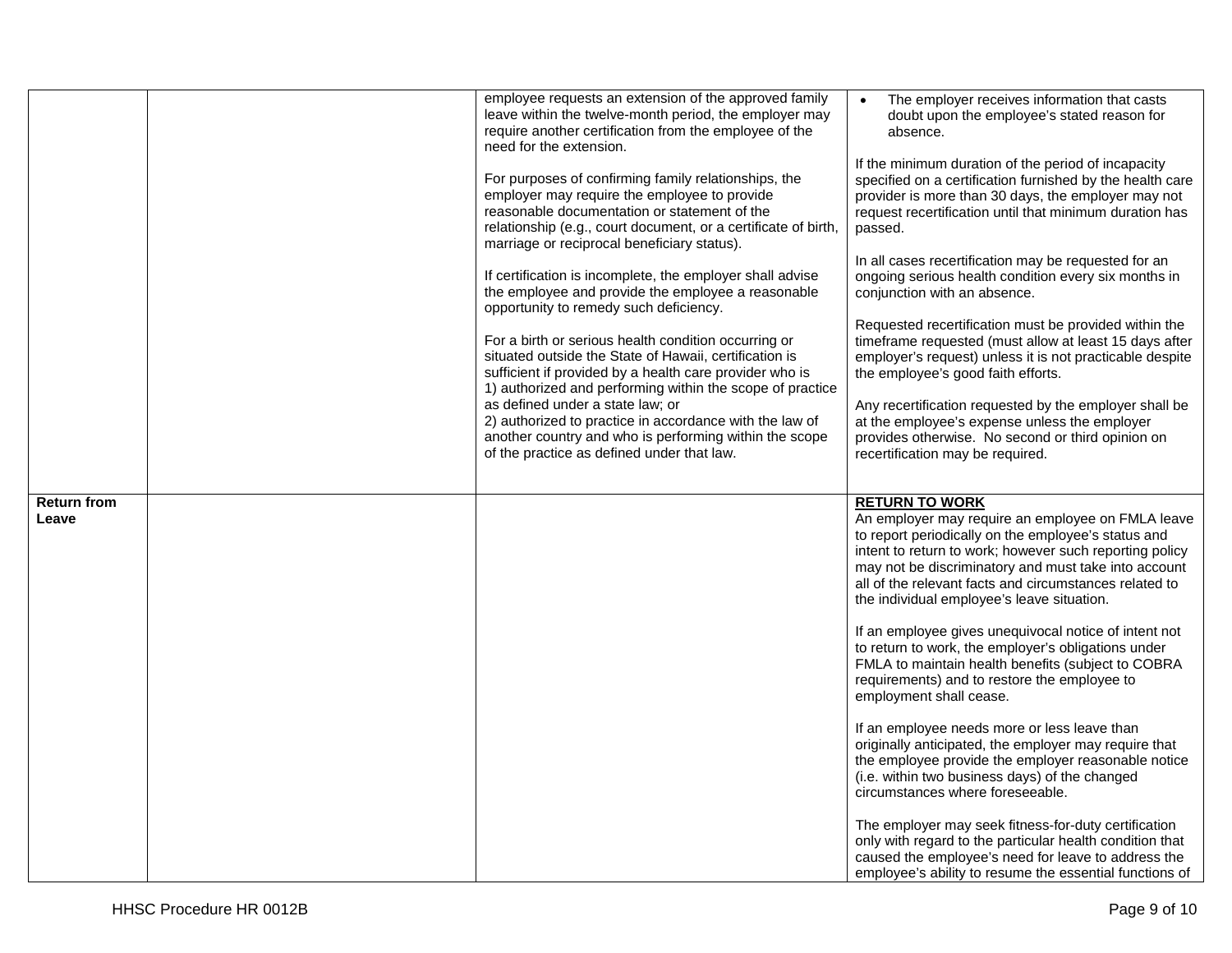|                                                        |                                                                                                                                                                                                                                                                                                                                                                                                                                                                                                                                                                                                                                                                                                                                                                            |                                                                                                                                                                                                                                                                                                                                                                                                                                                                                                                                                                                                                                                                           | his/her job. Where reasonable job safety concerns<br>exist, an employer may require a fitness-for-duty<br>certification up to once every 30 days for employees<br>on an intermittent or reduced leave schedule.                                                                                                                                                                                                                                                                                                                                                             |
|--------------------------------------------------------|----------------------------------------------------------------------------------------------------------------------------------------------------------------------------------------------------------------------------------------------------------------------------------------------------------------------------------------------------------------------------------------------------------------------------------------------------------------------------------------------------------------------------------------------------------------------------------------------------------------------------------------------------------------------------------------------------------------------------------------------------------------------------|---------------------------------------------------------------------------------------------------------------------------------------------------------------------------------------------------------------------------------------------------------------------------------------------------------------------------------------------------------------------------------------------------------------------------------------------------------------------------------------------------------------------------------------------------------------------------------------------------------------------------------------------------------------------------|-----------------------------------------------------------------------------------------------------------------------------------------------------------------------------------------------------------------------------------------------------------------------------------------------------------------------------------------------------------------------------------------------------------------------------------------------------------------------------------------------------------------------------------------------------------------------------|
| <b>Definitions</b>                                     |                                                                                                                                                                                                                                                                                                                                                                                                                                                                                                                                                                                                                                                                                                                                                                            | <b>Definitions:</b><br>Child: An individual who is a biological, adopted or foster<br>child, a stepchild or a legal ward of an employee.<br>Note: For serious health condition of a child of the<br>employee, there Is no age limitation, except as imposed<br>by court under the terms of a foster care order.<br>Parent: A biological, foster or adoptive parent, a parent-<br>in-law, a stepparent, a legal guardian, a grandparent, or<br>a grandparent-in-law.<br>Reciprocal beneficiary: Requisites of a valid reciprocal<br>relationship and registration as reciprocal beneficiaries<br>are as provided in Hawaii Revised Statutes sections<br>572C-4 and 572C-5. | <b>Definitions:</b><br>Child: Means a biological, adopted, or foster child, a<br>stepchild, a legal ward, or a child of a person standing<br>in loco parentis, who is either under age 18, or age 18<br>or older and "incapable of self-care because of a<br>mental or physical disability" at the time that FMLA<br>leave is to commence.<br>For military family leave - there is no age limitation for<br>child.<br>Parent: A biological, adoptive, step or foster parent or<br>an individual who stood in loco parentis to an<br>employee when the employee was a child. |
| <b>Employment</b><br>and Benefits<br><b>Protection</b> | <b>UPW</b><br><b>Various sections.</b><br>Employment and certain benefits protection, if<br>leave is approved.<br><b>HGEA</b><br><b>Various sections.</b><br>Employment and certain benefits protection, if<br>leave is approved.                                                                                                                                                                                                                                                                                                                                                                                                                                                                                                                                          | Yes                                                                                                                                                                                                                                                                                                                                                                                                                                                                                                                                                                                                                                                                       | Yes                                                                                                                                                                                                                                                                                                                                                                                                                                                                                                                                                                         |
| Administration<br>over Unlawful<br>Acts                | <b>UPW</b><br>Section 38.02<br>Administration and enforcement of the state and<br>federal family leave provisions shall be in<br>accordance with applicable laws and regulations.<br>(Note: grievance may be filed if state or federal<br>agency rules that the applicable agency does not<br>have jurisdiction over the appeal).<br><b>HGEA</b><br>BU 2, 3, 4 Article 36A, BU 9 Article 42A, BU<br>37A - Family Leave<br>Appeals with regard to state and federal family<br>lave shall be filed with the appropriate state or<br>federal agency that is responsible for<br>administering and enforcing the respective<br>provisions. If the appeal concerns the<br>interpretation and/or application of the contract,<br>the appellant or the Union may file a grievance. | Hawaii Department of Labor and Industrial Relations -<br><b>Wage Standards Division</b>                                                                                                                                                                                                                                                                                                                                                                                                                                                                                                                                                                                   | U.S. Department of Labor - Wage and Hour Division                                                                                                                                                                                                                                                                                                                                                                                                                                                                                                                           |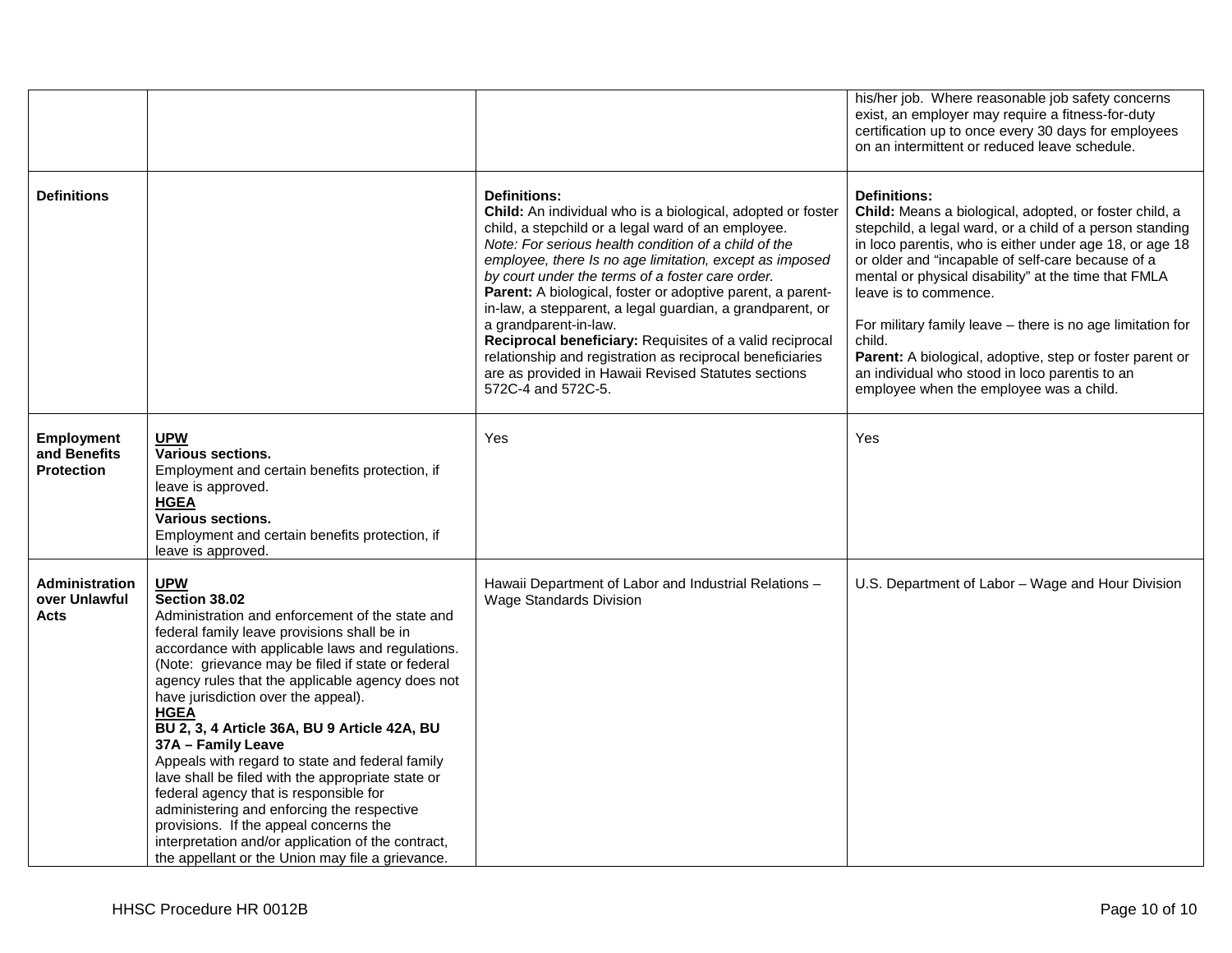



# **Hawaii Health Systems Corporation FAMILY LEAVE REQUEST FORM**

| Employee's Name:      | Department:         |
|-----------------------|---------------------|
| Address:              | Title.<br>Job       |
| Contact Phone Number: | Unit:<br>Bargaining |

#### **INSTRUCTIONS:**

#### **Application Process**

Step 1: Read the "Eligibility and Entitlement" for Federal and State leaves.

Step 2: If eligible, specify the reason for the leave by checking the appropriate block

Step 3: Read the details of Federal and State Leave and "Certification Information."

Step 4: Sign the form acknowledging your understanding and agreement with the leave conditions and submit this form to HR with required documents. The Family Leave Request Form must be submitted to Human Resources at least 30 days before the leave is expected to commence for approval. If 30 days notice is not possible, submission should be as soon as practicable.

#### **Upon Notifying Employees of Eligibility**

Once notified that you are eligible for requested leave, you are to complete a G-1 with the dates of the leave for your supervisor's approval.

### **STEP 1: ELIGIBILITY AND ENTITLEMENT**

### **FEDERAL LEAVE (FMLA):**

An employee must be employed by HHSC for at least 12 months (does not need to be consecutive), have worked at least 1,250 hours in the 12-month period immediately preceding the commencement of the leave, and be employed at a worksite where 50 or more employees are employed within 75 miles of that worksite.

An employee is entitled to up to 12 work weeks of leave during a **calendar year,** except in the case of military caregiver leave (see below), in which case employees are entitled to up to 26 work weeks of leave in a single 12-month period.

#### **STATE LEAVE (HFLA):**

An employee must be employed by HHSC for at least 6 consecutive months without a break due to resignation, termination, or layoff. An employee is entitled to up to four weeks of family leave each **calendar year.**

### **STEP 2: SPECIFY THE REASON FOR THE FAMILY LEAVE BY CHECKING THE APPROPRIATE BLOCK:**

| <b>FEDERAL LEAVE (FMLA)</b>                                                                                                                                          | <b>STATE LEAVE (HFLA)</b>                                                                                                                                                                                                                                                                                                   | <b>REQUIRED</b><br><b>DOCUMENTS</b>                 |
|----------------------------------------------------------------------------------------------------------------------------------------------------------------------|-----------------------------------------------------------------------------------------------------------------------------------------------------------------------------------------------------------------------------------------------------------------------------------------------------------------------------|-----------------------------------------------------|
| $\Box$ The birth and care of an employee's newborn child<br>(must be taken within 12 months of birth).                                                               | Upon birth of a child.<br>$\Box$                                                                                                                                                                                                                                                                                            | Documentation<br>confirming family<br>relationship  |
| Placement of child for adoption or foster care (must<br>□<br>be taken within 12 months of event).                                                                    | Upon adoption of a child.<br>П.                                                                                                                                                                                                                                                                                             | Legal documentation<br>confirming the event.        |
| Care of spouse, child (under age 18 or 18 or<br>$\Box$<br>older and "incapable of self-care") or parent<br>with a serious health condition.<br>Specify relationship: | Care for employee's child, spouse, reciprocal<br>□<br>beneficiary, sibling, grandchild or parent with a<br>serious health condition.<br>Specify relationship:<br>Note: Parent means a biological, foster, or adoptive<br>parent, a parent-in-law, a stepparent, a legal guardian, a<br>grandparent or a grandparent-in-law. | Family Leave Cert of<br><b>Health Care Provider</b> |
| Employee's own serious health condition that makes<br>$\Box$<br>the employee unable to perform one or more of<br>the essential functions of the employee's job.      | Does not apply.                                                                                                                                                                                                                                                                                                             | Family Leave Cert of<br><b>Health Care Provider</b> |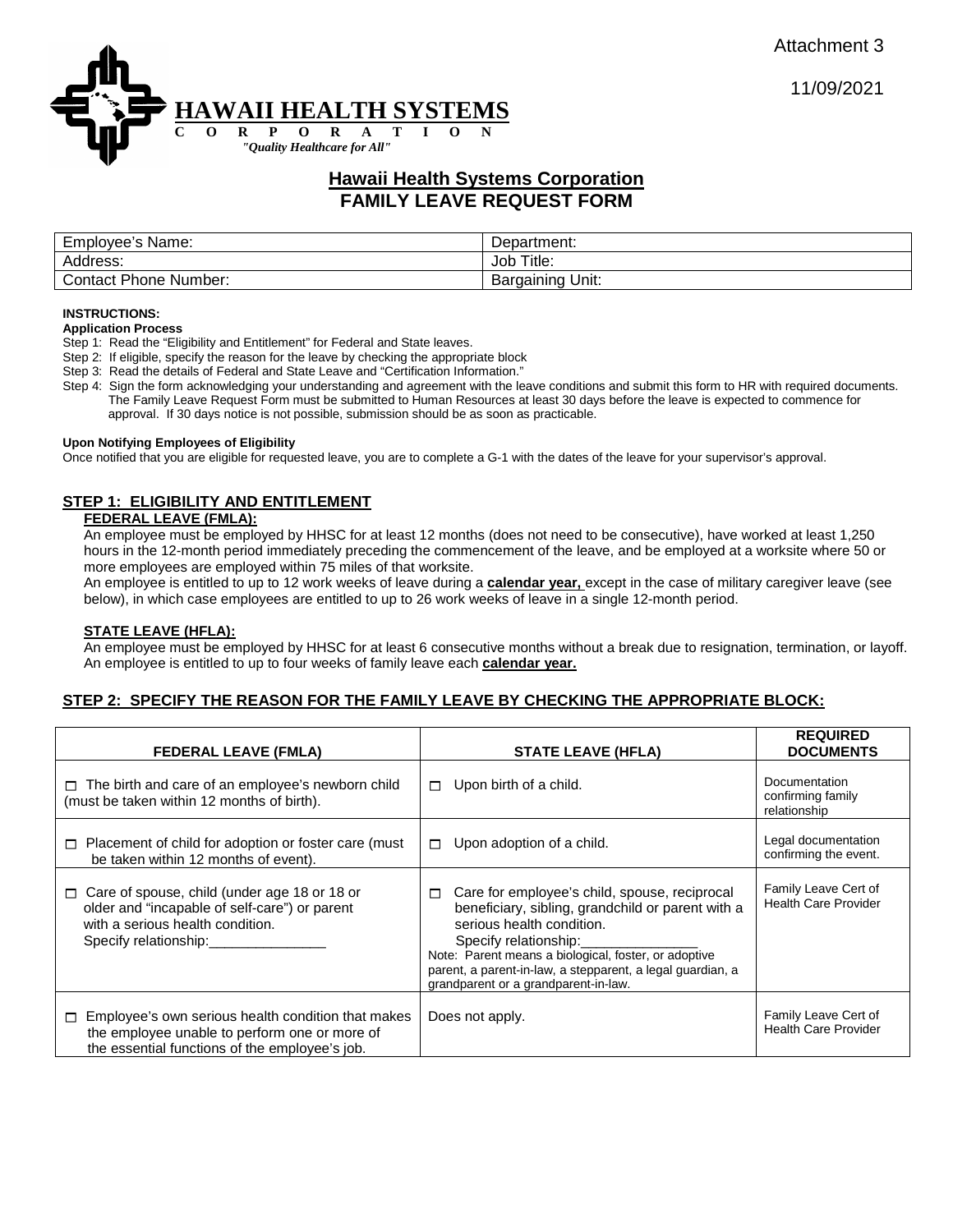| <b>Military Family Leave</b>                                                                                                                                                                                                                                                                                                                                             |                                        |                                                                                                    |
|--------------------------------------------------------------------------------------------------------------------------------------------------------------------------------------------------------------------------------------------------------------------------------------------------------------------------------------------------------------------------|----------------------------------------|----------------------------------------------------------------------------------------------------|
| $\Box$ To care for a covered service member of the Armed<br>Forces who is undergoing medical treatment,<br>recuperation, or therapy, or is on the temporary<br>disability retired list for an illness or injury that was<br>incurred in the line of active duty and that makes the<br>member medically unfit to perform his or her duties.<br>(Military Caregiver Leave) | Does not apply.                        | <b>Military Family Leave</b><br>Cert for Serious Injury or<br>Illness of Covered<br>Service member |
| "Any qualifying exigency" arising out of the fact that<br>$\Box$<br>the spouse, son, daughter, or parent of the<br>employee is on active duty, or has been notified of<br>an impending call to active duty status as a member<br>of the Armed Forces, National Guard or Reserves, in<br>support of a contingency operation.                                              | Does not apply.                        | Certification of<br>Qualifying Exigency                                                            |
| <b>Intermittent Leave</b>                                                                                                                                                                                                                                                                                                                                                | <b>Intermittent Leave</b>              |                                                                                                    |
| I am requesting intermittent leave.                                                                                                                                                                                                                                                                                                                                      | am requesting intermittent leave.<br>⊓ |                                                                                                    |

# **STEP 3:**

## **DETAILS OF FEDERAL LEAVE (FMLA):**

Although FMLA leave is unpaid, for all periods of FMLA leave not covered by the HFLA, an employee will first be required to substitute any accumulated paid sick leave (for leave due to the employee's own illness) or paid vacation (for all other FMLAqualifying leave otherwise unpaid). Employees may also elect to use compensatory time off and if so, the absence that is being paid from the employee's accrued compensatory time off will be counted against the employee's FMLA leave entitlement. The substitution of paid leave time for unpaid leave time does not extend an employee's maximum allowable FMLA leave.

Intermittent or reduced schedule leave may be taken in increments of 1 hour, if approved. Note: Spouses employed by HHSC are limited in the amount of family leave they may take for the birth & care of a newborn child,

placement of a child for adoption or foster care, or to care for a parent who has a serious health condition to a *combined* total of 12 weeks (or 26 weeks for Military Caregiver Leave).

## **DETAILS OF STATE LEAVE (HFLA):**

An employee may elect to substitute any of his or her accrued paid leave for any part of the four-week period.

An employee may use up to ten (10) days of sick leave for any HFLA-qualifying leave unless an express provision of a valid collective bargaining agreement authorizes the use of more than ten (10) days, and provided the employee's accrued and available sick leave credits does not go below 120 hours. HGEA and UPW bargaining unit contracts provide for the use of sick leave up to a maximum of four (4) weeks for family leave, per designated twelve (12) month period

Intermittent leave may be taken in increments of 1 hour.

Note: A husband and wife who are eligible for HFLA and are both employed by HHSC are each entitled to four weeks of family leave.

**When the Employer requires the use of paid leave or the employee elects to use paid leave, the requirements for such use must be followed under the respective BU agreement.** 

### **CERTIFICATION INFORMATION**

All leaves require documentation identified in the above "Required Documents" block (see Step 2). When leave is foreseeable, the employee should provide notice 30 days in advance, and should then provide the completed certification within 15 days of receiving notice from HHSC, which in most cases will be before the leave begins. Failure to submit this certification may result in a denial of leave until it is provided.

When leave is not foreseeable, the employee should provide notice as soon as practicable, and should then provide the completed certification within 15 days after receiving Attachment 5 ("Eligibility Notification To Employees and Rights and Responsibilities Regarding Family Leave"). If the employee fails to provide timely certification under the circumstances, HHSC may delay the approval of FMLA leave. If the certification is never provided, the leave will not be FMLA covered.

If the circumstances described in your initial certification have changed significantly such as the duration, frequency or severity of your condition, a subsequent recertification of your condition may be requested.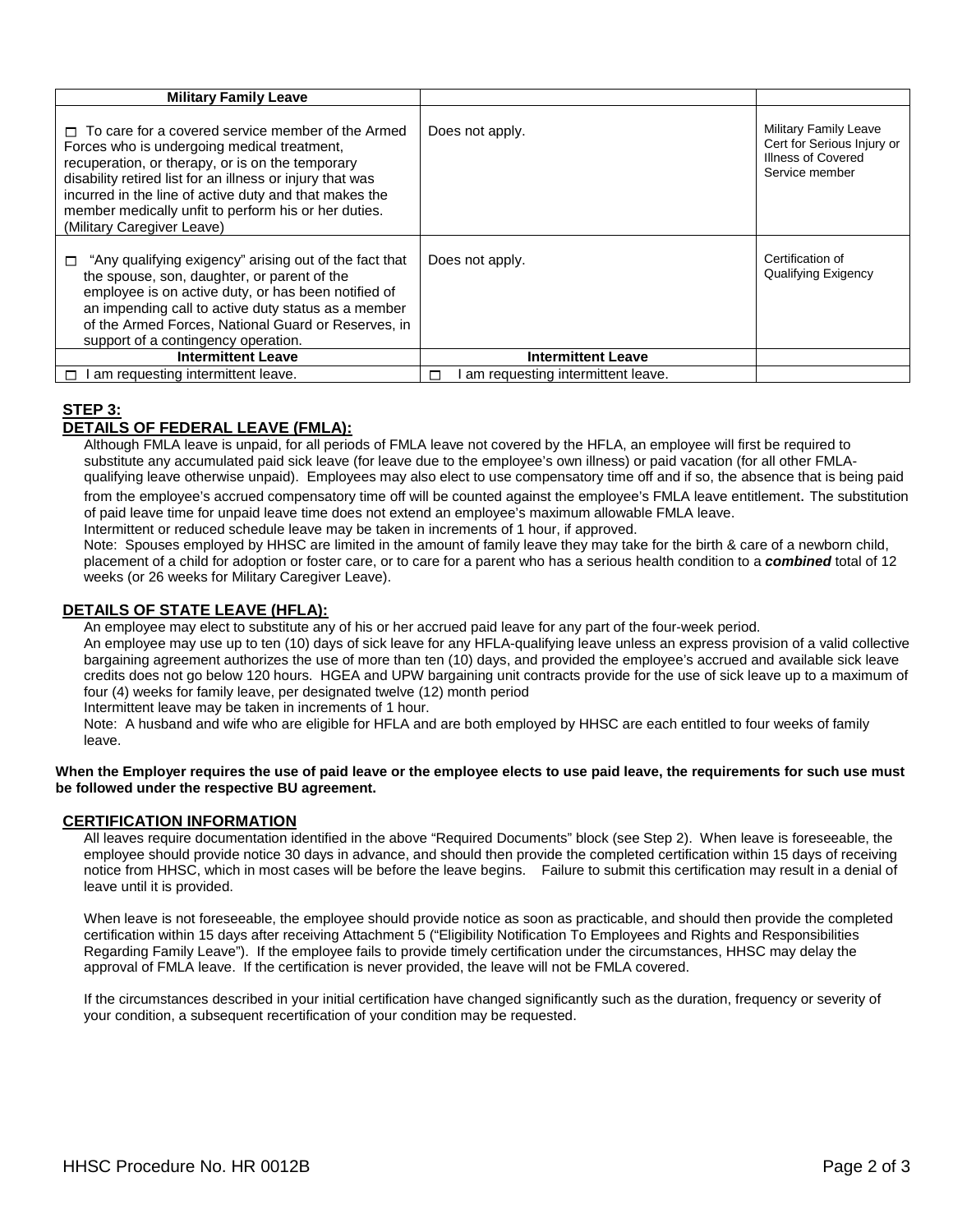## **WHEN APPLICABLE, STATE LEAVE SHALL RUN CONCURRENTLY WITH FEDERAL LEAVE**

**STEP 4:** I certify that I have read and agree to the above and that the above request is true and accurate. In addition, I understand my request may be subject to verification by HHSC.

I understand that failure to return to work at the end of my family leave period will be treated as any other failure to return to duty at the expiration of the leave.

\_\_\_\_\_\_\_\_\_\_\_\_\_\_\_\_\_\_\_\_\_\_\_\_\_\_\_\_\_\_\_\_\_\_\_\_\_\_\_\_ \_\_\_\_\_\_\_\_\_\_\_\_\_\_\_\_\_\_\_\_\_\_\_\_\_\_\_\_\_\_\_\_\_ Employee Signature **Date** Date **Date** 

**\_\_\_\_\_\_\_\_\_\_\_\_\_\_\_\_\_\_\_\_\_\_\_\_\_\_\_\_\_\_\_\_\_\_\_\_\_\_\_\_\_\_ \_\_\_\_\_\_\_\_\_\_\_\_\_\_\_\_\_\_\_\_\_\_\_\_\_\_\_\_\_\_\_\_\_\_\_** Supervisor's/Manager's Signature **Date** Date

**\_\_\_\_\_\_\_\_\_\_\_\_\_\_\_\_\_\_\_\_\_\_\_\_\_\_\_\_\_\_\_\_\_\_\_\_\_\_\_\_\_\_ \_\_\_\_\_\_\_\_\_\_\_\_\_\_\_\_\_\_\_\_\_\_\_\_\_\_\_\_\_\_\_\_\_\_\_** HR Representative's Signature **Date** Date

### **TO BE COMPLETED BY HR/PAYROLL PERSON AFTER REQUEST IS MADE BY EMPLOYEE AND APPROVED BY HR/SUPERVISOR.**

Enter the period of leave (dates) and total number of working hours to be utilized for family leave:

| Type of Leave | Date(s) Requested | Work<br>Hours |
|---------------|-------------------|---------------|
| <b>Sick</b>   |                   |               |
| Vacation      |                   |               |
| Comp Time     |                   |               |
| <b>LWOP</b>   |                   |               |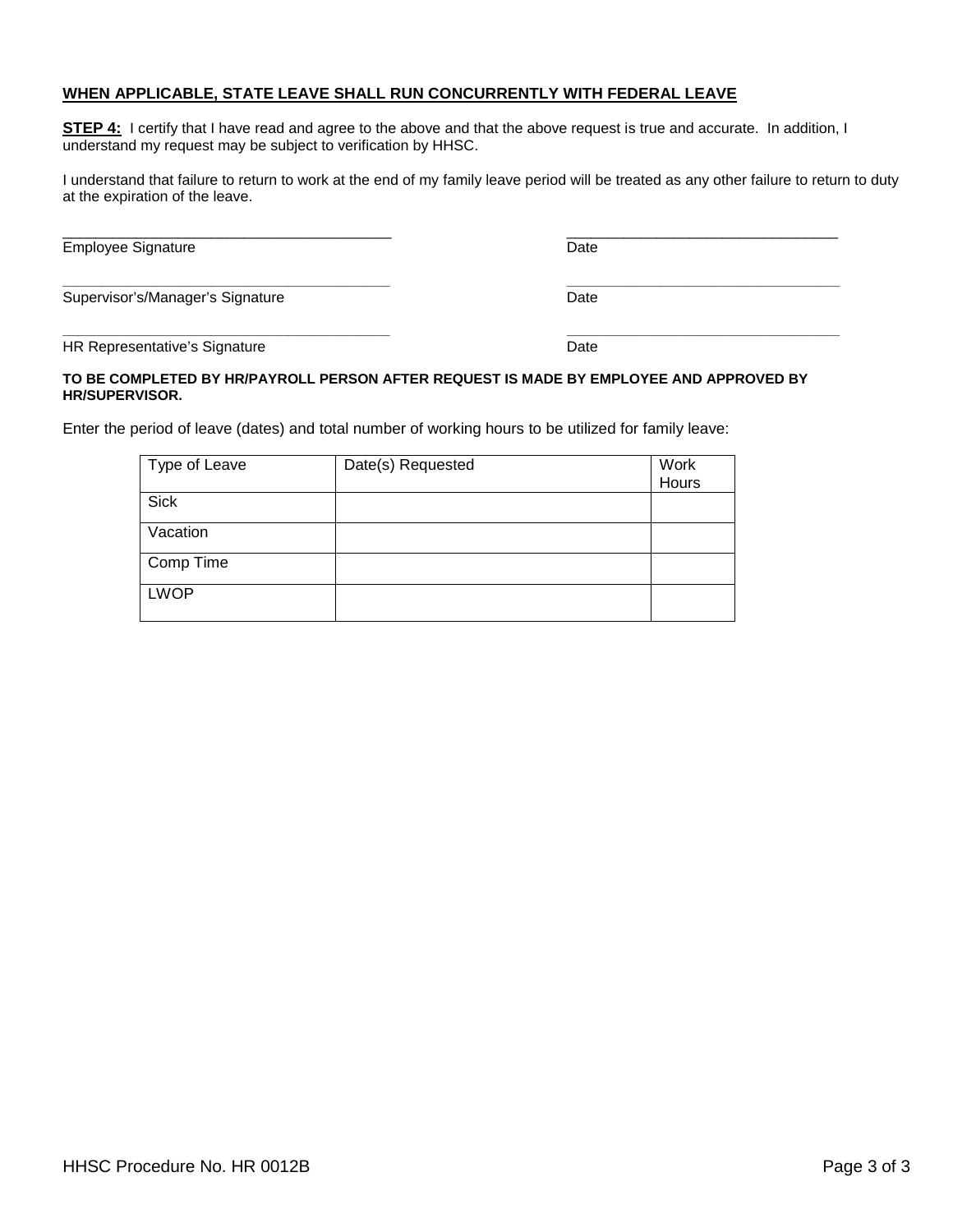

# **ADDENDUM FOR CERTIFICATION OF HEALTH CARE PROVIDER**

### **For Completion by the HEALTH CARE PROVIDER**

1. Listed below describes what is meant by a "serious health condition" under the Family and Medical Leave Act. Does the patient's condition<sup>1</sup> qualify under any of the categories described? If so, please check the applicable category.

 $(1)$   $(2)$   $(3)$   $(4)$   $(5)$   $(6)$   $(7)$  or none of the above  $\frac{1}{2}$ 

## **DEFINITION OF "SERIOUS HEALTH CONDITION"**

#### **"Serious Health Condition" means an illness, injury, impairment or physical or mental condition that involves one of the following:**

1. **Hospital Care.** Inpatient care (i.e. an overnight stay) in a hospital, hospice, or residential medical care facility, including any period of incapacity² or subsequent treatment in connection with or consequent to such inpatient care.

#### **2. Absence Plus Treatment.**

- (a) A period of incapacity² of **more than three consecutive calendar days** and any subsequent treatment or period of incapacity² relating to the same condition, that also involves:
	- (1) **Treatment³ two or more times within 30 days of the first day of incapacity** by a health care provider, by a nurse or physician's assistant under direct supervision of a health care provider, or by a provider of health care services (e.g., physical therapist) under orders of or on referral by, a health care provider, with the first visit within 7 days of the first day of incapacity; or
	- (2) **Treatment** by a health care provider on **at least one occasion** within 7 days of the first day of incapacity, which results in a **regimen of continuing treatment<sup>4</sup>** under the supervision of the health care provider.
- 3. **Pregnancy.** Any period of incapacity due to **pregnancy**, or for **prenatal care**.
- 4. **Chronic Conditions Requiring Treatments.** A **chronic condition** which:
	- (a) Requires **periodic visits** for treatment by a health care provider, or by a nurse or physician's assistant under direct supervision of a health care provider;
	- (b) Continues over an **extended period of time** (including recurring episodes of a single underlying condition); and
	- (c) May cause **episodic** rather than a continuing period of incapacity2 (e.g., asthma, diabetes, epilepsy, etc.)
- 5. **Permanent/Long-Term Conditions Requiring Supervision.** A period of **incapacity2** which **is permanent or long term** due to a condition for which treatment may not be effective. The employee or family member must be **under the continuing supervision of, but need not be receiving active treatment by, a health care provider** (e.g., Alzheimer's, a severe stroke, or the terminal stages of a disease).
- 6. **Multiple Treatments (Non-Chronic Conditions).** Any period of absence to receive **multiple treatments** (including any period of recovery therefrom) by a health care provider or by a provider of health care services under orders of, or on referral by, a health care provider, either **for restorative surgery** after an accident **or** other injury, or for a condition that **would likely result in a period of incapacity² of more than three consecutive calendar days in the absence of medical intervention or treatment,** such as cancer (chemotherapy, radiation, etc.), severe arthritis (physical therapy), kidney disease (dialysis).

Note 3: Treatment includes examination to determine if a serious health condition exists and evaluations of the condition. Treatment does not include routine physical examinations, eye examinations, or dental examinations.

Note 4: A regimen of continuing treatment includes, for example, a course of prescription medication (e.g., an antibiotic) or therapy requiring special equipment to resolve or alleviate the health condition. A regimen of treatment does not include the taking of over-the-counter medications such as aspirin, antihistamines, or salves; or bed-rest, drinking fluids, exercise, and other similar activities that can be initiated without a visit to a health care provider.

Note 1: Here and elsewhere on this form, the information sought relates only to the condition for which the employee is taking FMLA leave. Note 2: "Incapacity" for purposes of FMLA, is defined to mean inability to work, attend school or perform other regular daily activities due to the serious health condition, treatment therefor, or recovery therefrom.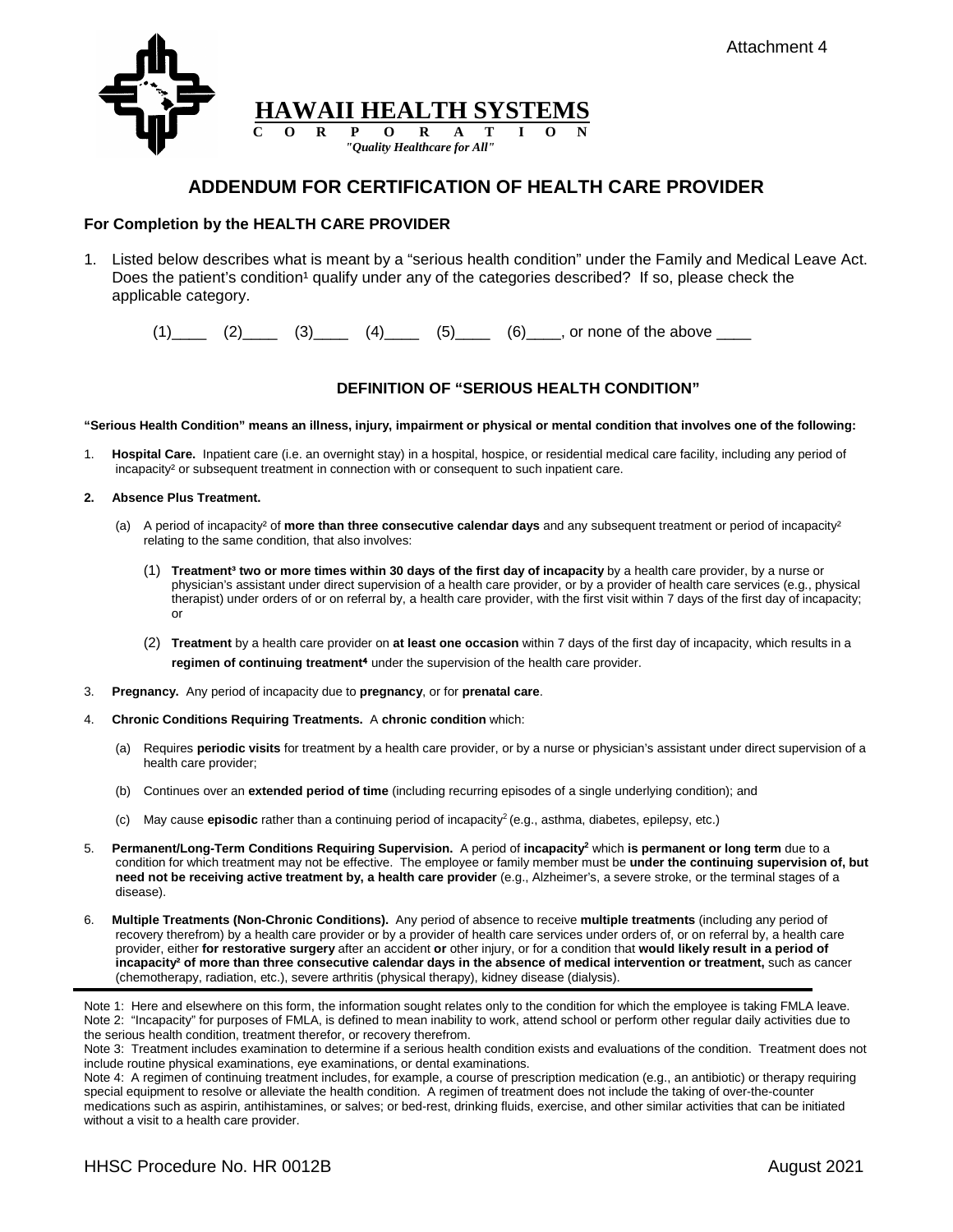



# **ELIGIBILITY NOTIFICATION TO EMPLOYEES AND RIGHTS AND RESPONSIBILITIES REGARDING FAMILY LEAVE**

|                                                     |                                                                                                                                                                                                                                                                                                                                                                                                                                                                                                                                                                                                                                                                                                                                                                                                                                                                                                                                                                                               |                                                                                                                                                                                                                                | From:  |                                                                                                            |
|-----------------------------------------------------|-----------------------------------------------------------------------------------------------------------------------------------------------------------------------------------------------------------------------------------------------------------------------------------------------------------------------------------------------------------------------------------------------------------------------------------------------------------------------------------------------------------------------------------------------------------------------------------------------------------------------------------------------------------------------------------------------------------------------------------------------------------------------------------------------------------------------------------------------------------------------------------------------------------------------------------------------------------------------------------------------|--------------------------------------------------------------------------------------------------------------------------------------------------------------------------------------------------------------------------------|--------|------------------------------------------------------------------------------------------------------------|
|                                                     |                                                                                                                                                                                                                                                                                                                                                                                                                                                                                                                                                                                                                                                                                                                                                                                                                                                                                                                                                                                               |                                                                                                                                                                                                                                |        | (Name of Employer Representative)                                                                          |
|                                                     |                                                                                                                                                                                                                                                                                                                                                                                                                                                                                                                                                                                                                                                                                                                                                                                                                                                                                                                                                                                               |                                                                                                                                                                                                                                |        |                                                                                                            |
| On a                                                | gou notified us of your need to take family/medical leave due to:                                                                                                                                                                                                                                                                                                                                                                                                                                                                                                                                                                                                                                                                                                                                                                                                                                                                                                                             |                                                                                                                                                                                                                                |        | (NOTE: This could have been either verbal notice or written notice such as the Family Leave Request Form.) |
| $\Box$<br>$\Box$<br>□<br>$\Box$<br>$\Box$<br>$\Box$ | The birth and care of a newborn child or to bond with the child within 12 months of birth; or<br>The placement and care of a child for adoption or to bond with the child within one year of placement; or<br>The placement and care of a child for foster care or to bond with the child within one year of placement; or<br>A serious health condition affecting your $\Box$ spouse, $\Box$ child, $\Box$ parent, $\Box$ sibling, $\Box$ grandchild,<br>A serious health condition that makes you unable to perform one or more of the essential functions of your job.<br>To care for a covered service member who is undergoing medical treatment, recuperation, or therapy or is on<br>the temporary disability retired list ("military caregiver leave").<br>"Any qualifying exigency" arising out of the fact that your spouse, son, daughter, or parent is on active duty, or<br>has been notified of an impending call to active duty status, in support of a contingency operation. |                                                                                                                                                                                                                                |        |                                                                                                            |
|                                                     | You notified us that you need this leave beginning on________<br>continue until on or about<br>(Date)                                                                                                                                                                                                                                                                                                                                                                                                                                                                                                                                                                                                                                                                                                                                                                                                                                                                                         | the contract of the contract of the contract of                                                                                                                                                                                | (Date) | _____________ and that you expect the leave to                                                             |
|                                                     | This is to inform you that you are:                                                                                                                                                                                                                                                                                                                                                                                                                                                                                                                                                                                                                                                                                                                                                                                                                                                                                                                                                           |                                                                                                                                                                                                                                |        |                                                                                                            |
|                                                     | $\Box$ eligible for family leave under:                                                                                                                                                                                                                                                                                                                                                                                                                                                                                                                                                                                                                                                                                                                                                                                                                                                                                                                                                       |                                                                                                                                                                                                                                |        | Federal Leave (Family Medical Leave Act or FMLA)<br>State Family Leave (Hawaii Family Leave Act or HFLA)   |
|                                                     | $\Box$ ineligible for family leave.                                                                                                                                                                                                                                                                                                                                                                                                                                                                                                                                                                                                                                                                                                                                                                                                                                                                                                                                                           |                                                                                                                                                                                                                                |        |                                                                                                            |
|                                                     |                                                                                                                                                                                                                                                                                                                                                                                                                                                                                                                                                                                                                                                                                                                                                                                                                                                                                                                                                                                               | Reason for denial: experience of the state of the state of the state of the state of the state of the state of the state of the state of the state of the state of the state of the state of the state of the state of the sta |        |                                                                                                            |
|                                                     |                                                                                                                                                                                                                                                                                                                                                                                                                                                                                                                                                                                                                                                                                                                                                                                                                                                                                                                                                                                               |                                                                                                                                                                                                                                |        | an EMILA sand LIELA Institut de desdantendre et en exploration de la condita dels selectorals AO a         |

The 12-month period for FMLA and HFLA leave is designated as a calendar year. If applicable, the single 12-month period for military caregiver leave started on

# **INSTRUCTIONS:**

If you are eligible for requested leave (see above), please 1) complete a G-1 with the dates of the leave and submit to your supervisor; and 2) have your health care provider complete a "Certification of Health Care Provider" (provided this was not submitted earlier) and submit it to HR within 15 days of your receipt of this request. Failure to timely submit a completed certification may result in the delay or denial of FMLA coverage and, therefore, discipline (up to and including discharge) for unexcused absence.

# **RIGHTS AND RESPONSIBILITIES:**

1. For Federal leaves only: If your leave is for your own serious health condition, you will be required to use available sick leave credits, and then available vacation credits. If your leave is for other qualifying reasons, you will be required to exhaust available vacation credits and/or compensatory time.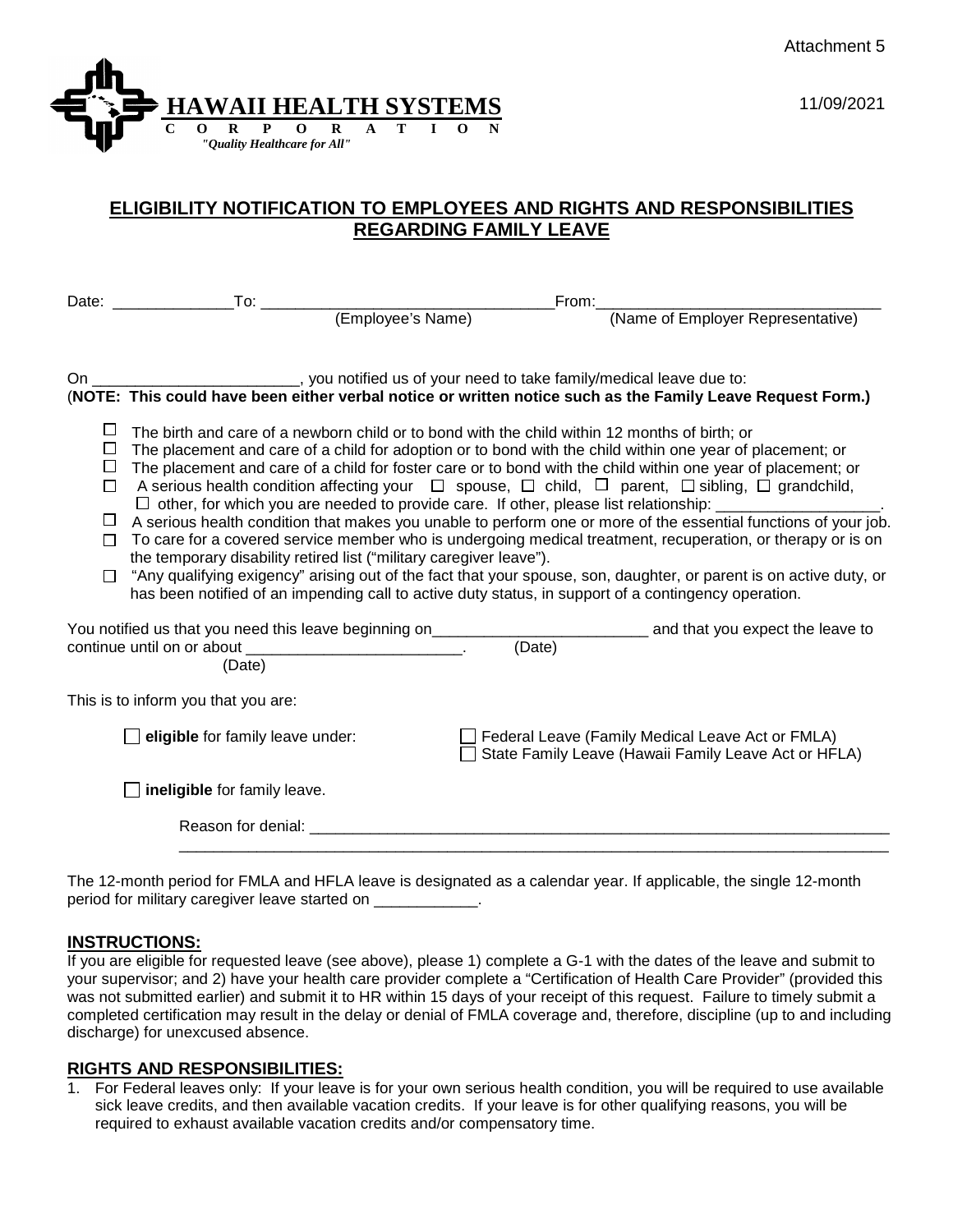For State leaves and Federal/State leaves (until State leave expires): You may elect, but are not required, to use available vacation credits and/or up to 10 days of sick leave (or more if required by a collective bargaining agreement), provided your sick leave balance does not go below 120 hours.

In addition, a completed G-1 must be submitted so HR can properly apply the appropriate number of credits.

- 2. During your leave, you may continue to participate in HHSC's health plan. In the event your leave becomes unpaid, you will receive a L-1 Form from your HR Office giving you an opportunity to either cancel health benefit plan enrollment or continue the enrollment during the LWOP. If you elect to continue the enrollment, you will be responsible for payment of your portion of the health insurance payments directly to the Hawaii Employer Union Health Benefits Trust Fund (EUTF) by a specified date. You have a minimum 30-day grace period in which to make premium payments. Failure to make payments may result in a discontinuation of your benefits, provided you are notified in writing at least 15 days before the date that the benefits would lapse. HHSC's portion of the health insurance premiums will continue during authorized leaves. If you are currently enrolled in optional benefit programs for which you are paying premiums, you must make arrangements to pay these premiums if you will be on an unpaid leave.
- 3. While you are on leave, you must contact your supervisor to report on your condition if the circumstances described in your initial certification have changed significantly such as the duration, frequency or severity of your condition. If so, a subsequent recertification of your medical condition may be requested.
- 4. If you have taken FMLA leave because of your own serious health condition and you are ready to return to work, you must provide a medical certificate that verifies you are able to resume the duties of your position. Failure to do so will result in a delay of your return.
- 5. Upon your return to work, except in very limited circumstances you will be reinstated to the same or an equivalent job with the same pay, benefits, and terms and conditions of employment.
- 6. If you are a "key employee," restoration to employment may be denied following FMLA leave on the grounds that such restoration would cause substantial and grievous economic injury to HHSC as discussed in 29 CFR §825.218.

We have determined that you are  $\alpha$  are not a "key employee" – a salaried employee who is within the highest paid 10% of employees within 75 miles of his or her worksite.

We currently have have not determined that restoring you to employment at the conclusion of FMLA leave would cause substantial and grievous economic harm. We will give you prompt notice if this determination changes.

\_\_\_\_\_\_\_\_\_\_\_\_\_\_\_\_\_\_\_\_\_\_\_\_\_\_\_\_\_\_\_\_\_\_\_\_\_\_\_\_\_\_\_\_\_\_\_\_\_\_\_\_\_\_\_\_\_\_\_\_\_\_\_\_\_\_\_\_\_\_\_\_\_\_\_\_\_\_\_\_\_\_\_\_\_\_\_\_\_\_\_\_ \_\_\_\_\_\_\_\_\_\_\_\_\_\_\_\_\_\_\_\_\_\_\_\_\_\_\_\_\_\_\_\_\_\_\_\_\_\_\_\_\_\_\_\_\_\_\_\_\_\_\_\_\_\_\_\_\_\_\_\_\_\_\_\_\_\_\_\_\_\_\_\_\_\_\_\_\_\_\_\_\_\_\_\_\_\_\_\_\_\_\_\_ \_\_\_\_\_\_\_\_\_\_\_\_\_\_\_\_\_\_\_\_\_\_\_\_\_\_\_\_\_\_\_\_\_\_\_\_\_\_\_\_\_\_\_\_\_\_\_\_\_\_\_\_\_\_\_\_\_\_\_\_\_\_\_\_\_\_\_\_\_\_\_\_\_\_\_\_\_\_\_\_\_\_\_\_\_\_\_\_\_\_\_\_

- 7. If you do not return to work following an authorized leave, you may be required to reimburse us for our share of health insurance premiums paid on your behalf during your leave, and you may be subject to appropriate action.
- 8. Other:

## **IF YOU HAVE ANY QUESTIONS ABOUT THE FMLA AND/OR HFLA OR NEED TO DISCUSS YOUR REQUEST FURTHER, PLEASE CONTACT YOUR FACILITY'S HUMAN RESOURCES OFFICE AT \_\_\_\_\_\_\_\_\_\_\_.**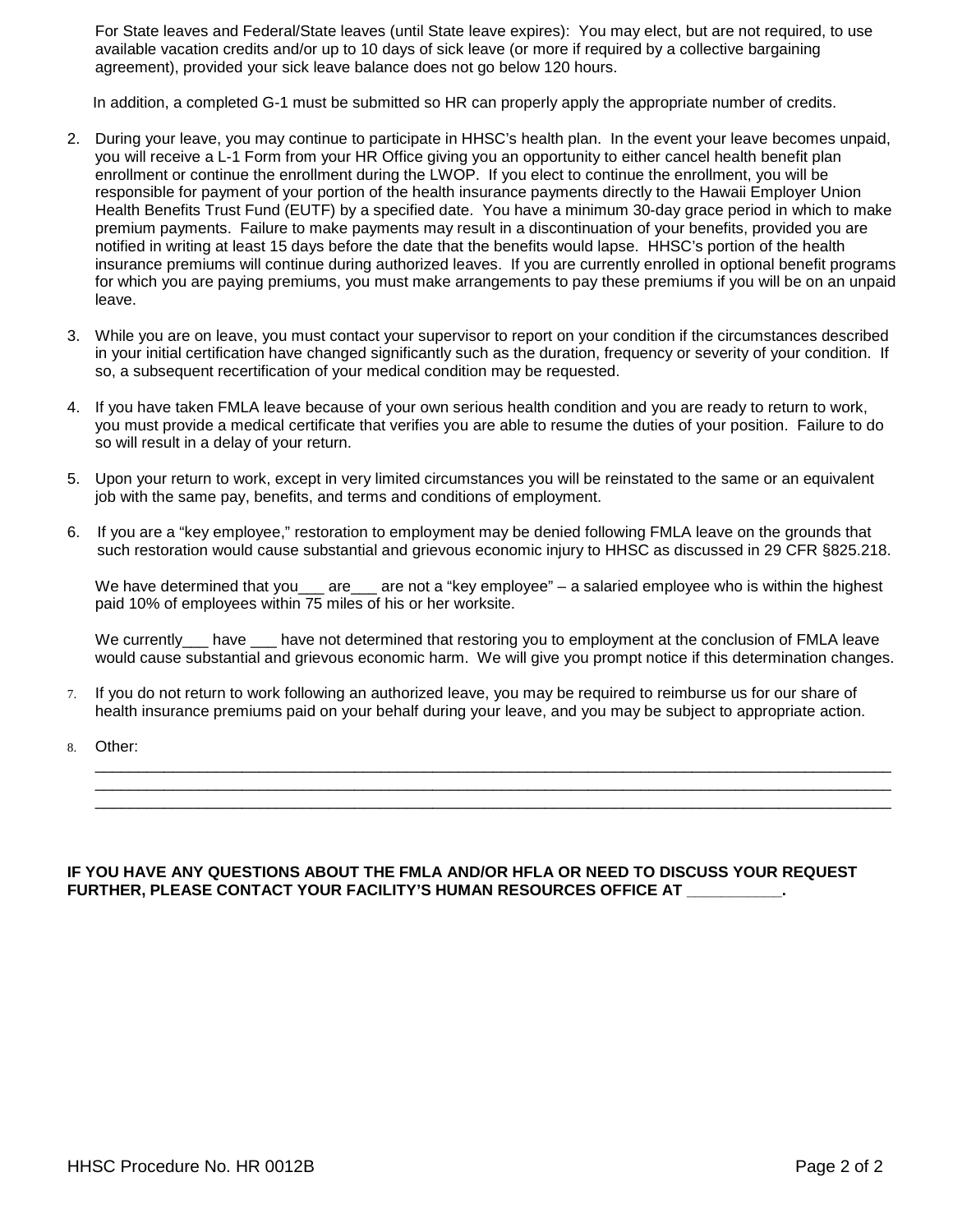Attachment 6



11/09/2021

# **NOTIFICATION TO EMPLOYEES WHO ARE ELIGIBLE FOR FEDERAL FAMILY AND MEDICAL LEAVE (FMLA)**

To: \_\_\_\_\_\_\_\_\_\_\_\_\_\_\_\_\_\_\_\_\_\_\_\_\_\_\_\_\_\_\_\_\_\_\_\_\_\_ Date: \_\_\_\_\_\_\_\_\_\_\_\_\_\_\_\_\_\_\_\_\_\_\_\_\_\_\_

(Employee's Name)

From: where  $\overline{z}$ 

(Name of Employer Representative)

Our records show that, as of \_\_\_\_\_\_\_\_\_\_\_\_\_\_\_\_\_\_\_\_\_\_\_\_\_\_, you have been out on sick leave for four or more consecutive days. Unless you provide appropriate information to the contrary, your leave is being counted under the federal Family and Medical Leave Act (FMLA) which covers, among other things, serious health conditions involving more than three consecutive days of incapacity, plus either two treatments by a health care provider or one treatment followed by a prescription for medication or therapy under continuing supervision of the health care provider.

If your absence is not for a serious health condition as described above, please inform your HR Office or \_\_\_\_\_\_\_\_\_\_\_\_\_\_\_\_as soon as possible (within five working days from the date you receive this notice) so your records can be changed. If we do not hear from you, your total leave period will be counted against your annual FMLA leave entitlement.

# **CONDITIONS AND OTHER IMPORTANT INFORMATION ABOUT FMLA LEAVE**

- 1. If your leave is designated as FMLA, your use of sick leave credits will apply concurrently.
- 2. If your leave is for five (5) or more consecutive working days, you will be required to submit a licensed physician's certificate as noted in your BU contract.
- 3. If you exhaust your sick leave credits, we will utilize your available vacation credits. In order for us to properly apply your vacation credits, a G-1 requesting the use of vacation credits, a Family Leave Request Form, Attachment 3 and the Certification of Health Care Provider, must be submitted in advance or as soon as practicable. Failure to provide the requested documents will result in an unauthorized leave of absence without pay. Once your forms are submitted, you will receive a response within two business days. If you have any compensatory time available, approval for its use can only be considered if a request on a G-1 is made. If approved, the period of time that compensatory time is utilized will be counted towards your annual FMLA leave entitlement.
- 4. Once all available credits are exhausted, a subsequent G-1 requesting a leave of absence without pay for FMLA purposes must be submitted. If an earlier FMLA request for this period of time was submitted, the G-1 must be submitted so HR can account for the absence and the type of leave that is being taken.
- 5. As a reminder, appropriate and timely documentation supporting your requested leave is required. Failure to comply may result in discipline.
- 6. During your leave, you may continue to participate in HHSC's health plan. In the event your leave becomes unpaid, you will receive a L-1 Form from your HR Office giving you an opportunity to either cancel health benefit plan enrollment or continue the enrollment during the LWOP. If you elect to continue the enrollment, you will be responsible for payment of your portion of the health insurance payments directly to the Hawaii Employer Union Health Benefits Trust Fund (EUTF) by a specified date. You have a minimum 30-day grace period in which to make premium payments. Failure to make payments may result in a discontinuation of your benefits, provided you are notified in writing at least 15 days before the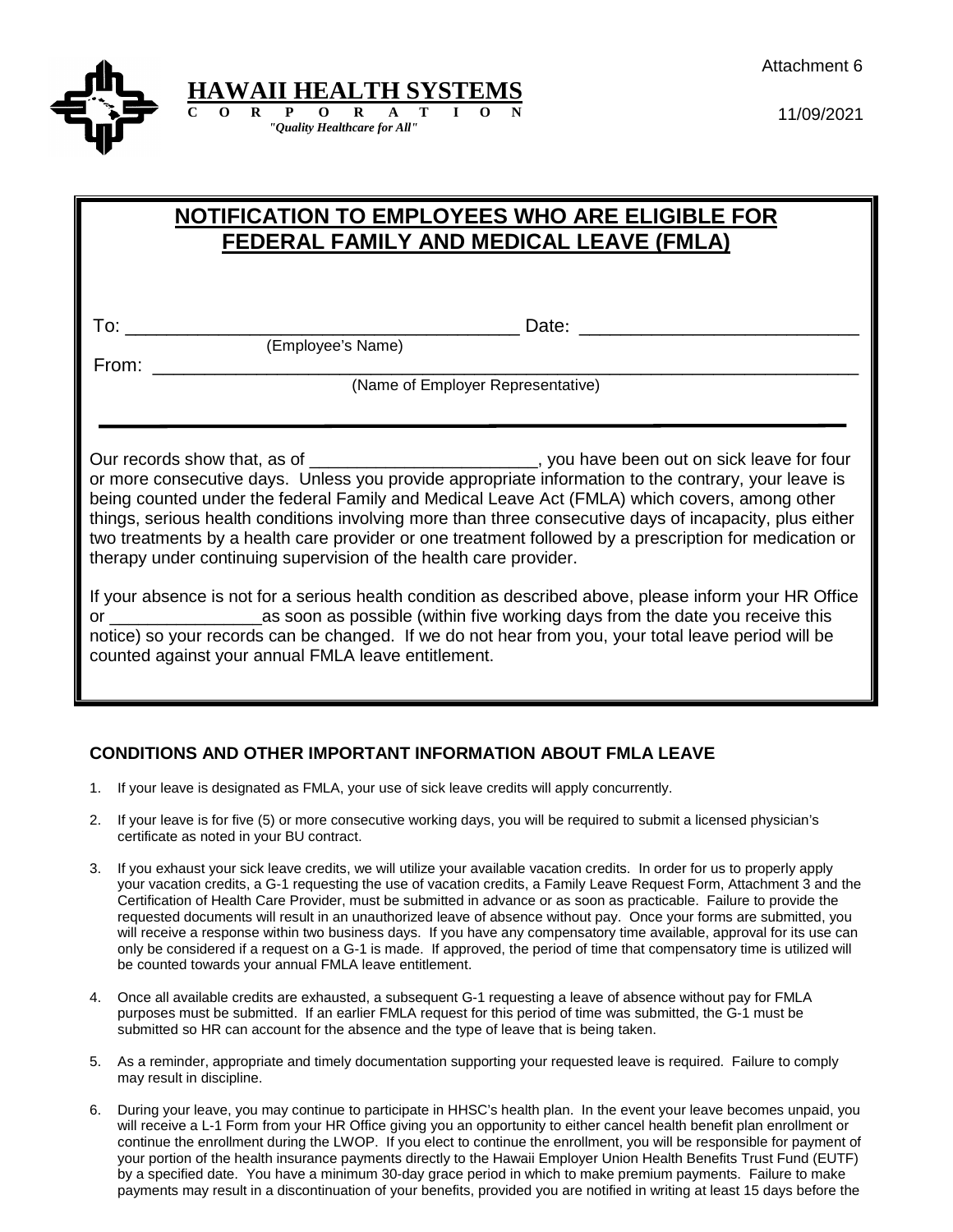date that the benefits would lapse. HHSC's portion of the health insurance premiums will continue during authorized leaves.

- 7. While you are on leave, you must contact your supervisor to report on your condition if the circumstances described in your initial certification have changed significantly such as the duration, frequency or severity of your condition. If so, a subsequent recertification of your medical condition may be requested.
- 8. Since your FMLA leave was taken because of your own serious health condition, once you are ready to return to work you must provide a medical certificate that verifies you are able to resume the duties of your position. Failure to do so will result in a delay of your return.
- 9. Except in limited circumstances, upon your return to work, you will be reinstated to the same or an equivalent job with the same pay, benefits, and terms and conditions of employment.
- 10. If you are a "key employee," restoration to employment may be denied following FMLA leave on the grounds that such restoration would cause substantial and grievous economic injury to HHSC.

We have determined that you\_\_\_ are\_\_\_ are not a "key employee" – a salaried employee who is within the highest paid 10% of employees within 75 miles of his or her worksite.

We currently\_\_\_ have \_\_\_ have not determined that restoring you to employment at the conclusion of FMLA leave would cause substantial and grievous economic harm. We will give you prompt notice if this determination changes.

11. If you do not return to work following an authorized leave, you may be required to reimburse us for our share of health insurance premiums paid on your behalf during your leave, and you may be subject to appropriate action.

\_\_\_\_\_\_\_\_\_\_\_\_\_\_\_\_\_\_\_\_\_\_\_\_\_\_\_\_\_\_\_\_\_\_\_\_\_\_\_\_\_\_\_\_\_\_\_\_\_\_\_\_\_\_\_\_\_\_\_\_\_\_\_\_\_\_\_\_\_\_\_\_\_\_\_\_\_\_\_\_\_\_\_\_\_\_\_\_\_\_\_\_\_\_\_ \_\_\_\_\_\_\_\_\_\_\_\_\_\_\_\_\_\_\_\_\_\_\_\_\_\_\_\_\_\_\_\_\_\_\_\_\_\_\_\_\_\_\_\_\_\_\_\_\_\_\_\_\_\_\_\_\_\_\_\_\_\_\_\_\_\_\_\_\_\_\_\_\_\_\_\_\_\_\_\_\_\_\_\_\_\_\_\_\_  $\_$  ,  $\_$  ,  $\_$  ,  $\_$  ,  $\_$  ,  $\_$  ,  $\_$  ,  $\_$  ,  $\_$  ,  $\_$  ,  $\_$  ,  $\_$  ,  $\_$  ,  $\_$  ,  $\_$  ,  $\_$  ,  $\_$  ,  $\_$  ,  $\_$  ,  $\_$  ,  $\_$  ,  $\_$  ,  $\_$  ,  $\_$  ,  $\_$  ,  $\_$  ,  $\_$  ,  $\_$  ,  $\_$  ,  $\_$  ,  $\_$  ,  $\_$  ,  $\_$  ,  $\_$  ,  $\_$  ,  $\_$  ,  $\_$  ,

12. Other:

**IF YOU HAVE ANY QUESTIONS ABOUT THE FMLA OR NEED TO DISCUSS YOUR REQUEST FURTHER, PLEASE CONTACT YOUR FACILITY'S HUMAN RESOURCES OFFICE AT \_\_\_\_\_\_\_\_\_\_\_.**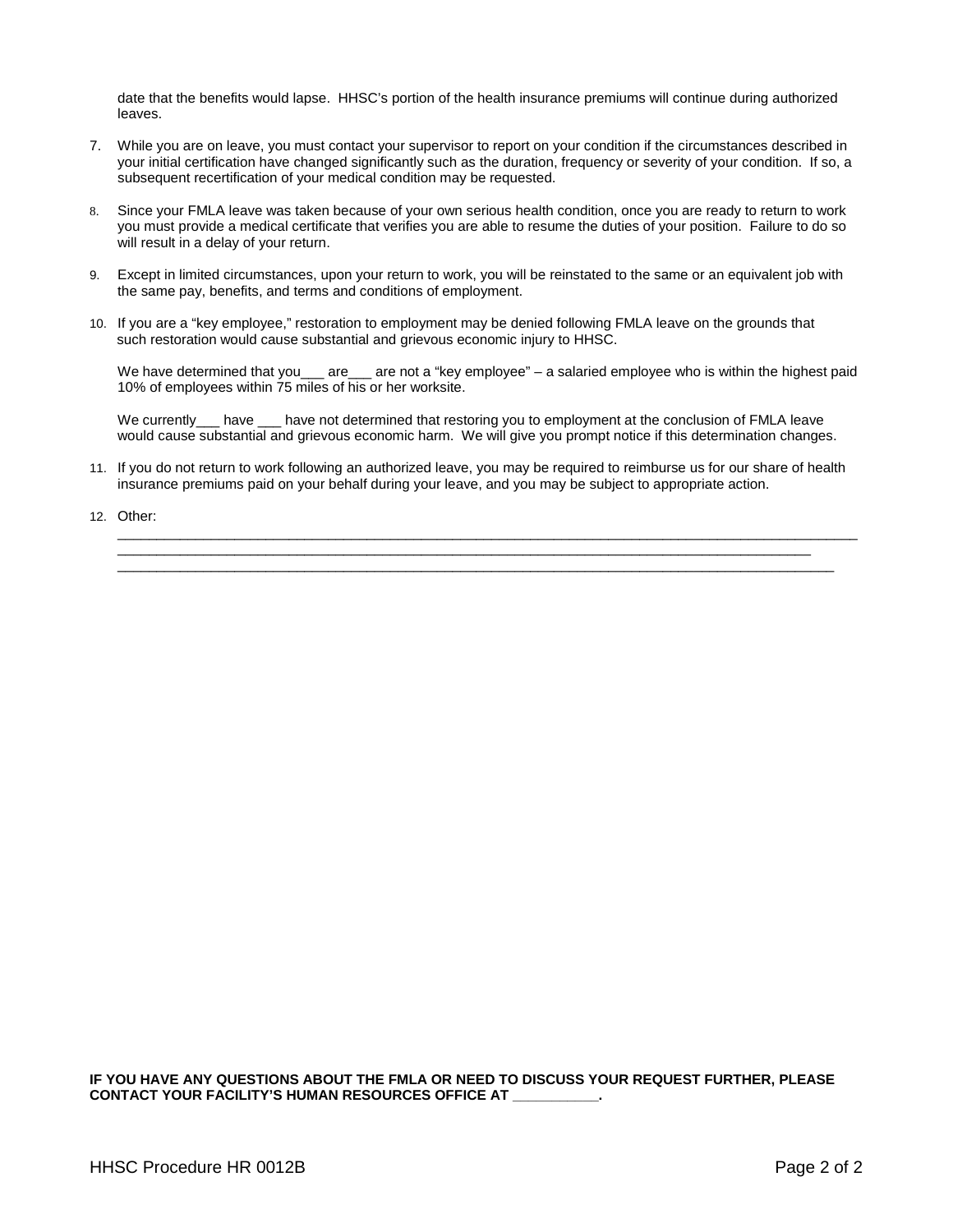# **Questions and Answers for Family Leave**

- **Q:** Is a holiday whether paid or unpaid count towards an employee's four (4) or twelve (12) week allotment for family leave?
- **A**: Yes, a holiday (paid or unpaid) that occurs during the period of an employee's family leave will be counted towards an employee's four (4) or twelve (12) week allotment of family leave. The collective bargaining agreements governs when an employee is to receive a paid holiday (see the various contracts as it relates to holiday pay).
- **Q:** What is a "qualifying exigency"?
- **A:** The U.S. DOL has developed a list of qualifying exigencies that encompass a wide range of specific activities in the following broad categories. Qualifying Exigencies include:
	- Issue arising from a covered military member's short notice deployment (i.e., deployment within seven or less days of notice) for a period of **seven**  days from the date of notification;
	- Military events and related activities, such as official ceremonies, programs, or events sponsored by the military or family support or assistance programs and informational briefings sponsored or promoted by the military, military service organizations, or the American Red Cross that are related to the active duty or call to active duty status of a covered military member;
	- Certain childcare and related activities arising from the active duty or call to active duty status of a covered military member, such as arranging for alternative childcare, providing childcare on a non-routine, urgent, immediate need basis, enrolling or transferring a child in a new school or day care facility, and attending certain meetings at a school or a day care facility if they are necessary due to circumstances arising from the active duty or call to active duty of the covered military member;
	- Making or updating financial and legal arrangements to address a covered military member's absence;
	- Attending counseling provided by someone other than a health care provider for oneself, the covered military member, or the child of the covered military member, the need for which arises from the active duty or call to active duty status of the covered military member;
	- Taking up to **fifteen** days of leave to spend time with a covered military member who is on short-term temporary, rest and recuperation leave during deployment;
	- Attending to certain post-deployment activities, including attending arrival ceremonies, reintegration briefings and events, and other official ceremonies or programs sponsored by the military for a period of 90 days